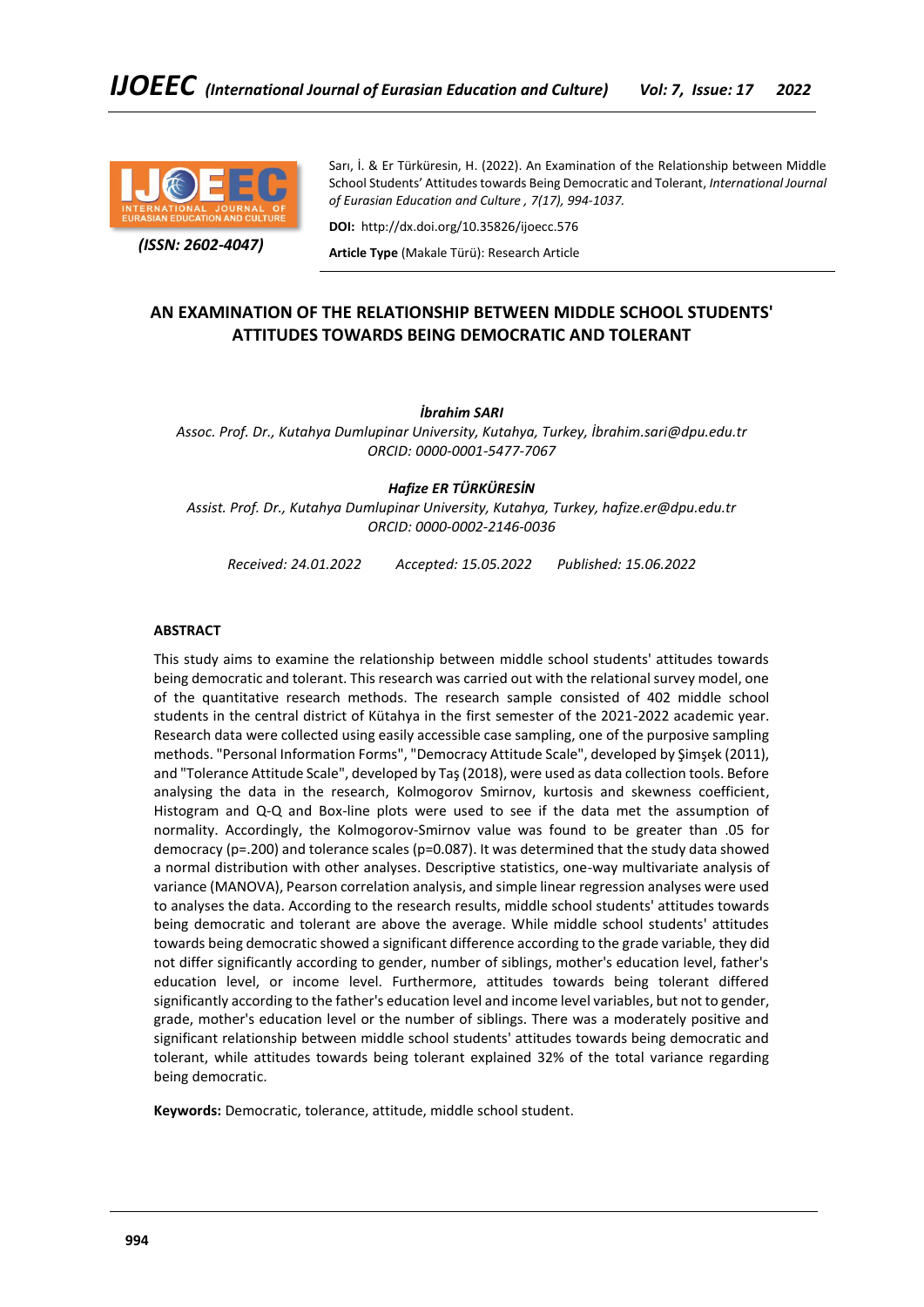### **INTRODUCTION**

Although democracy is perceived as a form of government, it is needed at all stages of human life. Since the meaning attributed to democracy has changed in the last half-century, it has become difficult to present a definition of democracy accepted by everyone (Beetham, 2006; Demir, 2010). The term democracy, which is a combination of the Greek words demo (people) and kratos (power), has passed into our language from French (Powley, Fry, Barrett & Bright, 2004). Democracy, in its broadest sense, is self-government by the people. In democracies, state administration is not in the hands of a single person or group but the hands of the people (Büyükkaragöz, 1998). According to John Dewey (2004), democracy should not be perceived only as a form of government. In addition to being a form of government, democracy is a unique combination of shared experiences.

Apart from its political feature, democracy affects societies in many aspects, such as economy, sociology and education. Democracy is accepted as an indicator of the development level and associated with the quality of life of societies (Gömleksiz, Kan & Öner, 2012). The more democracy uses its powers for the people and takes its power from the people, the higher the countries' development level (Dinçer, 2020). According to Bhagwati (2002), as the quality of democracy increases, so does the level of welfare. Therefore, it is considered essential to establish an understanding of democracy in all areas of life.

The most significant share falls on education in creating a culture of democracy by transforming its understanding into a lifestyle (Seyhan, 2019; Yeşil, 2002). Free and active individuals, who form an integral part of the culture of democracy, can only be raised through education (Gürel, 2016; Yılman, 1995). With democracy education, individuals become aware of who they are, learn to be respectful to those around them, and understand the importance of acting together (Gömleksiz & Çetinbaş, 2011). The Social Studies course is fundamental in democracy education which starts in the family and continues with school education. This course aims to prepare students for life by teaching them the necessary knowledge and skills from an early age (Ural, 2010).

In Turkey, especially in primary and middle schools, a greater number of subjects related to democracy education are taught to students through the Social Studies course (Çakmak & Akgün, 2016). Democracy education started in the Life Studies and Social Studies courses with the interim discipline of "Human Rights and Citizenship" in the 2005-2006 education program. The implementation of the "Citizenship and Democracy Education" course, which was taught as an elective course at the 8th grade level throughout the country between 2011-and 2012, was terminated one year later. This course, which was taught in the 4th grade of primary schools in the 2015-2016 academic year under the title "Primary School Human Rights, Citizenship", started to be given under the title "Human Rights, Citizenship and Democracy" at the same grade level since 2018 (Aslan & Aybek, 2018). Values such as justice, respect, responsibility and tolerance are taught to students through this course (Aslan &Aybek, 2018; Gürel, 2016; Haçat & Demir, 2017).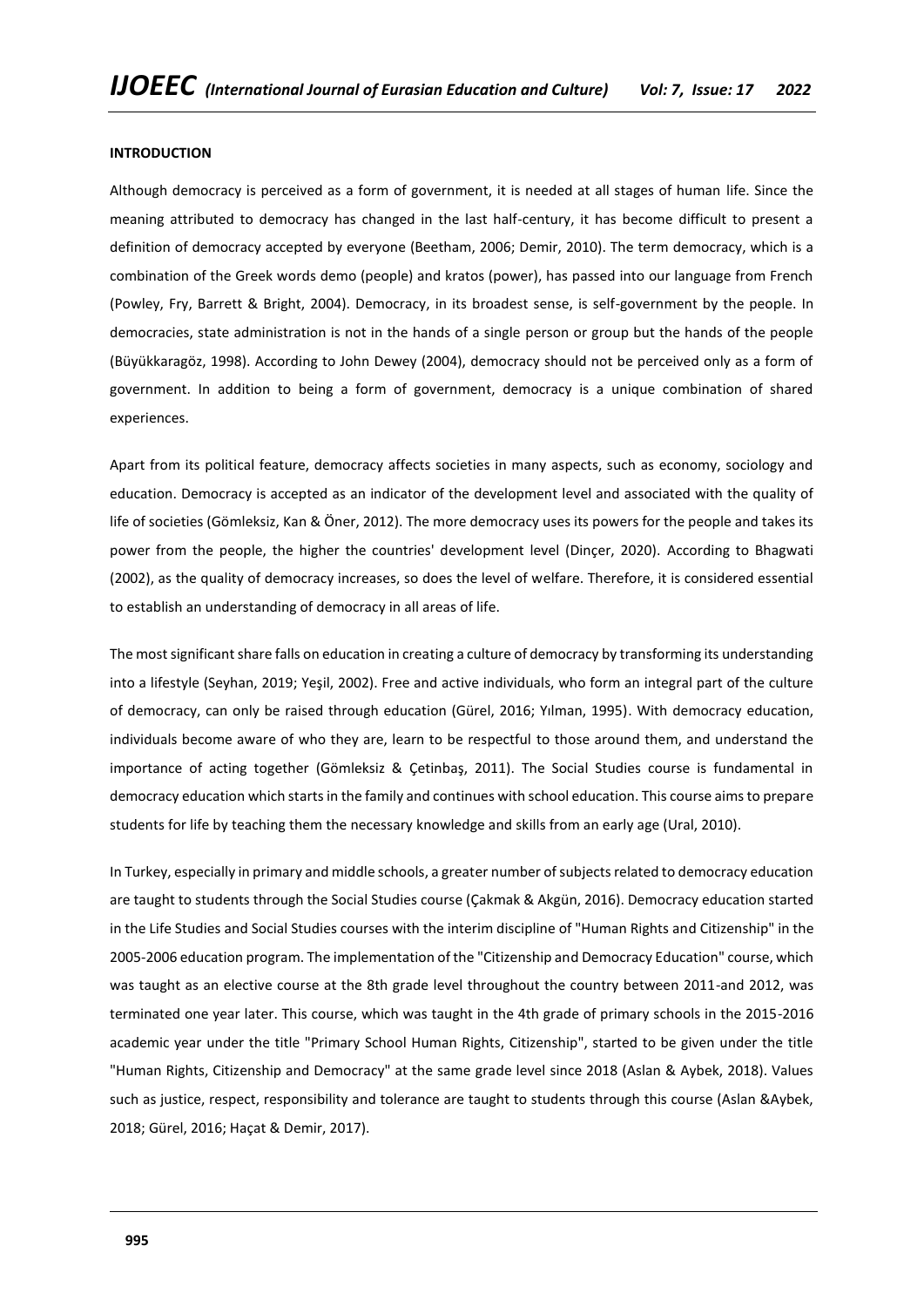Democracy is generally associated with various values such as justice, independence, solidarity, honesty, tolerance, love, respect, responsibility, and benevolence. Although all these values gathered under democracy are considered necessary without an order of importance, tolerance has particular importance. Because without tolerance, it is challenging to create and spread the culture of democracy (Kıncal & Işık, 2004). A democratic management approach is necessary to create an atmosphere of tolerance (Kapani, 1981). Therefore, it is possible to suggest that tolerance is necessary for democracy and vice versa.

Tolerance, a democratic value, is defined as approaching the differences between people with respect, understanding them, and being open-minded (Kouchok, 2008; Yürüşen, 1996). Tolerance requires being respectful towards people who differ in their language, religion, race, political view, lifestyle, culture, traditions and thoughts (Topuz, 1995). Pasamonik (2004) describes tolerance as a social virtue that makes it possible for individuals with differences to live together.

Turkey's society has a more heterogeneous structure than in the past, primarily due to migration in recent years. This difference has brought along various problems, especially regarding adaptation (Güngördü & Özbakır, 2021; Kağnıcı, 2017; Savar & Kedikli, 2019). Spreading the culture of democracy and ensuring individuals develop an understanding of tolerance is necessary to solve the problems experienced. Indeed, Turkey, the cradle of civilisations, has continued its existence for many years with its tolerance policy (Kurtaran, 2011). Urbanisation and digitalisation can be cited among other reasons that negatively affect the understanding of tolerance today. In cities, where people from different cultures meet, individuals who are strangers to their surroundings become more and more intolerant and estrange from the understanding of tolerance (Gürsoy, 2018). Furthermore, with people taking digital technology to the center of their lives, their increasing isolation has reduced their tolerance towards each other to a minimum; because people socialise less with each other and do not make an effort to understand each other (Genel, 2021). It is very difficult for society to continue its existence without the understanding of tolerance.

Tolerance is not an innate virtue. Individuals learn to be tolerant by interacting with their environment, especially the family. After the family, the educational environments develop the value of tolerance and turn it into action (Kalın & Nalçaçı, 2017). Curricula, textbooks and teachers play a leading role in instilling the value of tolerance in students. Courses such as Social Studies, Human Rights and Citizenship play a major role in instilling an understanding of tolerance in individuals (Çiydem & Kaymakcı, 2021).

With the Social Studies Curriculum implemented for the first time in the 2005-2006 academic year, values education was taught through the official program. One of the values determined was tolerance. Likewise, tolerance was one of the values taught in the 2017 draft curriculum (Tay, 2017). However, tolerance was not among the values in the last Social Studies Curriculum put into practice in 2018 (Ministry of National Education (MoNE), 2018). In today's world, where the understanding of tolerance is decreasing, not including this value in the program can be considered a shortcoming.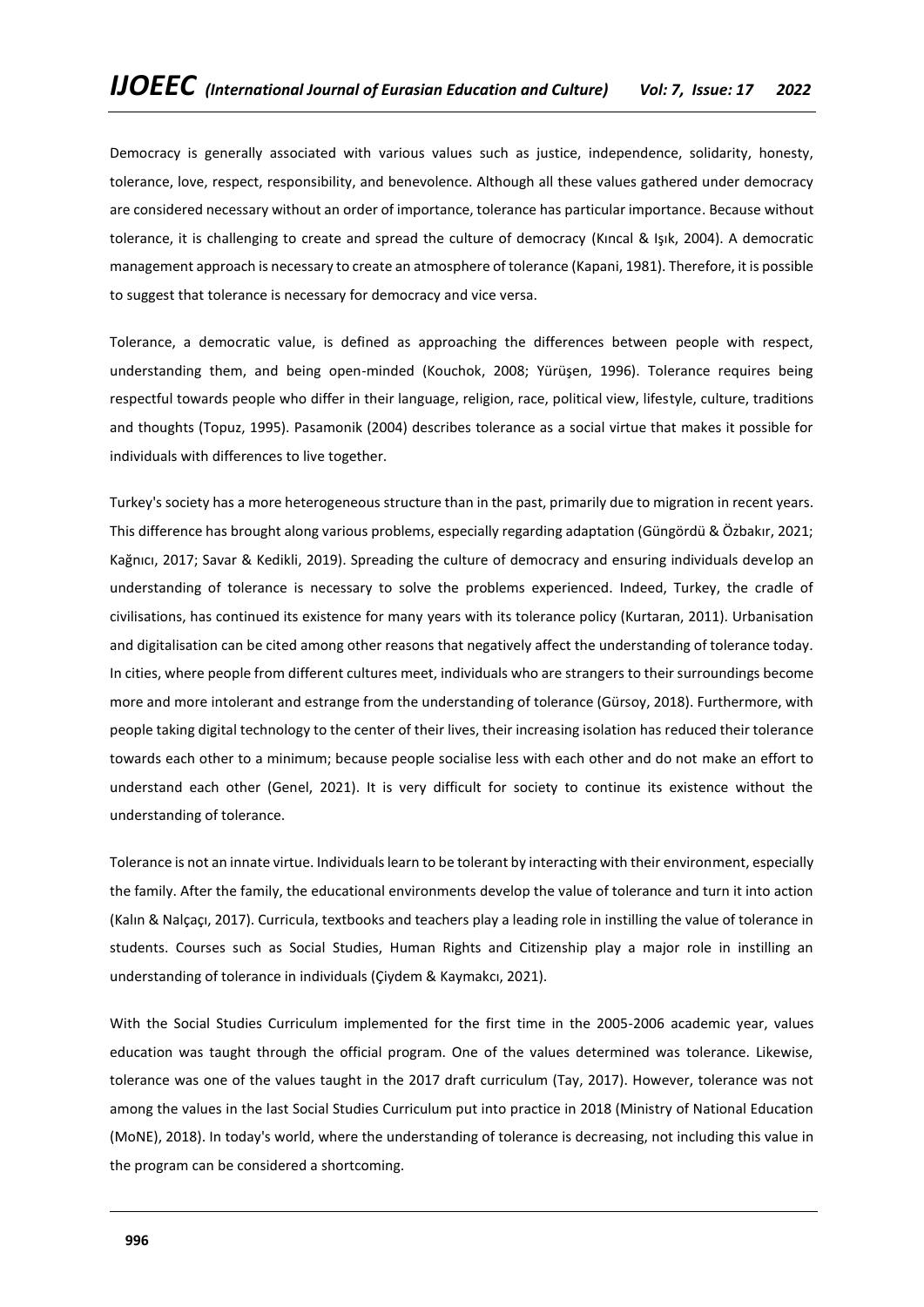As stated above, one of the essential elements required for developing the perception of tolerance is disseminating the culture of democracy. These two values, taught to students in educational environments, cannot be described as separate from each other. Various studies aimed to determine the attitudes towards democracy (Çırak, 2019; Demir & Bozbek, 2014; Hasdemir & Hazar, 2021; İlğan, Karayiğit & Çetin, 2013; Kuş & Çetin, 2014; Şimşek, 2011; Ural & Sağlam, 2011) and attitudes towards tolerance (Aslan, 2017; Aslan, 2019; Çalışkan & Sağlam, 2012; İnel & Gökalp, 2018) separately in the relevant literature. Various studies examined the relationship between democracy and tolerance (Büyükkaragöz &Kesici, 1996; Kıroğlu, Elma, Kesten &Egüz, 2012; Özdayı, 1998; Bektaş Öztaşkın & İçen, 2015).

However, a general evaluation of the studies revealed that all were carried out before 2015. This study is different from others since the value of tolerance was not included in the 2018 social studies curriculum, and democracy subjects began to be intensively covered as early as the 4th-grade level. Because at that level, teaching abstract subjects such as democracy and citizenship is not suitable for students' cognitive development (Aslan & Aybek, 2018; Er, Ünal & Özmen, 2013; Sağlam & Hayal, 2015). No studies were conducted after 2018 that measured students' attitudes towards being democratic and tolerant. In this context, this research aims to examine the relationship between middle school students' attitudes toward being democratic and tolerant. In order to achieve it, answers to the following questions were sought:

1. What level are the middle school students' attitudes towards being democratic and tolerant?

2. Do middle school students' attitudes towards being democratic and tolerant differ significantly according to the gender variable?

3. Do middle school students' attitudes towards being democratic and tolerant differ significantly according to the grade variable?

4. Do middle school students' attitudes towards being democratic and tolerant differ significantly according to the number of siblings variable?

5. Do middle school students' attitudes towards being democratic and tolerant differ significantly according to the mother's educational status variable?

6. Do middle school students' attitudes towards being democratic and tolerant differ significantly according to the father's educational status variable?

7. Do middle school students' attitudes towards being democratic and tolerant differ significantly according to the income level variable?

8. Is there a relationship between middle school students' attitudes towards being democratic and tolerant?

9. Is middle school students' attitudes towards being tolerant a predictor of their attitudes towards being democratic?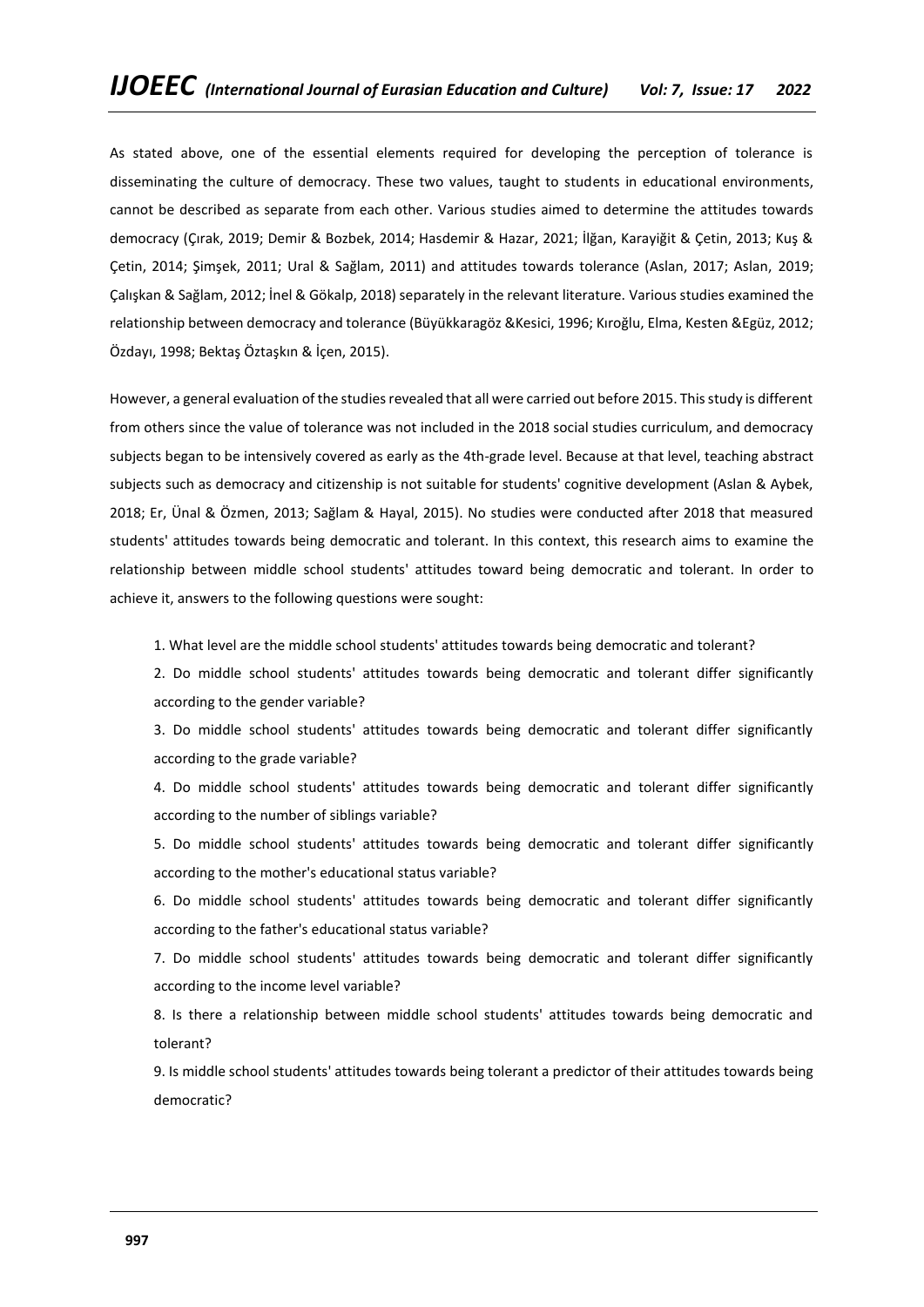## **METHOD**

This section gives information about the research model, population-sample, data collection tools and data analysis, research publication ethics and contribution level of the researchers.

## **Research Model**

This study tried to determine the relationship between middle school students' attitudes towards being democratic and tolerant. For this reason, the study was carried out with the relational survey screening model. The relational survey model is a research model that tries to determine the direction and degree of the relationship between two or more variables (Büyüköztürk, Kılıç-Çakmak, Akgün, Karadeniz & Demirel, 2016). Relational research predicts research results and explains human behaviour (Freankel, Wallen & Huy, 2012).

### **Population-Sample**

The research study population consisted of middle school level schools in the central district of Kütahya province, while the research sample consisted of 402 middle school students studying in the first semester of the 2020- 2021 academic year. Research data were collected using convenience sampling, one of the purposeful sampling methods. In convenience sampling, the sample is chosen from the environment close to the researchers providing speed and practicality to research. However, the results obtained using this sampling method can be less generalised than other sampling types (Yıldırım & Şimşek, 2008). Table 1 shows the demographic information of middle school students participating in the study.

| Variable                           |                             | f   | %    |
|------------------------------------|-----------------------------|-----|------|
| Gender                             | Female                      | 234 | 58.2 |
|                                    | Male                        | 168 | 41.8 |
|                                    | Total                       | 402 | 100  |
| Grade                              | 5                           | 98  | 24.4 |
|                                    | 6                           | 73  | 18.2 |
|                                    | 7                           | 104 | 25.9 |
|                                    | 8                           | 127 | 31.6 |
|                                    | Total                       | 402 | 100  |
| Number of Siblings                 | None                        | 30  | 7.5  |
|                                    | $1 - 3$                     | 336 | 83.6 |
|                                    | 4 and more                  | 36  | 9.0  |
|                                    | Total                       | 402 | 100  |
| <b>Mother's Educational Status</b> | Primary                     | 60  | 14.9 |
|                                    | Middle                      | 207 | 51.5 |
|                                    | Highschool                  | 84  | 20.9 |
|                                    | University and above        | 51  | 12.7 |
|                                    | Total                       | 402 | 100  |
| <b>Father's Educational Status</b> | Primary                     | 42  | 10.4 |
|                                    | Middle                      | 83  | 20.6 |
|                                    | Highschool                  | 176 | 43.8 |
|                                    | University and above        | 101 | 25.1 |
|                                    | Total                       | 402 | 100  |
| Income Level                       | Low (4.253 TL and below)    | 139 | 34.6 |
|                                    | Middle (4.254 TL-10.000 TL) | 175 | 43.5 |
|                                    | High (10.000TL and above)   | 88  | 21.9 |
|                                    | Total                       | 402 | 100  |

**Table 1.** Demographic Information of the Middle School Students Participating in the Study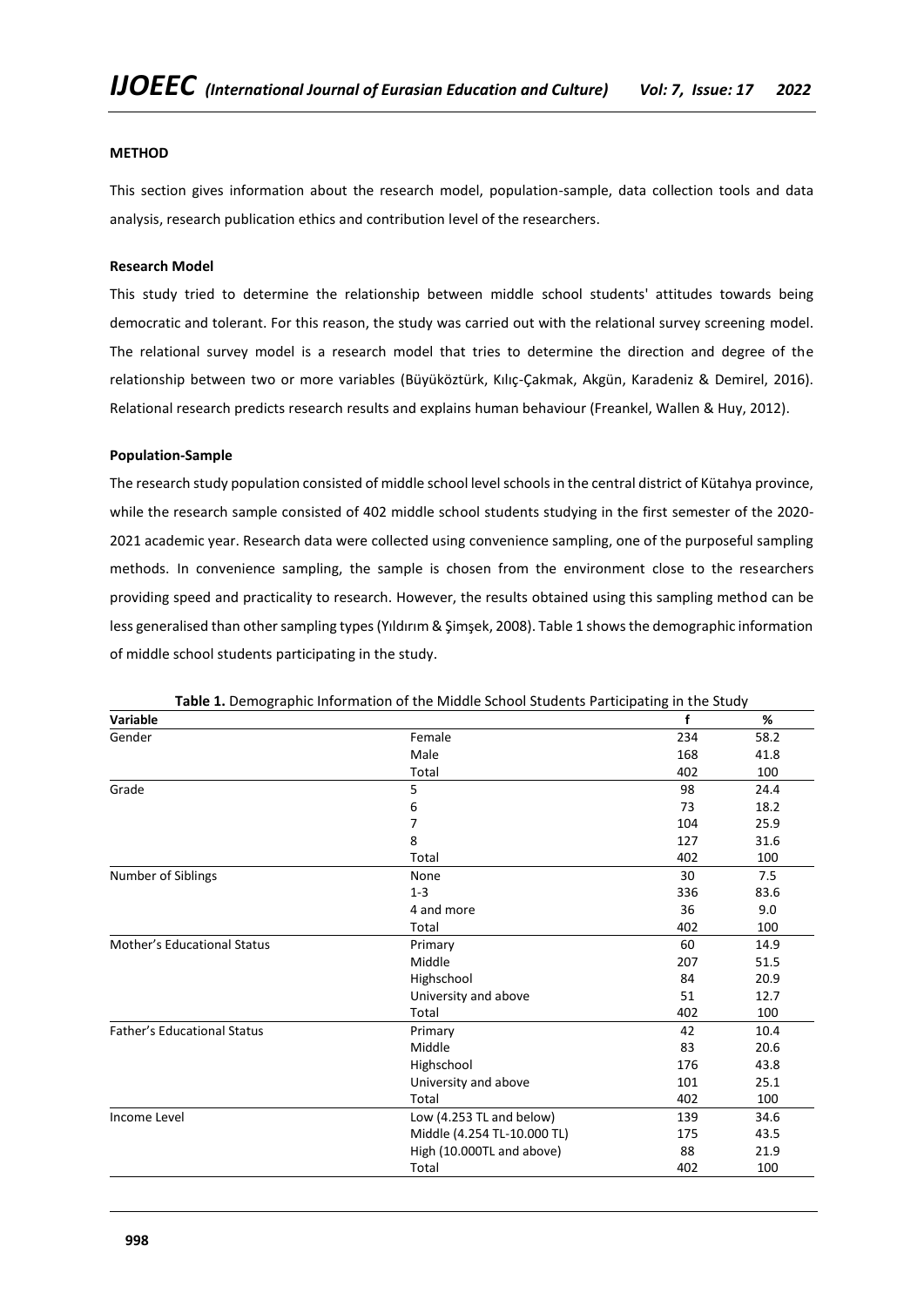According to Table 1, 58.2% (n=234) of the students participating in the research were female, while 41.8% (n=168) were male. Grade levels of the participants revealed that most students were at the 8th-grade level (n=127, 31.6%). 25.9% (n=104) students were at the 7th grade level, 24.4% (n=98) at the 5th grade level, and 18.3% (n=73) at the 6th grade level. The number of siblings of the students participating in the research evinced that more than two-thirds had between 1 and 3 siblings. The students' parents' education levels revealed that the mother's education level was generally at the middle school level (n=207, 51.5%), whereas the father's education level was mostly at the high school level (n=176, 43.8%).

The income levels of the students showed that 43.5% (n=175) had middle income, while 34.6% were at the lowerincome level. The students in the high-income group were determined as 21.9% (n=88). While classifying students according to their income groups, the minimum wage was taken as a basis, and students were grouped accordingly.

### **Data Collection Tools**

Research data were collected through the "Personal Information Forms" created by the researchers, the "Democracy Attitude Scale" developed by Şimşek (2011), and the "Tolerance Attitude Scale" developed by Taş (2018). This study used "Personal Information Forms" to determine the personal characteristics of the individuals making up the sample group. This form included questions about the gender, grade, number of siblings, mother's education level, father's education level and income level. While determining these questions, the relevant literature was reviewed, and the independent variables determined to affect democracy and tolerance attitudes were taken as the basis. Developed by Şimşek (2011), this scale is a 5-point Likert-type scale consisting of 22 items and five dimensions. The Cronbach alpha internal consistency coefficient of the scale was determined as 0.80. The minimum score obtained from the scale is 22, while the maximum score is 110. The "Tolerance Attitude Scale" developed by Taş (2018) consists of 29 items: 14 positive and 15 negative.

This scale was prepared as a 5-point Likert scale including strongly disagree, disagree, neutral, agree, strongly agree and in 5 dimensions. The scale's Cronbach alpha internal consistency coefficient was 0.87, while the minimum possible score from the scale was 29 and the maximum 145. For a measurement tool to be considered reliable, the Cronbach alpha coefficient must be at least 70 (Pedersen & Lui, 2003). Therefore, the data collection tools used in this research can be considered reliable.

### **Data Analysis**

Before analysing the data in the research, Kolmogorov Smirnov, kurtosis and skewness coefficient, Histogram, Q-Q and Box-line plots were used to see if the data met the assumption of normality. Accordingly, the Kolmogorov-Smirnov value was found to be greater than .05 for the democracy scale (p=.200) and tolerance scale (p=.087). As this value was greater than 0.05, it is accepted as proof that the data come from a normal distribution (Mertler & Vannatta, 2005). The kurtosis and skewness values of the democracy attitude scale were 0.317 and 0.159, respectively. On the other hand, the tolerance attitude scale's kurtosis and skewness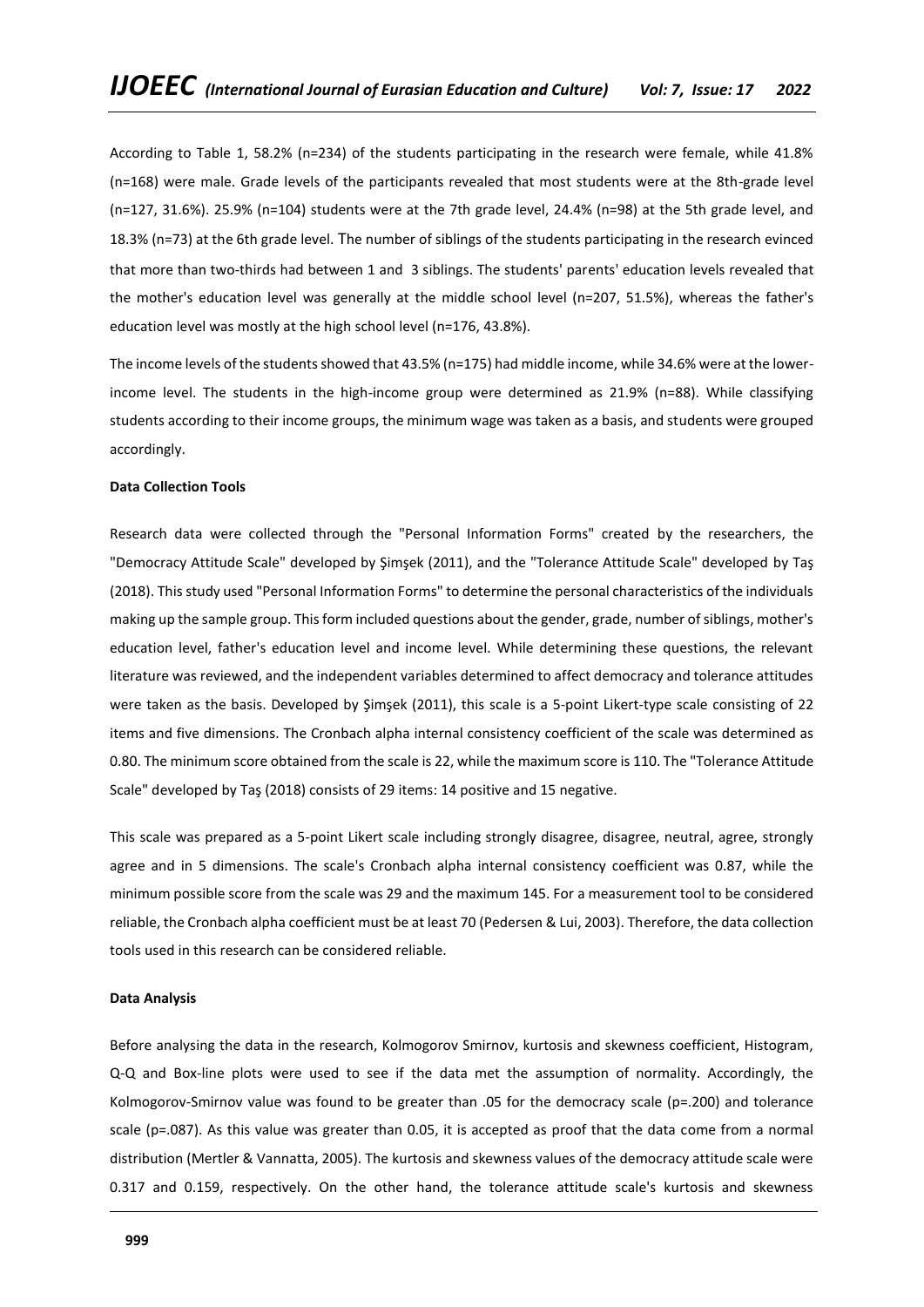coefficients were 0.373 and 0.187, respectively. According to Tabachnick and Fidell (2007), the kurtosis and skewness values should be between +1.5 and -1.5 for the data to show a normal distribution. In this context, the data can be said to show a normal distribution. Furthermore, we also checked the normality of the data with Histogram, Q-Q and Box-line plots and decided that the data showed a normal distribution.

In the research, primarily descriptive statistical methods showing values such as minimum score, maximum score, mean and standard deviation were used in order to determine the democratic attitudes and tolerance attitudes of the students. The One-way multivariate analysis of variance (MANOVA) was used to examine the differentiation of the scores obtained from the scales according to gender, class, number of siblings, mother's education level, father's education level and income level. In order to perform MANOVA analysis, the data should show normal distribution, and the variance-covariance matrices of the scores of the dependent variables should be homogeneous (Seçer, 2015). Therefore, variance-covariance homogeneities were tested with Box's M and Levene statistics after examining the normality of the data. In the MANOVA analysis, the partial effect size (n2) value is considered small if it is between 0.01 and 0.06, medium if between 0.06 and 0.14, and large if 0.14 and above (Kittler, Menard & Phillips, 2007).

Pearson Correlation analysis was used to determine the relationship between the scores obtained from the democracy and the tolerance attitude scales. Büyüköztürk (2011) suggests that there is a low correlation if the correlation value is between 0.00 and 0.30, a medium level correlation if between 0.30 and 0.70, and a high-level correlation if between 0.70 and 1.00. These ranges were taken as a basis to determine the correlation values in the analyses made. Simple Linear Regression analysis was used to determine the effect of tolerance on democracy. The reliability level of the research was based on 95%.

**Publication Ethics of the Research and Contribution Level of Researchers:** Ethical approval of this study was obtained at the meeting of Kütahya Dumlupınar University Social and Human Sciences Scientific Research and Publication Ethics Committee dated 15.02.2022 and with the decision numbered E.73973. The contribution level of the researchers was equal in this study (first author 50%, second author 50%).

### **FINDINGS**

This part of the research includes the findings obtained after the data analysis. In this context, descriptive statistics were first given in the tabular form, then MANOVA, correlation, regression analyses, and interpretations were presented. Table 2 shows the middle school students' attitudes towards being democratic and tolerant.

| <b>Table 2.</b> Attitudes of the Participants Towards Being Democratic and Tolerant |     |                |                |        |      |  |  |  |  |
|-------------------------------------------------------------------------------------|-----|----------------|----------------|--------|------|--|--|--|--|
|                                                                                     |     | <b>Minimum</b> | <b>Maximum</b> |        | SS   |  |  |  |  |
| Democracy Attitude                                                                  | 402 |                | 106            | 85.24  | 9.19 |  |  |  |  |
| Tolerance Attitude                                                                  | 402 |                | 118            | 101.96 | 7.37 |  |  |  |  |

**Table 2.** Attitudes of the Participants Towards Being Democratic and Tolerant

Table 2 reveals that the minimum score students can get from the democracy attitude scale was 51, while the maximum score was 106. The minimum score they could get from the tolerance scale was 67, while the maximum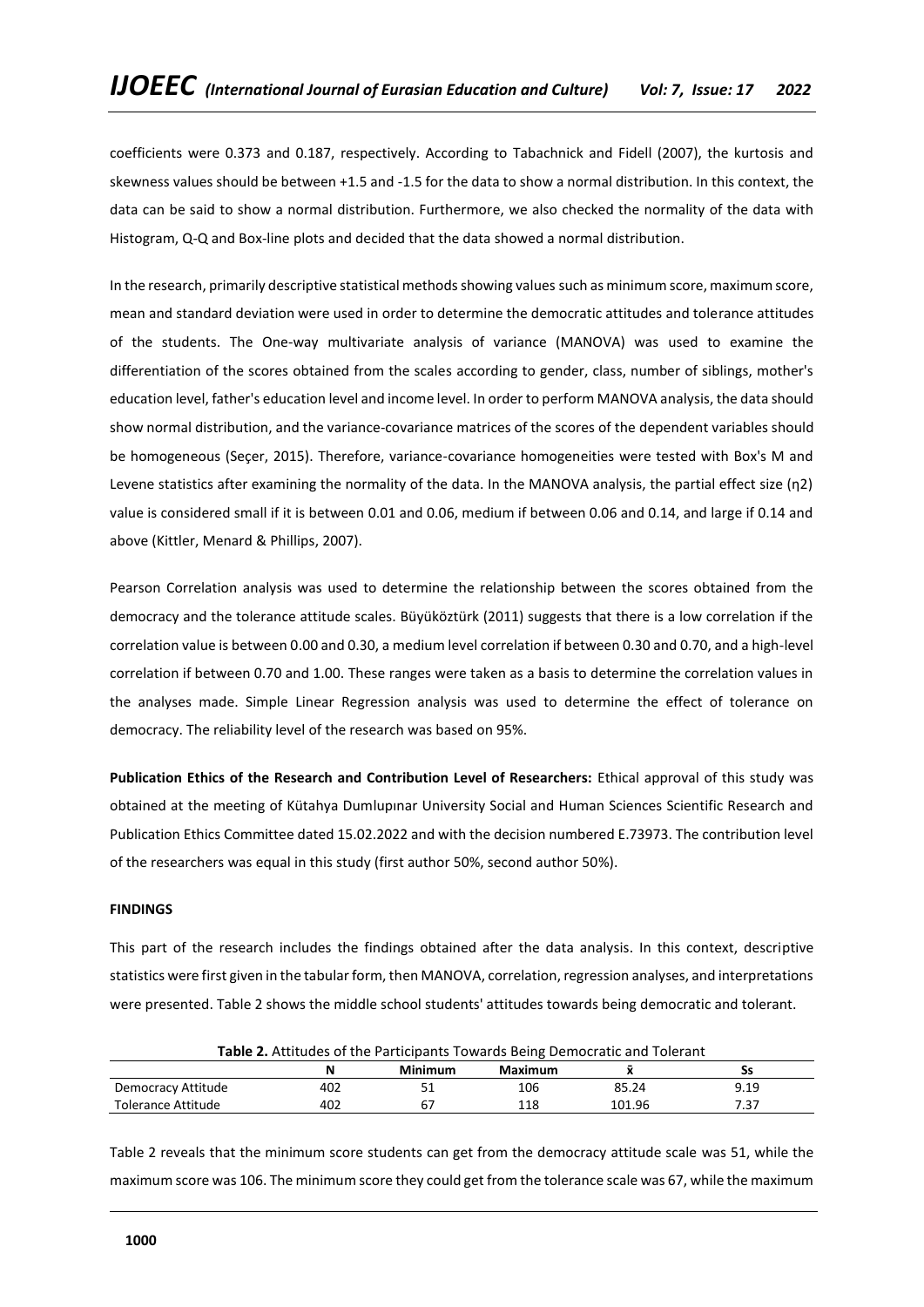score was 118. Based on these findings, the students' attitudes towards being democratic and tolerant were above the average.

## **Attitudes of Students Towards Being Democratic and Tolerant by Gender Variable**

One-way MANOVA statistics were used to examine the students' attitudes towards being democratic and tolerant according to the gender variable. The spread matrix provides the homogeneity assumption according to Box's M statistics conducted to determine the variance-covariance homogeneity (F=0.313, p=0.816).

When Box's M value, which tests the equality of covariance matrices, is greater than p>0.05, the covariance matrices can be considered homogeneous (Kalaycı, 2016). Another essential condition of the MANOVA statistic is to ensure variance homogeneity (Seçer, 2015). The p-value in Levene's table should be greater than 0.05 for this (p=0.722). Since variance-covariance matrices and variance homogeneities were ensured, the Wilks Lambda test was used for the analysis.

|               | <b>Table 3. Participants' Wilks Lambda Test Results by the Gender Variable</b> |             |                              |                                |       |            |  |
|---------------|--------------------------------------------------------------------------------|-------------|------------------------------|--------------------------------|-------|------------|--|
|               | Value                                                                          |             | Hypothesis degree of freedom | <b>Error degree of freedom</b> |       | Partial n2 |  |
| Wilks' Lambda |                                                                                | 0.998 0.435 | 2.000                        | 399.000                        | 0.648 | 0.002      |  |

The one-way MANOVA results by gender revealed that the difference between democracy and tolerance scores was not statistically significant (Wilks Lambda ( $\Lambda$ )=0.998, F(1-400)=0.435, p=0.648, η2=0.002). Table 4 shows the MANOVA statistics on how the students' attitudes towards being democratic and tolerant changed according to gender.

**Table 4.** One-Way MANOVA Results of the Participants' Attitudes Towards Being Democratic and Tolerant by

|           |        |     | Gender |      |           |       |       |       |
|-----------|--------|-----|--------|------|-----------|-------|-------|-------|
|           | Gender | N   | ū      | Ss   | Sd        |       |       | n2    |
| Democracy | Female | 234 | 85.17  | 9.46 | $1 - 400$ | 0.030 | 0.862 | 0.000 |
|           | Male   | 168 | 85.33  | 8.84 |           |       |       |       |
| Tolerance | Female | 234 | 102.16 | 7.39 | 1-400     | 0.432 | 0.512 | 0.001 |
|           | Male   | 168 | 101.67 | 7.34 |           |       |       |       |

Table 4 reveals that the students' democracy attitudes did not differ significantly according to gender (Wilk's Λ=,998, F(1-400)=0.030, p=0.862, η2=0.000); neither did their tolerance attitudes (Wilk's Λ=0.998, F(1-400)=0.432, p=0.512, η2=0.001).

### **Attitudes of Students Towards Being Democratic and Tolerant by Grade Variable**

The students' attitudes towards being democratic and tolerant per the grade variable revealed that the diffusion matrix, according to Box's M statistic, was greater than 0.05 (F=1.77, p=0.067). Since the Levene statistic, which determines variance homogeneity, was also ensured, Wilks Lambda values were taken as the basis for the analysis.

**Table 5.** Participants' Wilks' Lambda Test Results by the Grade Variable

|                    | Value |      | Hypothesis degree of freedom Error degree of freedom |         |        | Partial n <sub>4</sub> |
|--------------------|-------|------|------------------------------------------------------|---------|--------|------------------------|
| Wilks'<br>' Lambda | 957 ( | .216 | .000                                                 | 794.000 | 004. ل | .024                   |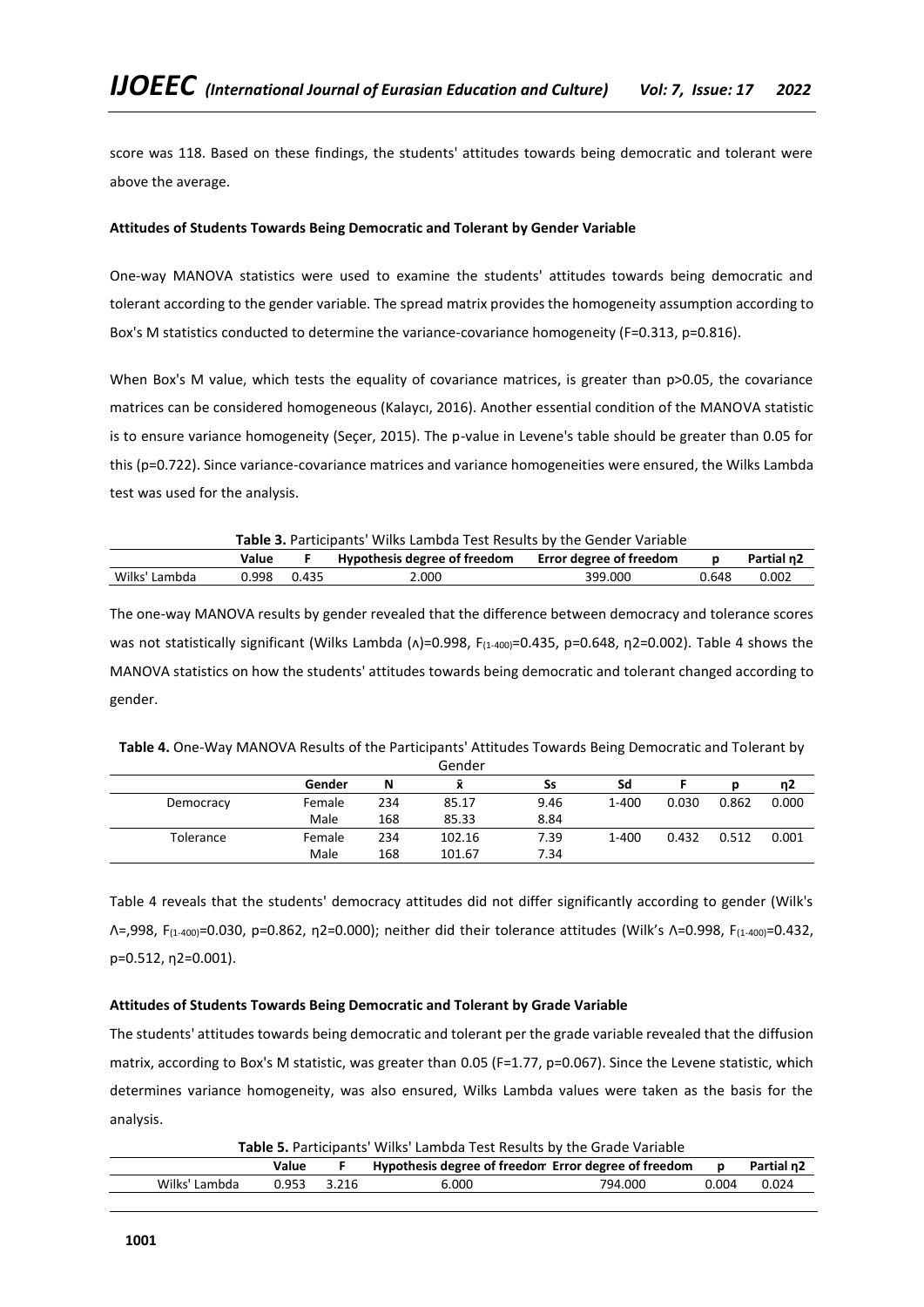Table 5 reveals that the students' attitudes towards being democratic and tolerant differed significantly according to the grade variable (Wilks Lambda (ʌ)=0.953, F(3-398)=3.216, p=0.004, η2=0.024). Table 6 shows the MANOVA test results on how the students' attitudes towards being democratic and tolerant changed according to the grade variable.

|           | Grade | N   | x        | Sd       | df        |       | р     | η2    |         |
|-----------|-------|-----|----------|----------|-----------|-------|-------|-------|---------|
| Democrasy | 5     | 98  | 87.3061  | 10.00557 | $3 - 398$ | 5.45  | 0.001 | 0.039 | $5 - 8$ |
|           | 6     | 73  | 86.7671  | 8.71863  |           |       |       |       | $6-8$   |
|           |       | 104 | 85.1827  | 8.31745  |           |       |       |       |         |
|           | 8     | 127 | 82.8110  | 9.01474  |           |       |       |       |         |
| Tolerance |       | 98  | 102.6429 | 7.34180  | $3 - 398$ | 0.872 | 0.455 | 0.007 |         |
|           | 6     | 73  | 101.6986 | 6.98149  |           |       |       |       |         |
|           |       | 104 | 102.4038 | 6.42586  |           |       |       |       |         |
|           | 8     | 127 | 101.2126 | 8.27276  |           |       |       |       |         |

**Table 6.** One-Way MANOVA Results of the Participants' Attitudes Towards Being Democratic and Tolerant by Grade

Table 6 shows that the students' democracy attitudes differed significantly according to gender. (Wilk's Λ=0.953, F(3-398)=5.45 p=0.001 η2=0.039). Tukey test results were examined to determine which groups had the said difference. It is recommended to decide per the Tukey test if there is an equality of variance in the research (Kalaycı, 2016). Hence, we determined the difference according to the Tukey test results. Accordingly, there was a significant difference between the 5th and 8th-grade and 6th and 8th-grade students' attitudes towards being democratic in favour of the 5th and 6th-grade students. The effect size value evinced that the grade variable affected the democracy attitude at a low level. On the other hand, the students' tolerance attitudes did not differ significantly according to the grade variable (Wilk's Λ=0.953, F(3-398)=0.872, p=0.455, η2=0.007).

## **Attitudes of Students Towards Being Democratic and Tolerant by the Number of Siblings**

The students' attitudes towards being democratic and tolerant as a factor in the number of siblings variable evinced that Box's M value was greater than 0.299 (F=1.20) and Levene statistic was greater than 0.05. Wilks' Lambda value analysis results were as follows:

|               | Value    |       | Hypothesis degree of freedom | Error degree of freedom |       | Partial nz |
|---------------|----------|-------|------------------------------|-------------------------|-------|------------|
| Wilks' Lambda | ـ 996. س | 0.429 | 4.000                        | 796.000                 | 0.788 | 0.002      |

Table 7 reveals that the students' attitudes towards being democratic and tolerant did not differ significantly according to the number of siblings variable. (Wilks' Lambda (ʌ)=0.996, F(2-399)=0.429, p=0.788, η2=0.002). Table 8 shows the differentiation of students' attitudes towards being democratic and tolerant according to the number of siblings.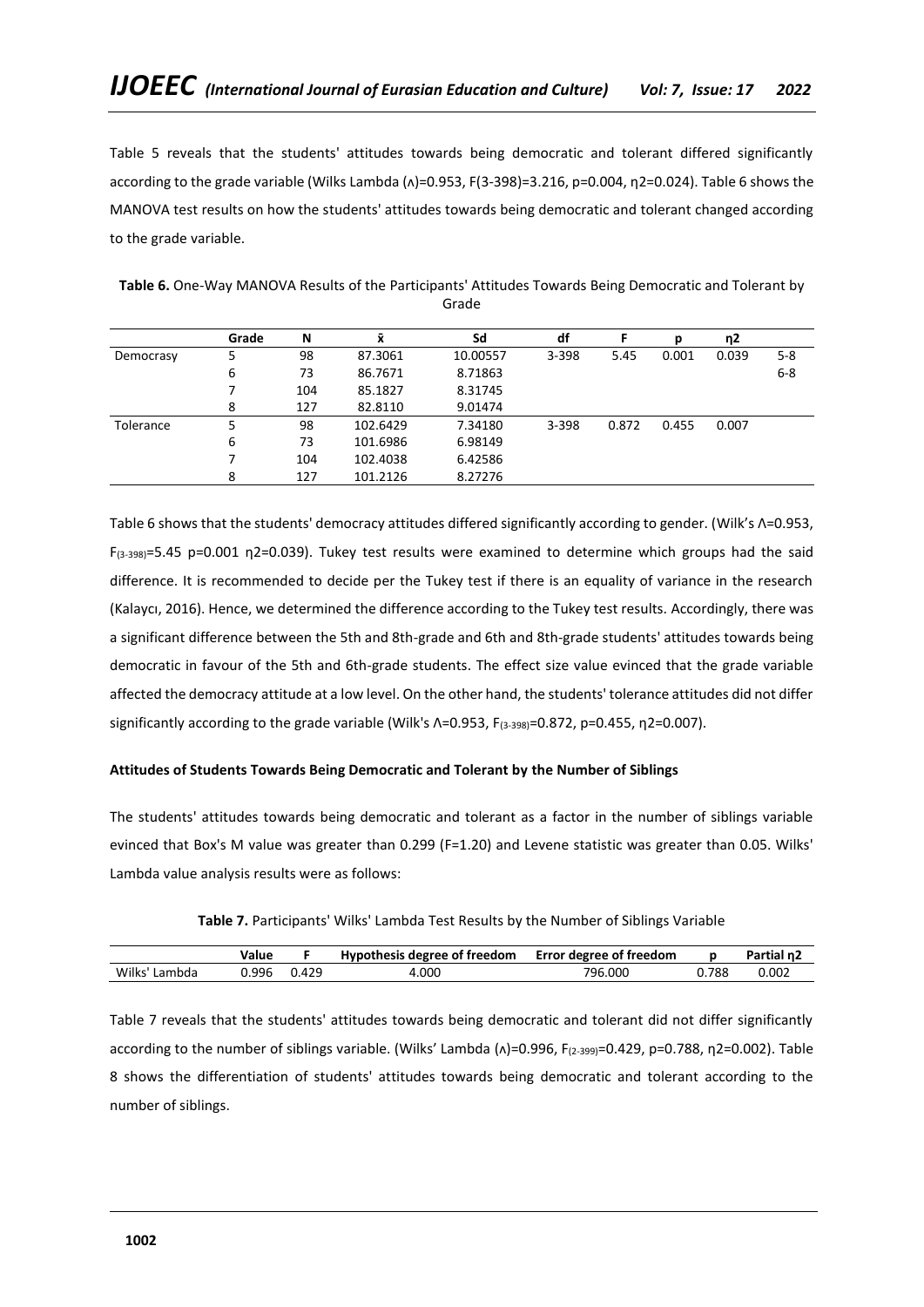|           | <b>Siblings</b> | N   | ū      | Sd    | df    |       | D     | η2    |
|-----------|-----------------|-----|--------|-------|-------|-------|-------|-------|
| Democracy | None            | 30  | 85.63  | 10.18 | 2-399 | 0.328 | 0.721 | 0.002 |
|           | $1 - 3$         | 336 | 85.08  | 9.14  |       |       |       |       |
|           | 4 and more      | 36  | 86.33  | 8.96  |       |       |       |       |
| Tolerance | None            | 30  | 103.21 | 6.11  | 2-399 | 0.483 | 0.617 | 0.002 |
|           | $1 - 3$         | 336 | 101.83 | 7.59  |       |       |       |       |
|           | 4 and more      | 36  | 102.11 | 6.03  |       |       |       |       |

**Table 8.** One-Way MANOVA Results of the Participants' Attitudes Towards Being Democratic and Tolerant by the Number of Siblings

The students' democracy attitudes according to the number of siblings revealed that there was no significant difference (Wilk's Λ=0.996, F<sub>(2-399)</sub>=0.328, p=0.721, η2=0.002). According to their number of siblings, their tolerance attitudes also evinced no significant difference (Wilk's Λ=0.996, F<sub>(2-399)</sub>=0.483, p=0.617, η2=0.002).

## **Attitudes of Students Towards Being Democratic and Tolerant by the Mother's Educational Status**

The students' attitudes towards being democratic and tolerant per the mother's educational status variable evinced that Box's M (F=1.61, p=0.105) and Levene statistics were greater than 0.05. Table 9 shows Wilks' Lambda results.

## **Table 9.** Participants' Wilks' Lambda Test Results by the Mother's Educational Status Variable

|               | Value |       | Hypothesis degree of freedom | <b>Error degree of freedom</b> | <b>Partial n</b> |
|---------------|-------|-------|------------------------------|--------------------------------|------------------|
| Wilks' Lambda | 0.980 | 1.353 | 6.000                        | 794.000                        | 0.010            |

Table 9 reveals that the students' attitudes towards being democratic and tolerant did not differ significantly according to their mother's educational status (Wilks Lambda ( $\Lambda$ )=0.980, F(3-398)=1.35, p=0.231, η2=0.010). Table 10 shows the results of the MANOVA statistics regarding the difference between the students' attitudes towards being democratic and tolerant per their mother's educational status.

| Table 10. One-Way MANOVA Results of the Participants' Attitudes Towards Being Democratic and Tolerant by |
|----------------------------------------------------------------------------------------------------------|
| Their Mother's Educational Status                                                                        |

|           | <b>Mother's Education</b> | N   | хī     | Ss    | Sd        |      | р    | η2   |
|-----------|---------------------------|-----|--------|-------|-----------|------|------|------|
| Democracy | Primary and below         | 60  | 83.85  | 9.03  | $3 - 398$ | 1.07 | .360 | .008 |
|           | Middle                    | 207 | 85.81  | 8.99  |           |      |      |      |
|           | Highschool                | 84  | 84.38  | 9.11  |           |      |      |      |
|           | University and above      | 51  | 85.98  | 10.23 |           |      |      |      |
| Tolerance | Primary and lower         | 60  | 100.45 | 8.87  | $3 - 398$ | 1.59 | .190 | .012 |
|           | Middle                    | 207 | 101.88 | 7.21  |           |      |      |      |
|           | Highschool                | 84  | 102.31 | 7.24  |           |      |      |      |
|           | University and above      | 51  | 103.43 | 6.02  |           |      |      |      |

Table 10 evinces that as the mother's education level increased, so did the students' attitude scores towards being democratic. However, this difference was not significant (Wilks Lambda ( $\Lambda$ )=0.980, F(3-398)=1.07, p=0.360, η2=0.008).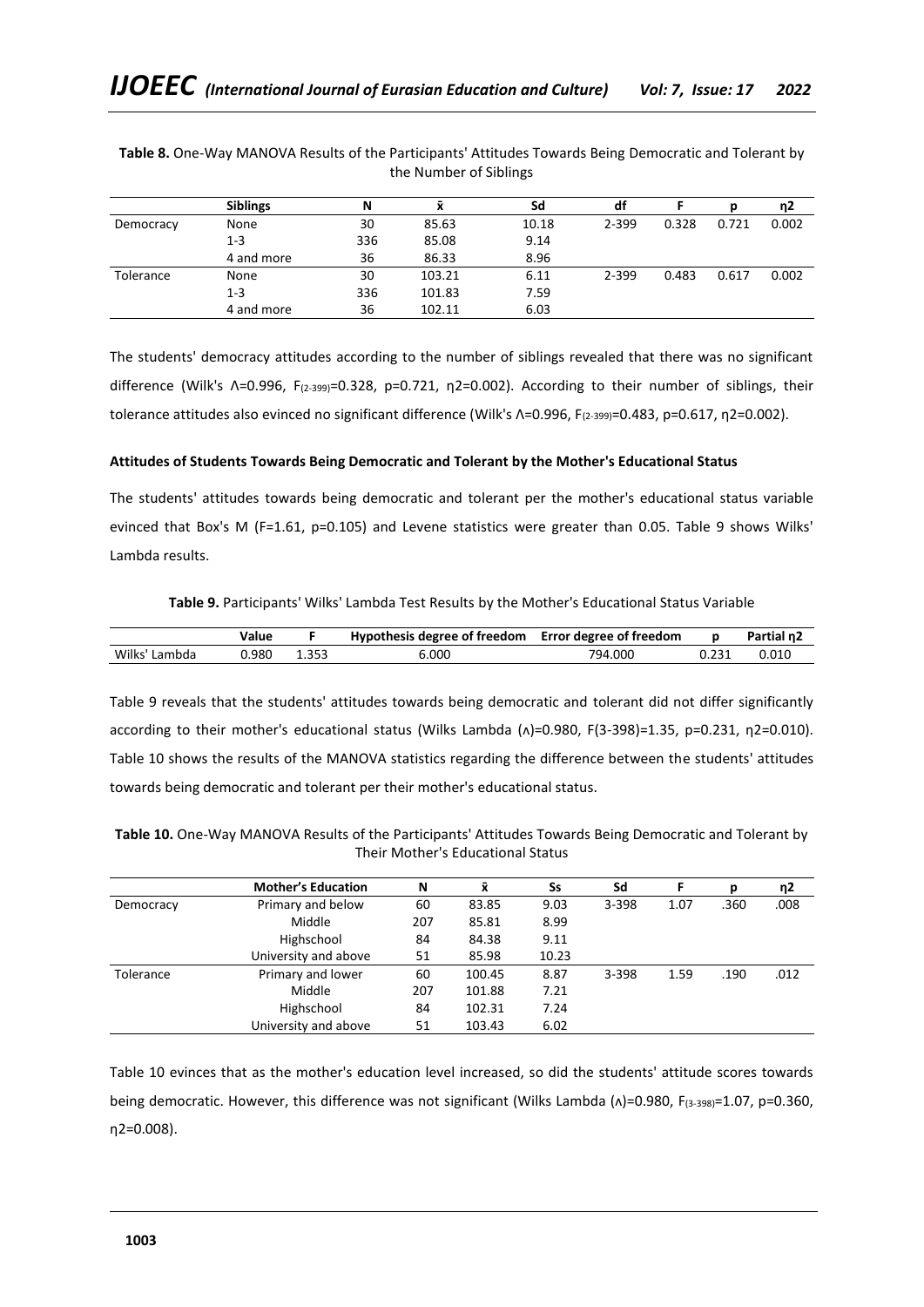### **Attitudes of Students Towards Being Democratic and Tolerant by the Father's Educational Status**

The students' attitudes towards being democratic and tolerant per their father's educational status revealed that the diffusion matrix was greater than 0.05 according to Box's M statistics (F=1.49, p=.142). Since the Levene statistic, which determines variance homogeneity, was also ensured, Wilks Lambda values were taken as the basis for the analysis. The table showing Wilks Lambda values is given below.

|                  | /alue |       | Hypothesis degree of freedom | Error degree of freedom |       | Partial n <sub>4</sub> |
|------------------|-------|-------|------------------------------|-------------------------|-------|------------------------|
| Wilks'<br>Lambda | 956.ر | 3.022 | 6.000                        | 794.000                 | 0.006 | 0.022                  |

Table 11 reveals that the students' attitudes towards being democratic and tolerant differed significantly according to their father's educational status (Wilks Lambda (ʌ)=0.956, F(3-398)=3.02, p=0.006, η2=0.022).

Table 12 shows the students' MANOVA statistics results on being democratic and tolerant according to their father's educational status.

**Table 12.** One-Way MANOVA Results of the Participants' Attitudes Towards Being Democratic and Tolerant by Their Father's Educational Status

|           | Father's                |     |          |         |           | F    | р                 | η2          | <b>Significant Difference</b>                       |
|-----------|-------------------------|-----|----------|---------|-----------|------|-------------------|-------------|-----------------------------------------------------|
|           | <b>Education</b>        | N   | хī       | Sd      | df        |      |                   |             |                                                     |
| Democracy | Primary and<br>below    | 42  | 83.6667  | 9.07332 | 3-<br>398 |      | 0.645 0.587 0.005 |             |                                                     |
|           | Middle                  | 83  | 85.9157  | 9.63632 |           |      |                   |             |                                                     |
|           | Highschool              | 176 | 85.0625  | 8.93542 |           |      |                   |             |                                                     |
|           | University and          | 101 | 85.6436  | 9.36011 |           |      |                   |             |                                                     |
|           | above                   |     |          |         |           |      |                   |             |                                                     |
| Tolerance | Primary and<br>lower    | 42  | 99.8333  | 9.13561 | 3-<br>398 | 3.99 |                   | 0.008 0.029 | Primary school and below -<br>University and above, |
|           | Middle                  | 83  | 100.3614 | 7.95349 |           |      |                   |             | Middle School - University and                      |
|           | Highschool              | 176 | 102.4148 | 6.92273 |           |      |                   |             | above                                               |
|           | University and<br>above | 101 | 103.3564 | 6.42275 |           |      |                   |             |                                                     |

Table 12 evinces that the students' democracy attitudes did not differ significantly according to the father's educational status variable (Wilk's Λ=0.956, F(3-398)=0.645, p=0.587, η2=0.005).

On the other hand, the students' tolerance attitudes significantly differed according to their father's educational status variable (Wilk's Λ=0.956, F(3-398)=3.99, p=0.008, η2=0.029). The Tukey test results conducted to determine which groups had the said differences revealed that the primary school and below and university and above levels, and middle school and university and above levels had significant differences. This difference is in favour of the university and above education level. The effect size value evinced that the father's education level had a low effect on the tolerance attitude.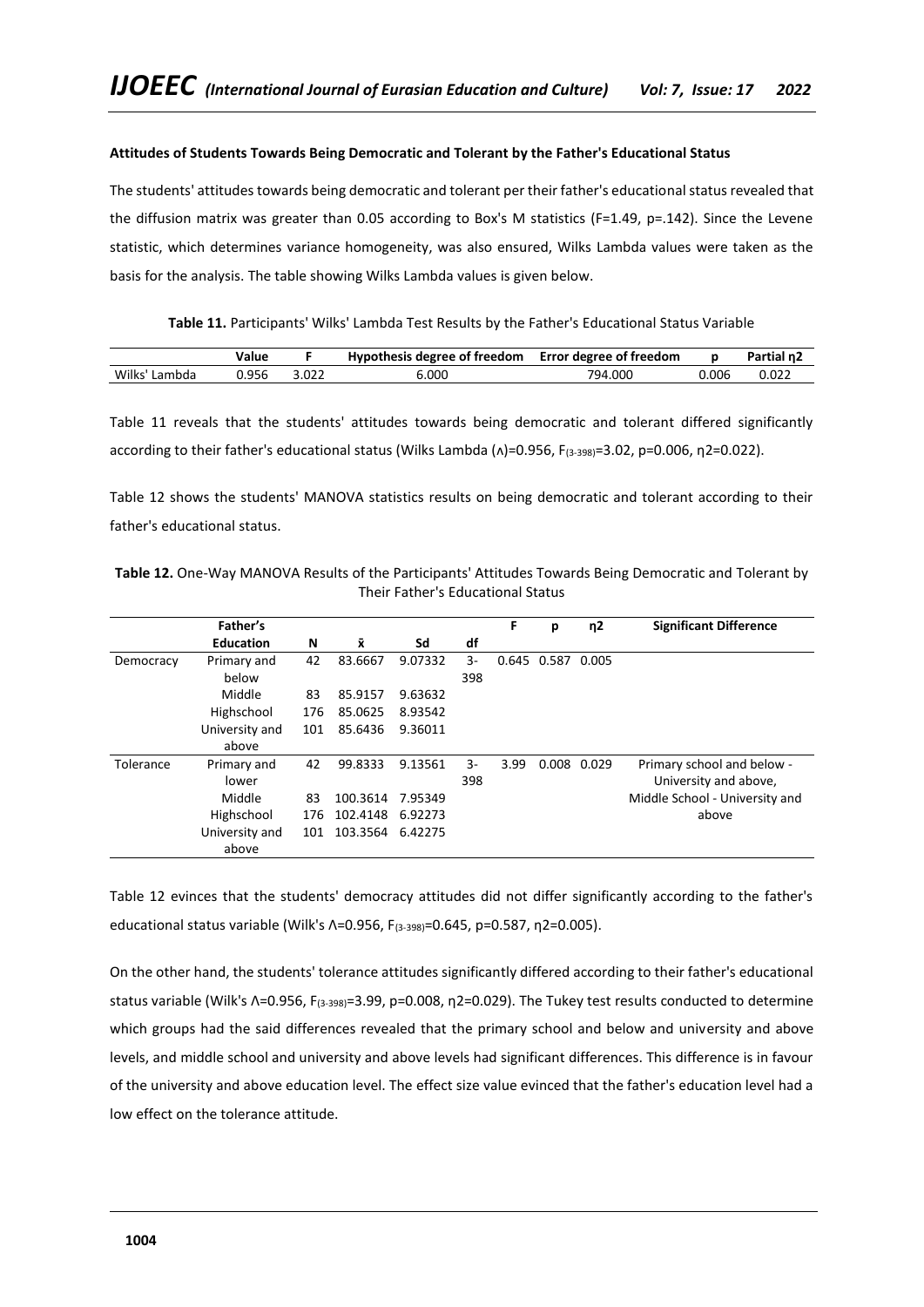## **Attitudes of Students Towards Being Democratic and Tolerant by Income**

The students' attitudes towards being democratic and tolerant according to their income levels evinced that the diffusion matrix was less than 0.05 according to Box's M statistic (F=2.67, p=0.013). Therefore, we used Pillai's Trace statistic instead of Wilks Lambda statistic. In cases where variance homogeneity is violated, Pillai's Trace value is checked (Seçer, 2015).

| Table 13. Participants' Pillai's Trace Test Results by Income Level |       |       |                                                      |         |       |            |  |  |
|---------------------------------------------------------------------|-------|-------|------------------------------------------------------|---------|-------|------------|--|--|
|                                                                     | Value |       | Hypothesis degree of freedom Error degree of freedom |         |       | Partial n2 |  |  |
| Pillai's Trace                                                      | 0.020 | 2.041 | 4.000                                                | 798.000 | 0.087 | 0.010      |  |  |

Table 13 evinces that the students' attitudes towards being democratic and tolerant differed significantly according to their income levels (Pillai's Trace=0.020, F(2-399)=2.04, p=0.087, η2=0.010).

Table 14 shows the results of the MANOVA statistics regarding the differentiation of students' attitudes towards being democratic and tolerant according to their income levels.

| Table 14. One-Way MANOVA Results of the Participants' Attitudes Towards Being Democratic and Tolerant by |
|----------------------------------------------------------------------------------------------------------|
| Their Father's Educational Status                                                                        |

|                  | Income | N   | x      | Sd   | df    |      | D     | η2    | <b>Significant Difference</b> |
|------------------|--------|-----|--------|------|-------|------|-------|-------|-------------------------------|
| Democracy        | Low    | 139 | 83.99  | 9.55 | 2-399 | 2.26 | 0.106 | 0.011 |                               |
|                  | Middle | 175 | 85.58  | 8.77 |       |      |       |       |                               |
|                  | High   | 88  | 86.51  | 9.28 |       |      |       |       |                               |
| <b>Tolerance</b> | Low    | 139 | 101.19 | 7.99 | 2-399 | 3.08 | 0.047 | 0.015 | Alt-Üst                       |
|                  | Middle | 175 | 101.73 | 7.48 |       |      |       |       |                               |
|                  | High   | 88  | 103.61 | 5.73 |       |      |       |       |                               |

Table 14 reveals that the students' democracy attitude scores increased as their income level increased. However, this difference between groups was insignificant (Pillai's Trace=0.020, F<sub>(2-399)</sub>=2.26, p=0.106, n2=0.011).

On the other hand, the students' tolerance attitudes differed significantly according to the income level variable (Pillai's Trace=0.020, F(2-399)=3.08, p=0.047, η2=0.015). This difference existed between the students with low and high-income levels in favour of those with high income. The effect size value revealed that the income level affected the tolerance attitudes of the students at a low level.

## **Analysis of the Relationship Between Students' Attitudes Towards Being Democratic and Their Tolerance Attitudes**

Table 15 shows the simple linear correlation result about the relationship between students' attitudes towards being democratic and their tolerance attitudes.

**Table 15.** The Relationship Between the Participants' Attitudes Towards Being Democratic and Attitudes of Tolerance

|           |   | Tolerance  |
|-----------|---|------------|
| Democracy |   | $0.566***$ |
|           |   | 0.000      |
|           | N | 402        |
|           |   |            |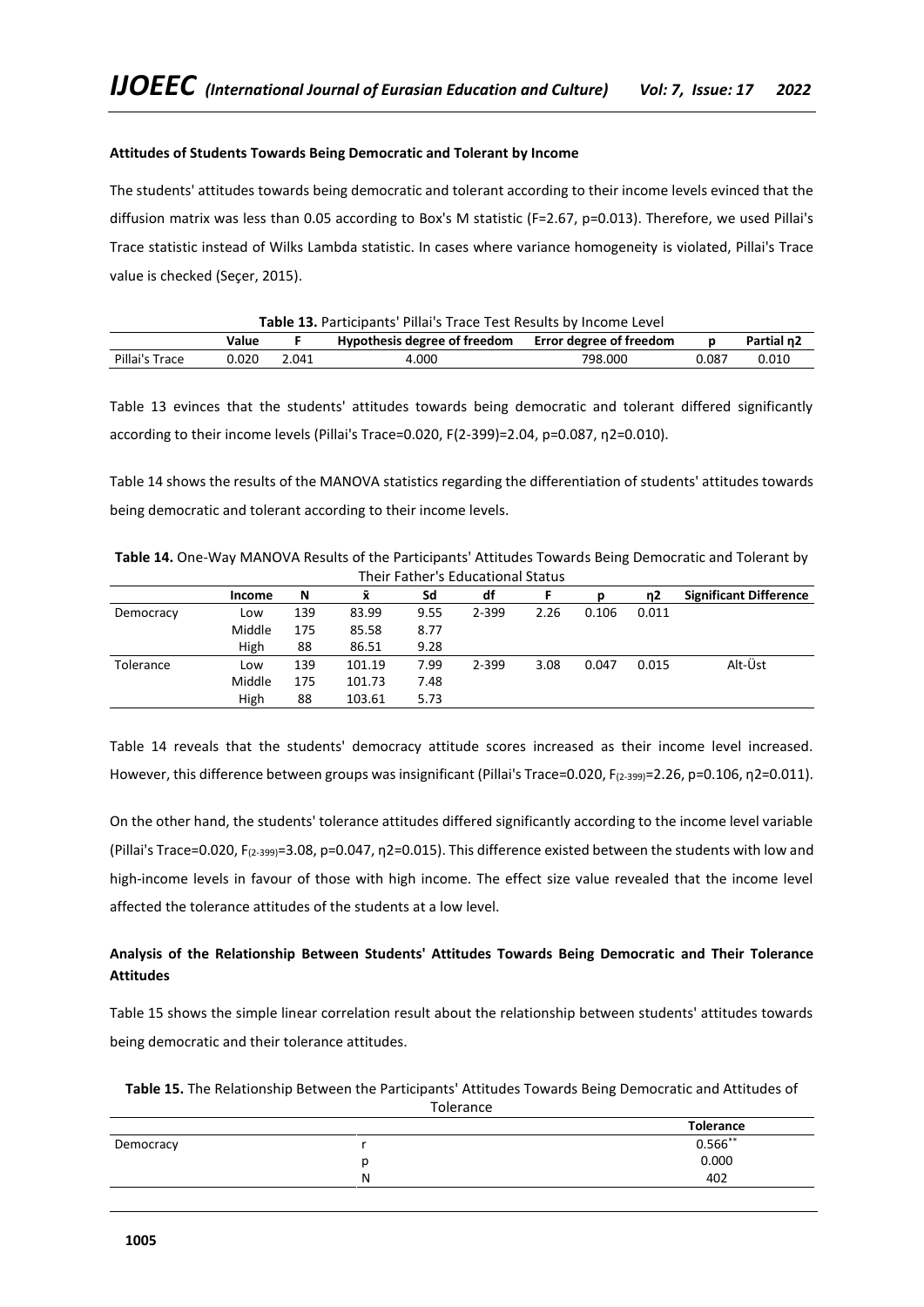There was a significant relationship between the students' attitudes towards being democratic and their tolerance attitudes. This relationship was positive and moderate (r=0.566, p<0.001).

## **The Prediction of Students' Attitudes Towards Being Democratic in Terms of the Tolerance Variable**

Table 16 shows the simple linear regression analysis results regarding the prediction of students' attitudes towards being democratic in terms of the tolerance variable.

| Table 16. The Simple Linear Regression Analysis Results on Predicting Attitudes Towards Being Democratic in |
|-------------------------------------------------------------------------------------------------------------|
| Terms of the Tolerance Variable                                                                             |

|                                             |        | <b>Standard Error</b> |       |        |       |  |  |  |  |
|---------------------------------------------|--------|-----------------------|-------|--------|-------|--|--|--|--|
| Constant                                    | -3.214 | 5.259                 |       | 2.513  | 0.012 |  |  |  |  |
| Tolerance                                   | J.706  | 0.051                 | 0.566 | 13.732 | 0.000 |  |  |  |  |
| <b>B 8 FC B3 8 33 F (4 488) 489 FT 8 84</b> |        |                       |       |        |       |  |  |  |  |

R=0.56, R<sup>2</sup>=0.32; F (1-400)=188.57 p<0.01

Table 16 revealed a significant relationship between the attitude towards being democratic and the tolerance variable (R=0.56, p<0.01). This predictor variable explains 32% of the total variance regarding democratic attitudes. In other words, middle school students' attitudes towards being tolerant predict their attitudes towards being democratic (R=0.56, R2=0.32; F (1-400)=188057 p<0.01).

## **DISCUSSION and CONCLUSIONS**

This study aimed to determine the relationship between middle school students' attitudes towards being democratic and tolerant. The data analysis evinced that middle school students' attitude scores towards being democratic and tolerant were above the average. The average score of students' attitudes towards being democratic (Çırak, 2019; Hasdemir & Hazar, 2021; İlğan, Karayiğit & Çetin, 2013; Ural & Sağlam, 2011) and their attitudes towards being tolerant (Aslan, 2017; Aslan, 2019; Çalışkan & Sağlam, 2012; İnel & Gökalp, 2018) are in line with similar studies in the literature. Ural and Sağlam (2011) analysed the democratic attitudes of primary school students in their study and concluded that the democratic attitudes of the students were above the average. However, since the obtained value was slightly above the average, they suggested effort should be put to maximise the attitude scores. Similarly, although the attitude scores were above the average in this study, they are far from the highest level that can be reached.

The attitudes of middle school students towards being democratic evinced that in terms of gender, the average score of male students was higher than that of females, but this difference was insignificant. This result is in parallel with the studies of Çırak (2019) and Demir and Bozbek (2014). In contrast, various studies in the literature concluded that female students' attitude scores towards being democratic were high with a significant difference (Aktaş, 2010; Amadeo, Torney-Purta, Lehmann, Husfeldt & Nikolova, 2002; Atasoy, 1997; Büyükkaragöz, 1990; Durualp & Doğan, 2018; Hasdemir & Hazar, 2021; Kaldırım, 2005; Kuş & Çetin, 2015; Şimşek, 2011; Yüksel, Bağcı & Vatansever, 2013).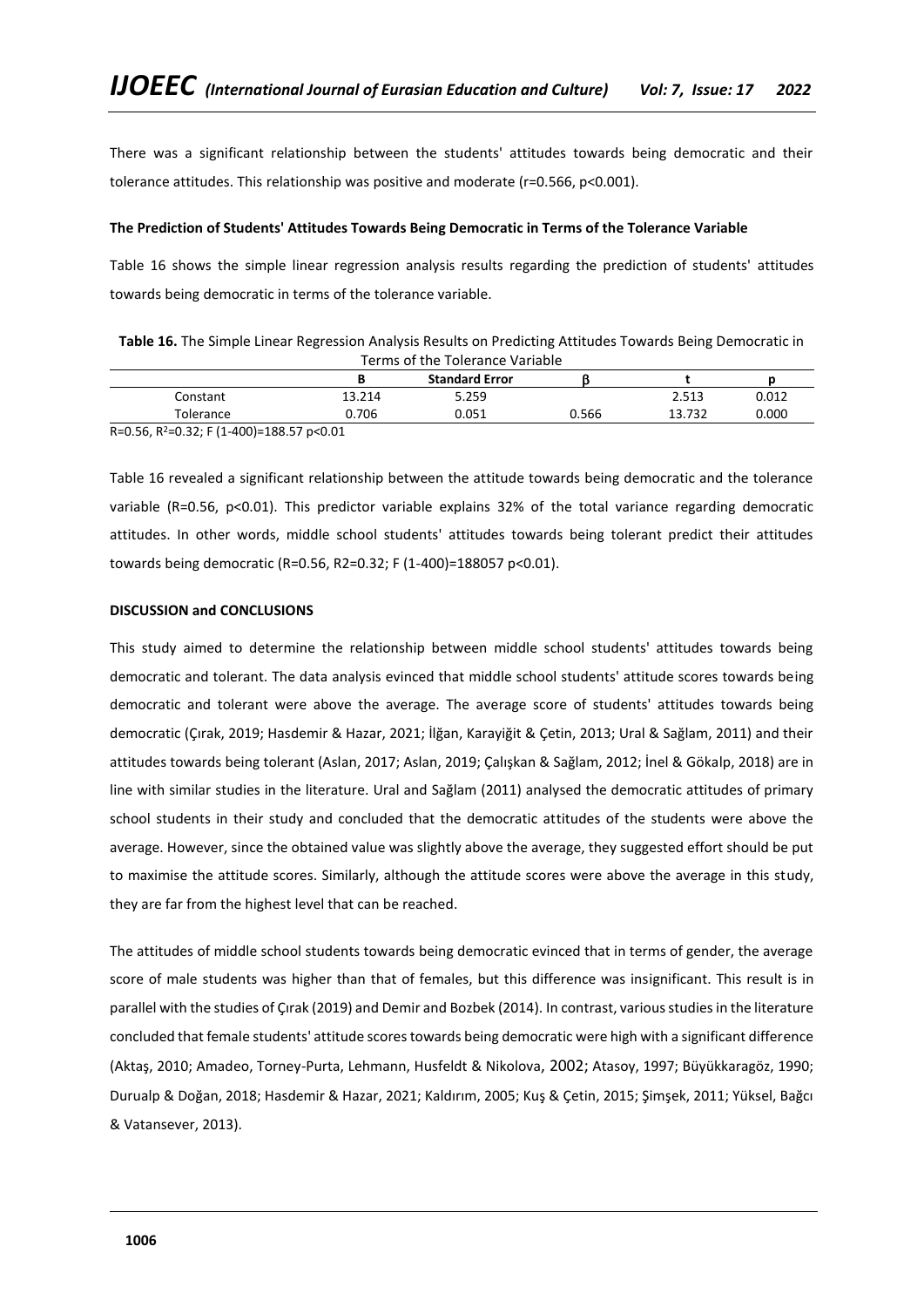The students' attitude scores towards being tolerant evinced that the average of female students was higher than that of males, but this difference was insignificant. An analysis of similar studies revealed that middle school students' attitudes towards being tolerant differ significantly in favour of female students (Aslan, 2017; Aslan, 2019; Çalışkan & Sağlam, 2012; Kalın & Nalçaçı, 2017; Bektaş Öztaşkın & İçen, 2015).

While the high mean score of female students in the study is in line with other studies' results, it does not agree with them in terms of the absence of a significant difference. İnel and Gökalp (2018) similarly concluded that gender did not affect tolerance, supporting the result of this research. According to Hofstede (1984), the gender of individuals is determinative of the values they have, and while men are innately inclined toward individual values, women are inclined toward social values. The fact that girls were more tolerant both in the current study and in similar studies may be related to this innate predisposition.

The analysis of the attitudes of middle school students towards being democratic per their grades revealed that as the grade increased, the scores of attitudes towards being democratic decreased, and this difference was significant. Kuş and Çetin (2014) concluded that the attitude towards democracy differed according to the grade variable and that 8th-grade students were more democratic, which is partially similar to the current study's result.

On the other hand, Hasdemir and Hazar (2021), Dilekmen (2000) and Ural and Sağlam (2011) concluded that the grade variable was not a determinant in the attitude towards democracy. In contrast, 5th-grades had the highest attitude scores towards being democratic in this study, while 8th-grades had the least. This may be due to the "Human Rights, Citizenship and Democracy" course being taught at the 4th-grade level, as the knowledge acquired at the 5th and 6th-grade levels is remembered more, reflecting on the attitude scores. Indeed, studies conducted before 2015 found 8th-grades' attitude scores towards being democratic higher, while the change towards the opposite after that date may be due to the courses' grade level change.

The students' attitudes towards tolerance per grade level revealed that the 5th-grades had the highest tolerance score while the 8th-grades had the lowest. No significant difference was found between the scores of the students. Similarly, the 5th-grade level had the highest level of tolerance, according to Çalışkan and Sağlam (2012). As the grade level increases, the tolerance scores decrease regularly. Çalışkan and Sağlam (2012) stated that this decrease in students' attitude scores could be related to the 7th and 8th-grade levels coinciding with the adolescence period. According to Erbil, Divan, and Önder (2006), during adolescence, individuals complain that the people around do not approach them with tolerance, negatively affecting their tolerance attitudes.

The middle school students' attitudes towards being democratic and tolerant per the number of siblings revealed no significant difference. Similarly, İlğan, Karayiğit, and Çetin (2013) and Şimşek (2011) concluded that the number of students' siblings was not a determining factor in their attitudes towards being democratic. However, Erkensiz and Çetintaş (2011) and Ekici's (2014) study conducted with prospective teachers found that as the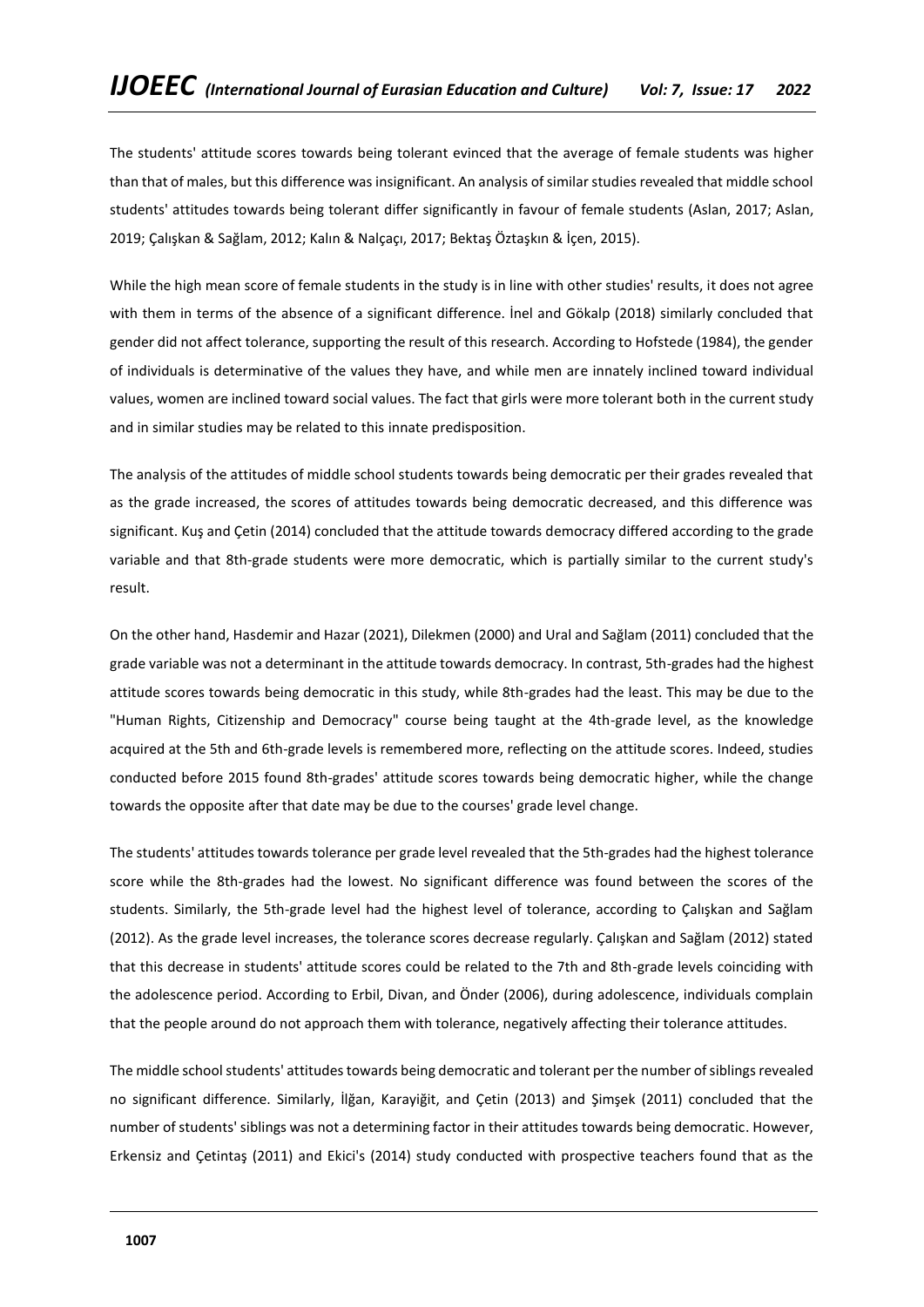number of siblings increased, attitudes towards being democratic increased. Their study results may have been different because of the different student age groups.

The students' tolerance attitudes per the number of siblings evinced that students with no siblings had the highest attitude. According to Bee and Boyd (2009), as the number of siblings increases, the parents' attention is divided, increasing competition among the children. Since children perceive each other as rivals, it is predictable that those without siblings have higher tolerance attitudes. According to the research results of Türk and Nalçacı (2011) and Yazıcı (2011), the increase in the number of siblings decreases the tolerance value; as with an increased number of siblings, the time that families allocate for each child decreases, and children have to share their personal belongings, toys, etc. with other siblings. All these experiences negatively affect tolerance. İlğan, Karayiğit, and Çetin (2013) concluded that those with two siblings were significantly more tolerant than those without any. This does not agree with the result of our research. According to Bektaş Öztaşkın and İçen's (2015) research, the tolerance value did not differ significantly per the number of siblings. This result supports our result.

The students' attitudes towards being democratic and tolerant according to the mother's education level revealed that those whose mothers' educational level was university or higher had the highest democratic and tolerance attitude. The lowest score belonged to students whose mothers had primary school education or below. There was no significant difference between the scores.

Various studies concluded that the mothers' education level did not significantly affect their attitudes towards being democratic scores (Hasdemir & Hazar, 2021; İlğan, Karayiğit & Çetin, 2013; Nalçacı & Ercoşkun, 2006; Şimşek, 2011). The results of these studies show parallelism with the current research results. According to Tereseviciene and Jonyniene (2001), the higher the education level of mothers, the higher the students' attitudes towards being democratic. There are also studies in the literature concluding that as the education level of mothers increases, so does the scores of attitudes towards being democratic significantly (Bulut, 2006; Demir & Bozbek, 2014; Kaldirim, 2005; Kuş & Çetin, 2014; Tekin, Yıldız, Lök & Taşgın, 2009).

The students' tolerance attitude scores increased as the mother's education level increased, though insignificantly. Contrary to our result, Kalın and Nalçacı (2017), Türk and Nalçacı (2011) concluded that tolerance attitude differed significantly according to the mother's education level. On the other hand, in line with our results, Aslan (2017) and Aslan (2019) found that the tolerance attitude did not differ according to the mother's education level.

While it is expected that the students' attitudes towards being democratic and tolerant would increase significantly as the mother's education level increased, such a result could not be attained in this study. As the education level of parents increases, they are expected to be more democratic and tolerant and raise their children accordingly. This difference in the research results may be due to the more accessible ways of obtaining information than in the past, as the only way for individuals to educate themselves is no longer through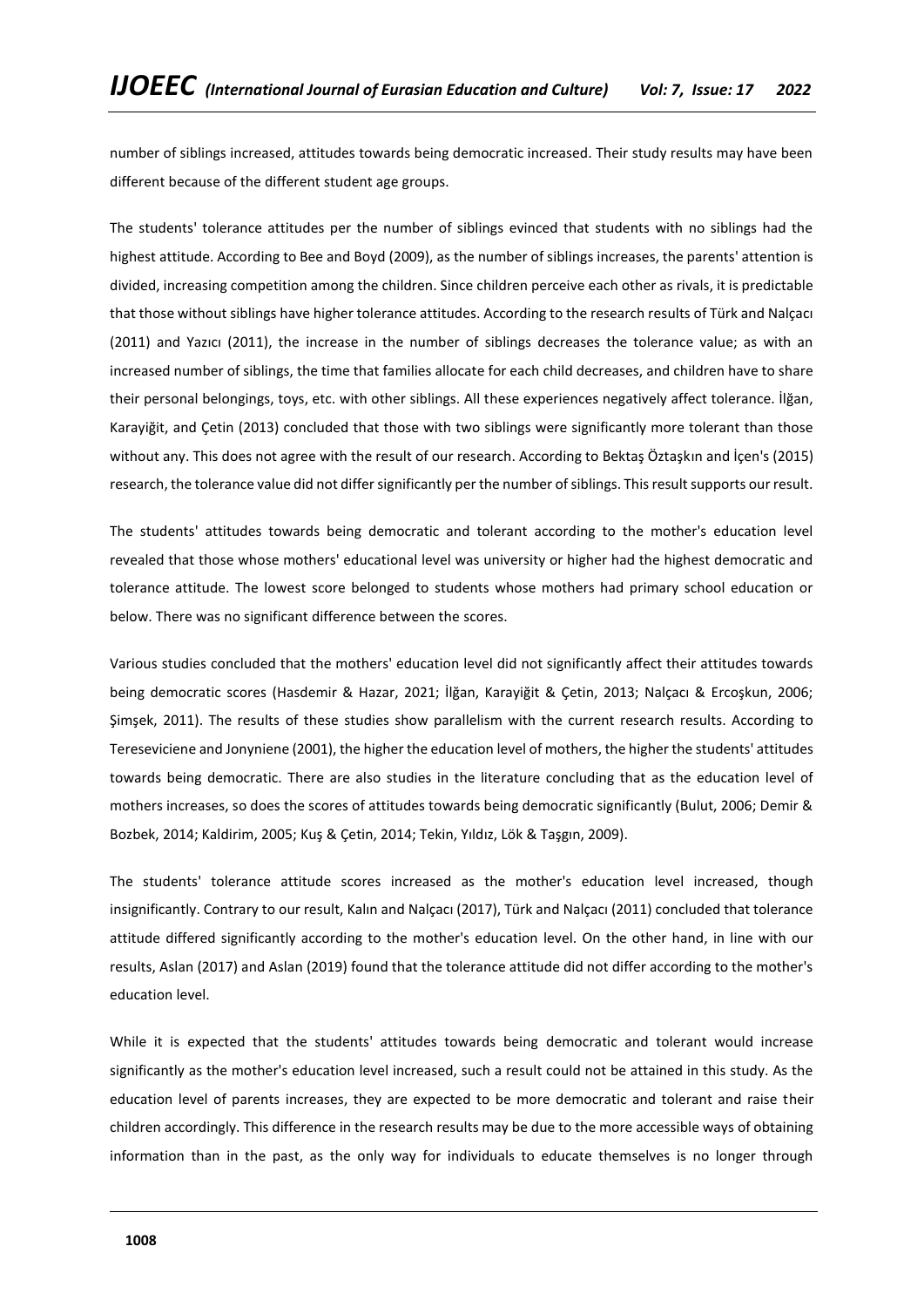educational institutions. Parents can improve themselves despite their low educational level, especially through information and communication technologies. This minimises the difference in attitude scores among students.

While the students' attitudes towards being democratic did not differ significantly according to the father's educational status, their attitudes towards being tolerant showed a significant difference. Various studies in the literature measured the attitude towards democracy in line with our results (Çırak, 2019; Elkatmış & Toptaş, 2015; Genç & Kalafat, 2007; İlğan, Karayiğit & Çetin, 2013; Şimşek 2011), besides studies that did not show any similarity (Demir & Bozbek, 2014; Durualp & Doğan, 2018; Hasdemir & Hazar, 2021; Kaldırım, 2005; Kuş & Çetin, 2014; Lök & Taşğın, 2009).

Students' attitudes towards being tolerant differed significantly according to their father's education level. This differentiation manifests itself positively as the level of education increases. Various studies in the literature (Aslan, 2017; Kalın & Nalçacı, 2017; Türk & Nalçacı, 2017) are in line with our results, whereas others obtained opposite results (Çalışkan & Sağlam, 2012; İnel & Gökalp, 2018). Parents raise children in line with their upbringing and education. Therefore, as the level of education increases, students are expected to acquire the desired qualifications more. This idea is supported by the regular increase in students' tolerance attitude per their educational status.

While the scores of students' attitudes towards being democratic did not differ significantly according to their income level, those towards being tolerant differed significantly. This difference was at a low level. Elkatmış and Toptaş (2015) and Çırak (2019) similarly concluded that the democratic attitudes of the students did not differ according to their income level. Demir and Bozbek (2014), Durualp and Doğan (2018), Karatekin, Merey and Kuş (2013), Kuş and Çetin (2012) and Şimşek (2011) found that the democratic attitude increased significantly according to the income level. On the other hand, Gömleksiz and Çetintaş (2011) concluded that as the income level increased, the democratic attitude decreased significantly.

The students' tolerance attitudes per their income levels revealed that as their income levels increased, so did their tolerance attitudes significantly. Similarly, Sağlam and Tunar (2018) concluded that as the income level of students increased, their tolerance attitudes increased significantly, whereas İnel and Gökalp (2018) found the opposite. Önür (2013) suggested that as the socio-economic level of families increased, they took care of their children more and devoted more time to them, positively affecting children's value systems and their perceptions of values such as democracy and tolerance.

Our research results evinced a moderate and positive relationship between the middle school students' attitude scores towards being democratic and tolerant. The students' attitudes towards being tolerant explained 32% of their attitudes towards being democratic. Likewise, Bektaş Öztaşkın and İçen (2015) found a moderate relationship between democracy and tolerance. The same study also revealed that tolerance explained democratic attitude by 19%. Özdayı's (1998) study examining the relationship between democracy, tolerance and leadership characteristics of educational administrators determined a moderately positive relationship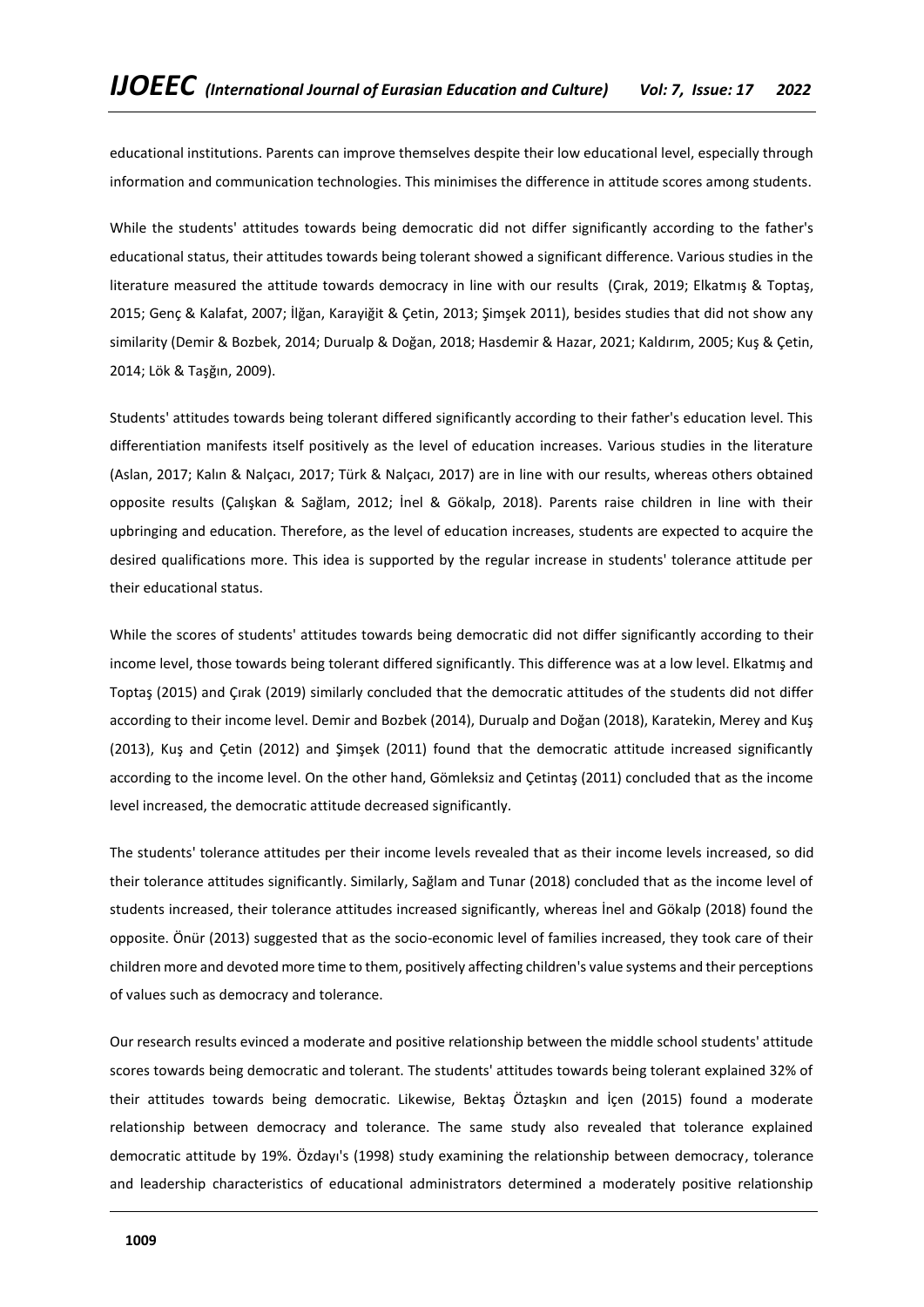between tolerance and democracy. According to the simple linear regression analysis results, the 32% effect of tolerance on democracy is crucial in explaining the attitude towards democracy. Accordingly, establishing an environment of tolerance can be considered one of the basic requirements to develop students' attitudes towards being democratic.

In conclusion, this study found that there was a positive and moderate relationship between the attitudes of middle school students towards being democratic and tolerant; the students' attitudes towards being tolerant explained 32% of their attitudes towards being democratic; their attitudes towards being democratic differed significantly per the grade variable; there was no significant difference according to gender, the number of siblings, mother's education level, father's education level or income level variables; their attitudes towards being tolerant differed significantly per the father's education level and income level variables; and there was no significant difference according to the variables of gender, class, mother's education level and the number of siblings.

### **Suggestions**

1. The results of this research evinced that as the students' grade level increased, their attitudes towards being democratic decreased. The "Human Rights, Citizenship and Democracy" course, which was previosluy taught in the 8th grade, began later to be taught in the 4th-grade level, which could have been influential on this situation. Considering the students' cognitive development characteristics, teaching this course at higher levels may positively affect the students' attitudes.

2. According to the results of the research, 8th grade students have the lowest score on being democratic and tolerant, while 5th grade students have the highest average. Qualitative research can be conducted to reveal the reasons for this negative change that occurs as the grade level increases.

3. As the education level of the mother increases, it is expected that the students' attitude scores towards being democratic and tolerant will increase significantly, but no result in this direction has been obtained in the study. It may be recommended to conduct research that tries to reveal the reason for this.

4. This study aimed to determine the influence of tolerance on the democracy attitude. Further studies can be conducted with various values considered to impact the attitude towards democracy by reviewing the relevant literature. Determining the other factors affecting the democracy attitude may be necessary to determine the content of the programs to be developed.

5. This study was conducted for middle school students. A comparative analysis can be conducted at different grade levels and with different samples in future studies.

## **Ethical Text**

"In this article, journal writing rules, publication principles, research and publication ethics rules, journal ethics rules have been followed. Responsibility for any violations that may arise regarding the article belongs to the authors. The ethics committee approval of the article was obtained by the Social and Human Sciences Research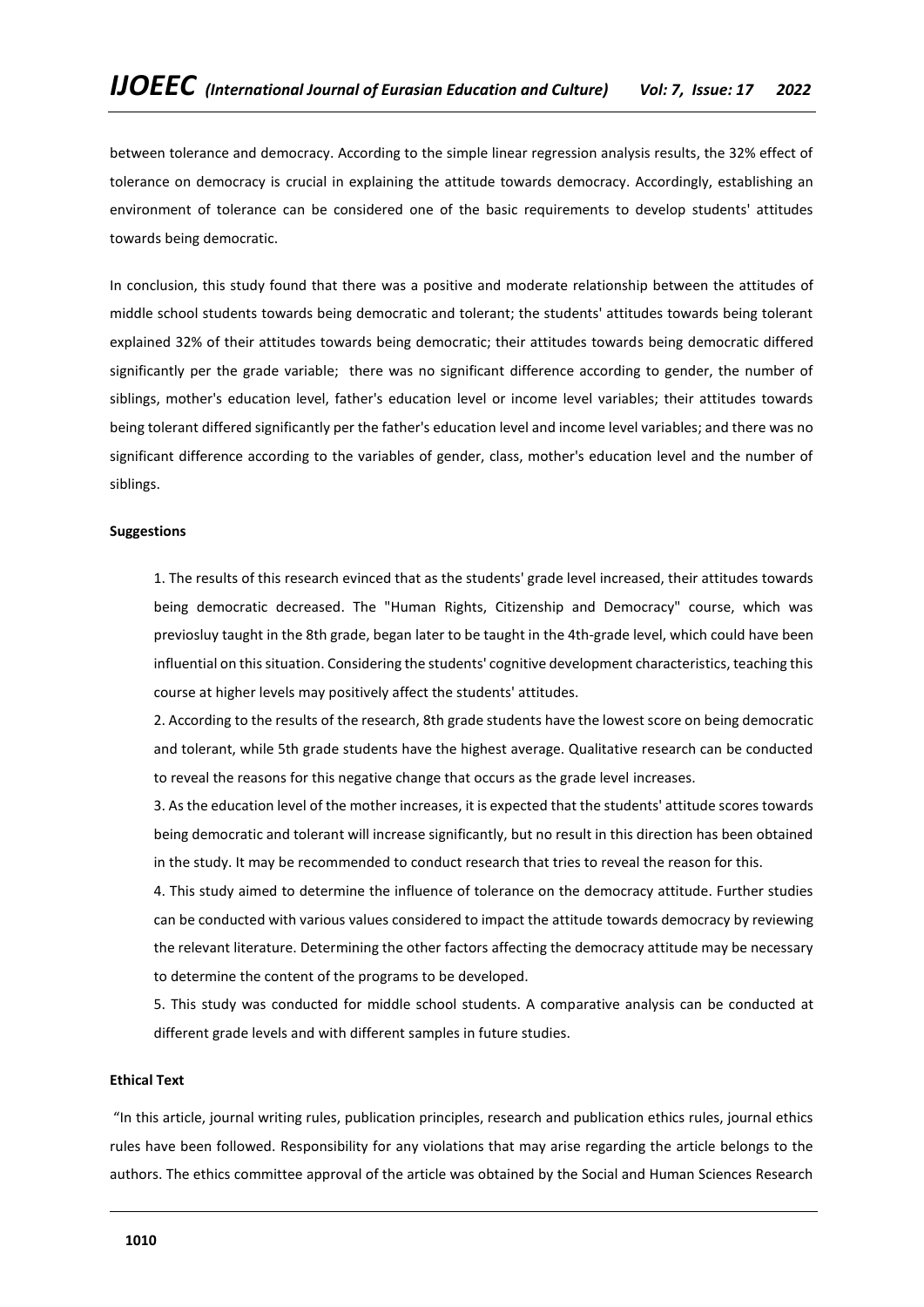and Publication Ethics Committee of Kütahya Dumlupınar University with the decision numbered E.73973 dated 15.02.2022."

**Authors Contribution Rate:** In this study, the contribution level of the researchers was equal (first author 50%, second author 50%).

## **REFERENCES**

- Bektaş, Ö. (2020). Scenario based learning in developing professional competences of social studies pre service teachers. *International Journal of Eurasian Education and Culture, 5(*9),1069-1125. <http://dx.doi.org/10.35826/ijoecc.173>
- Aktaş, N. (2010). *İlköğretim beşinci sınıf öğrencilerinin sosyal bilgiler programında verilen değerleri edinme düzeyleri (Erzincan Örneği)* [Yayınlanmamış Yüksek Lisans Tezi]. Atatürk Üniversitesi.
- Aslan, S. (2017). İlkokul 4. sınıf öğrencilerinin hoşgörü eğilimleri ile yardımseverlik tutumlarının çeşitli değişkenler açısından incelenmesi. *İnönü Üniversitesi Eğitim Fakültesi Dergisi*, *18*(1), 163-175. https://doi.org/10.17679/inuefd.306509
- Aslan, S. (2019). İlkokul 4. sınıf öğrencilerinin duygu ve düşüncelere saygı ile hoşgörü tutumları ve görüşlerinin incelenmesi. *e-Uluslararası Eğitim Araştırmaları Dergisi*, *10*(2), 80-95. https://doi.org/10.19160/ijer.559526
- Aslan, S., & Aybek, B. (2018). Sınıf öğretmenlerinin ilkokul 4. sınıf İnsan Hakları, Yurttaşlık ve Demokrasi dersi öğretim programına yönelik görüşlerinin incelenmesi. *Gazi Üniversitesi Gazi Eğitim Fakültesi Dergisi*, *38*(1), 233-262.
- Atasoy, A. (1997). *İlköğretim ikinci kademede demokrasi eğitimi ve ilköğretim ikinci kademe öğretmen ve öğrencilerinin demokratik tutum ve davranışlarının karşılaştırmalı olarak incelenmesi* [Yayınlanmamış Yüksek Lisans Tezi]. Ankara Üniversitesi.
- Bee, H. & Boyd, D. (2009). *Çocuk gelişim psikolojisi*. (O. Gündüz Çev.). Kaknüs Yayınları.
- Beetham, D. (2006). *Demokrasi ve İnsan Hakları.* (B. Canatan Çev.). Liberte Yayınları.
- Bektaş Öztaşkın, Ö., & İçen, M. (2015). Ortaokul öğrencilerinin hoşgörü eğilimleri ile demokrasi algıları arasındaki ilişkinin incelenmesi. *Karadeniz Sosyal Bilimler Dergisi*, *7*(2), 1-14.
- Bhagwati, J. N. (2002). Democracy and development: cruel dilemma or symbiotic relationship? *Review of Development Economics, 6*(2), 151-162. https://doi.org/10.1111/1467-9361.00147
- Bulut, N. (2006). Bir grup üniversite öğrencisinin demokratik tutumları ile çeşitli değişkenler arasındaki ilişkiler. *Kuram ve Uygulamada Eğitim Yönetimi*, *45*(45), 37-59.
- Büyükkaragöz, S. (1990). *Ortaöğretimde demokrasi eğitimi (öğretmen, öğrenci ve yöneticilerin demokratik tutum ve davranışları)*. MEB Yayınları.

Büyükkaragöz, S. S., & Kesici, Ş. (1998). *Demokrasi ve insan hakları eğitimi.* Türk Demokrasi Vakfı Yayınları.

Büyükkaragöz, S., & Kesici, Ş. (1996). Öğretmenlerin hoşgörü ve demokratik tutumları. *Kuram ve Uygulamada Eğitim Yönetimi*, *7*(7), 353-365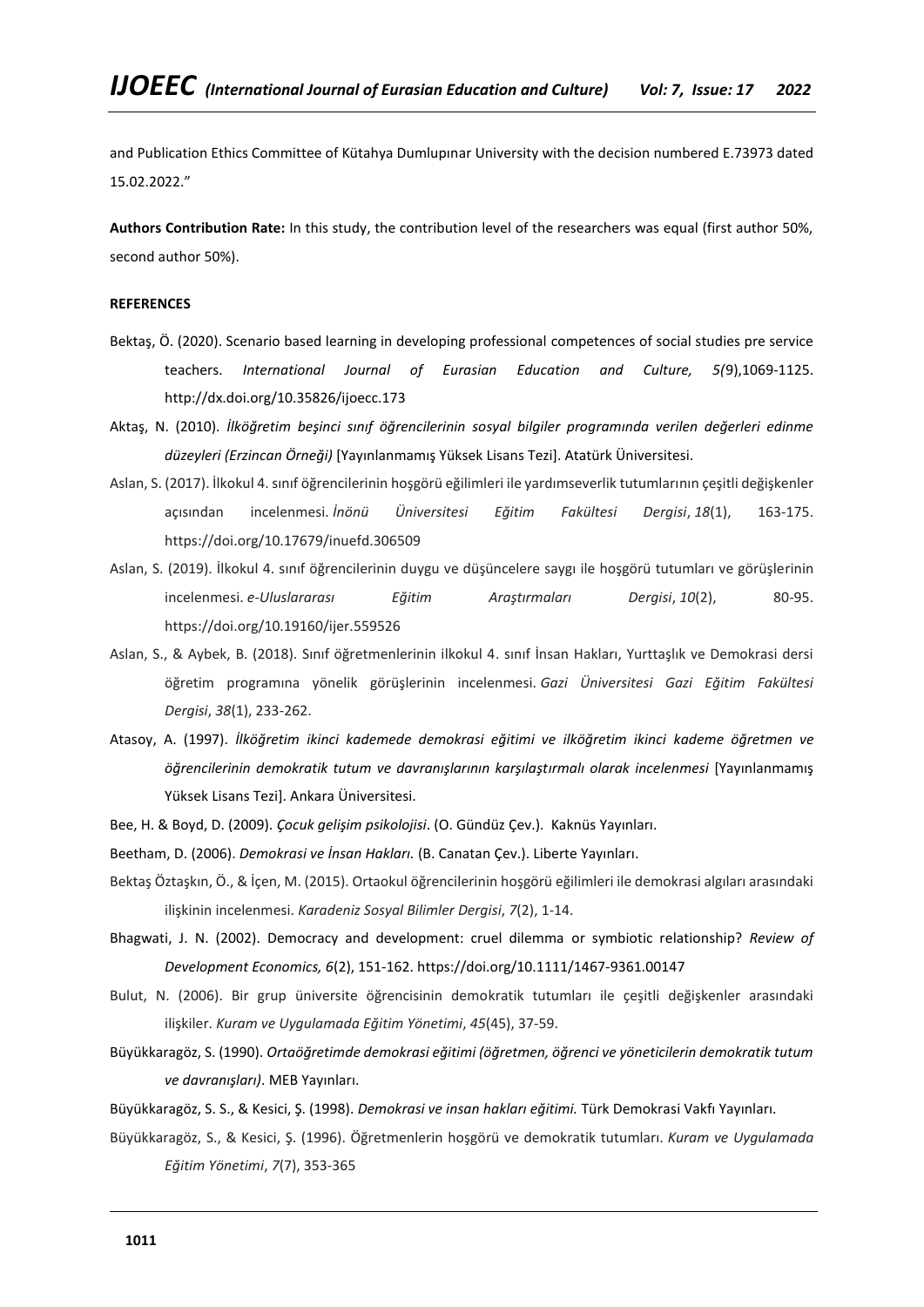Büyüköztürk, Ş. (2011). *Sosyal bilimler için veri analizi el kitabı*. Pegem Akademi Yayıncılık.

- Büyüköztürk, Ş., Kılıç-Çakmak, E., Akgün, Ö. E., Karadeniz, Ş., & Demirel, F. (2016*). Bilimsel araştırma yöntemleri*. Pegem Akademi Yayıncılık.
- Çakmak, Z., & Akgün, İ. H. (2016). Vatandaşlık, demokrasi ve insan hakları eğitiminin gerekliliği. İçinde R. Turan & K. Ulusoy (Ed.), *Farklı Yönleriyle Değerler Eğitimi* (ss. 227-242). Pegem Akademi Yayıncılık.
- Çalışkan, H., & Sağlam, H. İ. (2012). Hoşgörü eğilim ölçeğinin geliştirilmesi ve ilköğretim öğrencilerinin hoşgörü eğilimlerinin çeşitli değişkenler açısından incelenmesi. *Kuram ve Uygulamada Eğitim Bilimleri*, *12*(2), 1431-1446.
- Çırak, A. (2019). Ortaokul altıncı sınıf öğrencilerinin temel demokratik değerlerinin çeşitli değişkenler açısından incelenmesi. *Uluslararası Türk Eğitim Bilimleri Dergisi*, 12, 91-107. <https://doi.org/10.46778/goputeb.521358>
- Çiydem, E., & Kaymakcı, S. (2021). Türkiye'de sosyal bilgiler dersinin yönelimi üzerine bir değerlendirme. *İnsan ve İnsan, 8*(27), 179-207. https://doi.org/10.29224/insanveinsan.818742
- Demir, N. (2010). Demokrasinin temel ilkeleri ve modern demokrasi kuramları. *Ege Akademik Bakış, 10*(2), 597- 611.
- Demir, S. B., & Bozbek, M. (2014). Ortaokul 8. sınıf öğrencilerinin Vatandaşlık ve Demokrasi dersine yönelik tutumlarının farklı değişkenler açısından incelenmesi. *Sakarya Üniversitesi Eğitim Fakültesi Dergisi*, 27, 51-75.
- Dewey, J. (2004). *Demokrasi ve eğitim.* (T. Göbekçin, Çev.). Yeryüzü Yayınevi.
- Dinçer, S. (2020). E-demokrasi aracı olarak e-oylamanın gelişimi ve Türkiye'de uygulanabilirliği üzerine bir alan araştırması [Yayınlanmamış Yüksek Lisans Tezi]. Necmettin Erbakan Üniversitesi.
- Durualp, E., & Doğan, İ. (2018). Sekizinci sınıf öğrencilerinin vatandaşlık algısının bazı değişkenler açısından incelenmesi. *Mehmet Akif Ersoy Üniversitesi Eğitim Fakültesi Dergisi*, 47, 291-316. https://doi.org/10.21764/maeuefd.373264
- Ekici Yaşar, F. (2014). Öğretmen adaylarının demokratik tutumları ve demografik özellikleri arasındaki ilişkinin incelenmesi. *Electronic Turkish Studies*, *9*(11), 593-602. http://dx.doi.org/10.7827/TurkishStudies.7416
- Elkatmış, M., & Toptaş, V. (2015). Sınıf öğretmeni adaylarının demokratik tutumlarının incelenmesi. *Yüzüncü Yıl Üniversitesi Eğitim Fakültesi Dergisi*, *12*(1), 128-144.
- Er, H., Ünal, F., & Özmen, C. (2013). 8. sınıf vatandaşlık ve demokrasi eğitimi dersinin 4. sınıfa alınmasına ilişkin görüşler üzerine bir araştırma. *International Journal of Social Science, 6*(8), 179–196
- Erbil, N., Divan, Z., & Önder, P. (2006). Ergenlerin benlik saygısına ailelerinin tutum ve davranışlarının etkisi. *Aile ve Toplum*, *3*(10), 7-15.
- Fraenkel, J. R., Wallen, N. E., & Hyun, H. H. (2012). *How to design and evaluate research in education.* McGraw Hall.
- Genç, S. Z., & Kalafat, T. (2007). Öğretmen adaylarının demokratik tutumları ile problem. *Pamukkale Üniversitesi Eğitim Fakültesi Dergisi*, *22*(22), 10-22.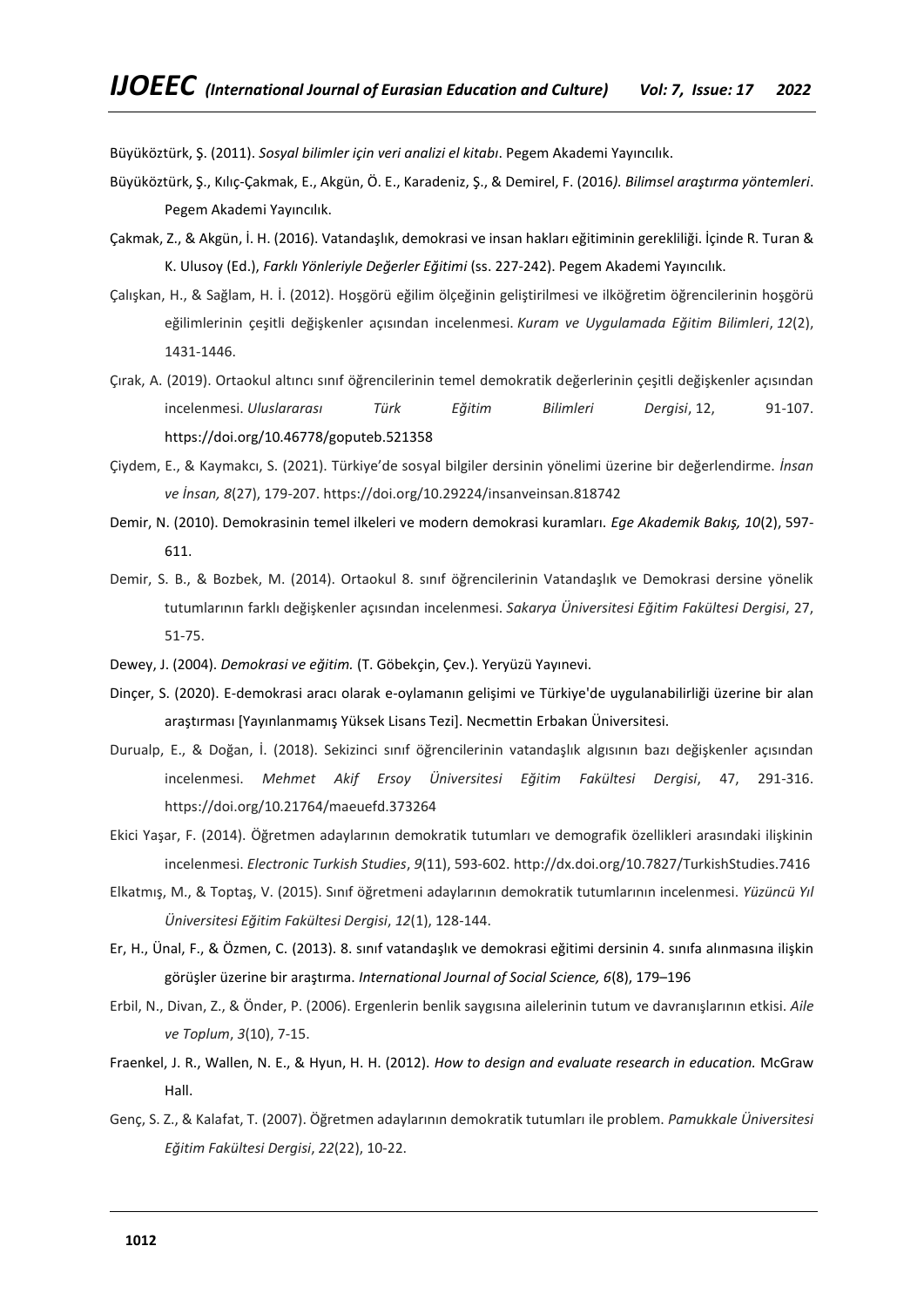- Genel, M. G. (2021). Öğrencilerin sosyal medya tutumları ve yalnızlık algıları: Lise ve ön lisans öğrencileri üzerine bir araştırma. *MANAS Sosyal Araştırmalar Dergisi*, *10*(4), 2148-2159. *https://doi.org/10.33206/mjss.891531*
- Gömleksiz, M. N., & Çetintaş, S. (2011). Öğretmen adaylarının demokratik tutumları (Fırat, Dicle, 7 Aralık, Cumhuriyet ve Erzincan Üniversiteleri Örneği). *Dicle Üniversitesi Ziya Gökalp Eğitim Fakültesi Dergisi*, 17, 1-14.
- Gömleksiz, M. N., Kan, A. Ü., & Öner, Ü. (2012). Sosyal bilgiler öğretmen adaylarının bir değer olarak demokrasi kavramına ilişkin metaforik algıları. *Değerler Eğitimi Dergisi, 10*(24), 79-100.
- Güngördü, Z., & Özbakır, B. A. (2021). Kentsel mültecilerin kente uyum süreçlerinde konuta erişimleri: Hatay örneği. *Göç Dergisi*, *8*(1), 41-78. https://doi.org/10.33182/gd.v8i1.718
- Gürel, D. (2016). Sınıf ve sosyal bilgiler öğretmenlerinin ilkokul 4. sınıf insan hakları, yurttaşlık ve demokrasi dersine yönelik görüşlerinin karşılıklı olarak incelenmesi. *Ahi Evran Üniversitesi Kırşehir Eğitim Fakültesi Dergisi*, *17*(3), 641-660.
- Gürsoy, M. (2018). Üniversitelerin içinde doğdukları kentlere yönelik sosyal ve kültürel işlevleri: *Adıyaman örneği. OPUS Uluslararası Toplum Araştırmaları Dergisi, 9*(16), 1369-1414. https://doi.org/10.26466/opus.472674
- Haçat, S. O., & Demir, F. B. (2017). İlkokul dördüncü sınıf öğrencilerinin İnsan Hakları, Yurttaşlık ve Demokrasi dersine ilişkin görüşleri. *Türkiye Bilimsel Araştırmalar Dergisi*, *2*(1), 1-17.
- Hasdemir, M., & Hazar, Z. (2021). Ortaokul öğrencilerinin temel demokratik değerlere karşı tutumları ile Beden Eğitimi dersindeki sportmenlik davranışlarının incelenmesi. *İnönü Üniversitesi Beden Eğitimi ve Spor Bilimleri Dergisi*, *8*(3), 33-50.
- Hofstede, G. (1984). *Culture's consequences: International differences in work-related values* (Vol. 5). Sage Publishing.
- İlğan, A., Karayiğit, D., & Çetin, B. (2013). Ortaokul öğrencilerinin demokratik değerlere sahip olma düzeylerinin çeşitli değişkenlere göre incelenmesi. *Manisa Celal Bayar Üniversitesi Sosyal Bilimler Dergisi*, *11*(2), 97- 118.
- İnel, Y.,& Gökalp, A. (2018). Ortaokul öğrencilerinin hoşgörü eğilimlerinin incelenmesi. *Turkish Studies, 13*(27), 847-877. https://doi.org/10.7827/TurkishStudies.14380
- Kağnıcı, D. Y. (2017). Suriyeli mülteci çocukların kültürel uyum sürecinde okul psikolojik danışmanlarına düşen rol ve sorumluluklar. *Elementary Education Online*, *16*(4), 1768-1776. https://doi.org/10.17051/ilkonline.2017.342990
- Kalaycı, Ş. (2016). *SPSS uygulamalı çok değişkenli istatistik teknikleri*. Asil Yayınları.
- Kaldırım, E. (2005). İlköğretim 8. Sınıf öğrencilerinin demokrasi algıları. *Gazi Üniversitesi Gazi Eğitim Fakültesi Dergisi, 25*(3), 143-162.
- Kalın, Z. T., & Nalçacı, A. (2017). Ortaokul 5. sınıf öğrencilerinin hoşgörü eğilimlerinin çeşitli değişkenler açısından incelenmesi. *Bayburt Eğitim Fakültesi Dergisi*, *12*(23), 293-304.
- Kapani, M. (1981). *Kamu hürriyetleri.* Ankara Üniversitesi Hukuk Fakültesi Yayınları.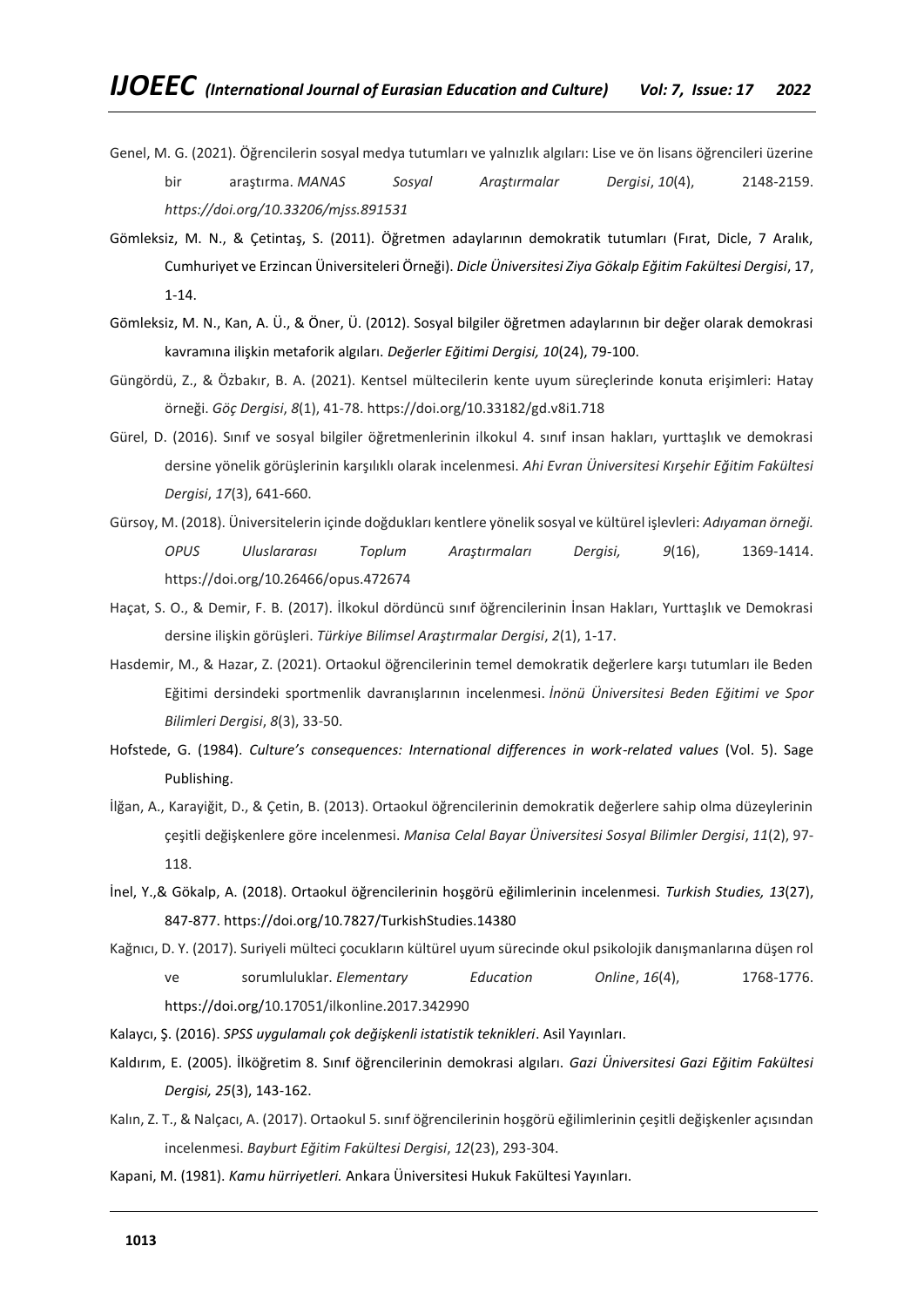Karatekin, K., Merey, Z., & Kuş, Z. (2013). Öğretmen adayları ve öğretmenlerin demokratik tutumlarının çeşitli değişkenler açısından incelenmesi. *Kastamonu Üniversitesi Kastamonu Eğitim Dergisi*, *21*(2), 561-574.

Kıncal, R., & Işık, H. (2003). Demokratik eğitim ve demokratik değerler. *Eğitim Araştırmaları*, 11, 54–58

- Kıroğlu, K., Elma, C., Kesten, A., & Egüz, Ş. (2012). Üniversitede demokratik bir değer olarak hoşgörü. *Sosyal Bilgiler Eğitimi Araştırmaları Dergisi*, *3*(2), 86-104.
- Kittler, J. E., Menard, W., & Phillips, K. A. (2007). Weight concerns in individuals with body dysmorphic disorder. *Eating Behaviors,* 8, 115–120. https://doi.org/10.1016/j.eatbeh.2006.02.006
- Kouchok, K. H. (2008). Çocuklara hoşgörüyü öğretmek için neler yapmalı, neler yapmamalı: Mısır örneğinden bazı yansımalar (C. Oruç, Çev.). *Fırat Üniversitesi İlahiyat Fakültesi Dergisi,13*(2), 403-412.
- Kurtaran, U. (2011). Osmanlı İmparatorluğu'nda millet sistemi. *Kafkas Üniversitesi Sosyal Bilimler Enstitüsü Dergisi, 1*(8), 57-71.
- Kuş, Z., & Çetin, T. (2014). İlköğretim öğrencilerinin demokrasi algıları. *Kuram ve Uygulamada Eğitim Bilimleri, 14*(2), 1-22. https://doi.org/10.12738/estp.2014.2.1493
- Mertler, C. A., & Vannatta, R. A. (2005). *Advanced and multivariate statistical methods: Practical application and interpretation* (Third edition). Pyrczak Publishing.
- Milli Eğitim Bakanlığı. (2018). *Sosyal Bilgiler dersi öğretim programı.* Devlet Kitapları Basım Evi.
- Nalçacı, A., & Ercoşkun, M. H. (2006). Sosyal bilgiler öğretmen adaylarının demokratik tutumlarının çeşitli değişkenler açısından incelenmesi. *Atatürk Üniversitesi Kâzım Karabekir Eğitim Fakültesi Dergisi*, 14, 241-257.
- Önür, H. (2013). Gelir düzeyinin eğitim imkânlarından yararlanma düzeyine etkisi: Süleyman Demirel fen lisesi ve Atatürk lisesi örneği. *Süleyman Demirel Üniversitesi Sosyal Bilimler Enstitüsü Dergisi, 2*(18), 259-277
- Özdayı, N. (1998). Eğitim yöneticilerinin demokrasi ve hoşgörü tutumları ile liderlik özellikleri arasındaki ilişki. *Marmara Üniversitesi Atatürk Eğitim Fakültesi Eğitim Bilimleri Dergisi*, *10*(10), 221-235.
- Pasamonik B. (2004). The paradoxes of tolerance. *The Social Studies, 5*(95), 206-210. https://doi.org/10.3200/TSSS.95.5.206-210
- Pedersen, S., & Liu, M. (2003). Teachers' beliefs about issues in the implementation of a student-centered learning environment. *Educational Technology Research and Development, 51*(2), 57–76. https://doi.org/10.1007/BF02504526
- Powley, E. H, Fry, R. E., Barrett, F. J., & Bright, D. S. (2004). Dialogic democracy meets command and control: Transformation through the appreciative ınquiry summit. *Academy of Management Executive*, 18, 67- 80. https://doi.org/10.5465/ame.2004.14776170
- Sağlam, H. İ., & Hayal, M. A. (2015). Sınıf öğretmenlerinin "İnsan Hakları, Yurttaşlık ve Demokrasi" dersinin ilkokul 4. sınıfta yer almasına ilişkin görüşleri. *Abant İzzet Baysal Üniversitesi Eğitim Fakültesi Dergisi, 15*(1), 207–217. https://doi.org/10.17240/aibuefd.2015.15.1-5000128603
- Sağlam, H. İ., & Tunar, T. (2018). İlkokul öğrencilerinin aile birliğini önemseme ve hoşgörü eğilim düzeyleri arasındaki ilişkinin incelenmesi. *Eğitim ve Bilim*, *43*(195), 119-136. http://dx.doi.org/10.15390/EB.2018.7432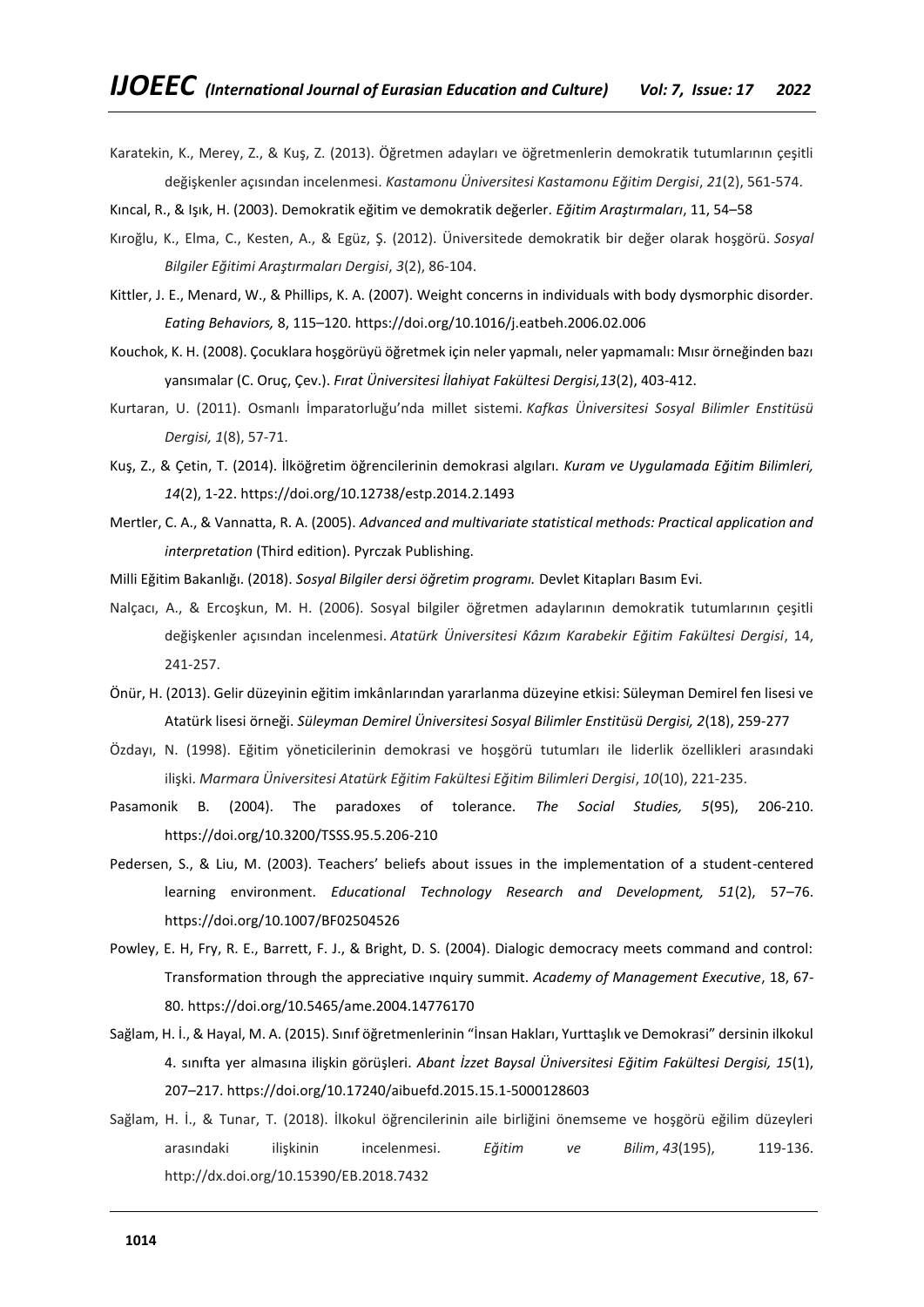- Savar, E., & Kedikli, U. (2019). Türkiye'de mülteci ve sığınmacılara sağlanan imkânlar ve uyum sorunları: Çankırı örneği. *Uluslararası Yönetim İktisat ve İşletme Dergisi*, *15*(4), 1119-1142. https://doi.org/10.17130/ijmeb.2019456401
- Seçer, İ. (2015). *SPSS ve LISREL ile pratik veri analiz ve raporlaştırma*. Anı Yayıncılık.
- Seyhan, B. (2019). Sosyal bilgiler ve sınıf öğretmeni adaylarının demokrasi ve Atatürkçülük kavramlarına yönelik metafor algıları. *Avrasya Sosyal ve Ekonomi Araştırmaları Dergisi, 6*(12), 32-52.
- Şimşek, N. (2011). İlköğretim sosyal bilgiler dersinde öğrencilerin demokratik kazanımlarının çeşitli değişkenler açısından incelenmesi. *Milli Eğitim Dergisi, 41*(190), 188-202.
- Tabachnick, B. G. & Fidell, L.S. (2015). *Çok değişkenli istatistiklerin kullanımı*. (M. Baloğlu, Çev.). Nobel Yayınevi.
- Taş, H. (2018). Hoşgörü tutum ölçeği: bir ölçek geliştirme çalışması. Turkish Studies (Elektronik), 13(4), 1169- 1192.
- Tay, B. (2017). 2005 Sosyal bilgiler dersi öğretim programı ile 2017 sosyal bilgiler dersi taslak öğretim programının karşılaştırması. *International Journal of Eurasia Social Sciences*, *8*(27), 461-487.
- Tekin, M., Yıldız, M., Lök, S., & Taşğın, Ö. (2009). Beden eğitimi ve spor yüksekokulunda öğrenim gören öğretmen adaylarının çeşitli değişkenlere göre demokratik tutum düzeylerinin incelenmesi. *Beden Eğitimi ve Spor Bilimleri Dergisi*, *3*(3), 204-212.
- Tereseviciene, M., & Jonyniene, Z. (2001). Students' perceptions of their rights in Lithuania. *School Psychology International, 22*(2), 152‐173. https://doi.org/10.1177/0143034301222003
- Topuz, H. (1995) Hoşgörü, İ. Pehlivan (Ed.), *Hoşgörü ve Eğitim Toplantısı* (ss. 30-38). Unesco Türkiye Milli Komisyonu ve Ankara Üniversitesi Eğitim Fakültesi Ortak Yayını.
- Türk, N., & Nalçacı, A. (2011). İlköğretim beşinci sınıf öğrencilerinin sosyal bilgiler programında verilen değerleri edinme düzeyleri (Erzincan Örneği). *Erzincan Üniversitesi Eğitim Fakültesi Dergisi*, *13*(2), 39-56.
- Ural, S. N. (2010). *İlköğretim öğrencilerinin demokratik tutum ve empatik eğilim düzeylerine sosyal bilgiler dersinin etkisi* [Yayınlanmamış Yüksek Lisans Tezi]. Sakarya Üniversitesi.
- Ural, S. N., & Sağlam, H. İ. (2011). İlköğretim öğrencilerinin demokratik tutum düzeylerinin bazı değişkenler açısından incelenmesi. *Değerler Eğitimi Dergisi*, *9*(22), 161-180.
- Yazıcı, K. (2011). Sosyal bilgiler öğretmen adaylarının demokratik değerlerinin çeşitli değişkenler açısından incelenmesi. *Eğitim ve Bilim, 36*(159), 165-178.
- Yeşil, R. (2002). *Okulda ve ailede insan hakları ve demokrasi eğitimi. Nobel* Yayın Dağıtım.
- Yıldırım, A., & Şimşek, H. (2008). *Sosyal bilimlerde nitel araştırma yöntemleri*. Seçkin Yayınevi.
- Yılman, M. (1995). *Demokrasinin kültürel temelleri.* Serdar Ofset.
- Yüksel, İ., Bağcı, Ş., & Vatansever, E. (2013). İlköğretim son sınıf öğrencilerinin demokratik değerlere sahip olma düzeylerinin belirlenmesi. *Adıyaman Üniversitesi Sosyal Bilimler Enstitüsü Dergisi, 6*(12), 309-334.
- Yürüşen, M. (1996). *Liberal bir değer olarak ahlaki ve siyasal hoşgörü*. Yapı Kredi Yayınları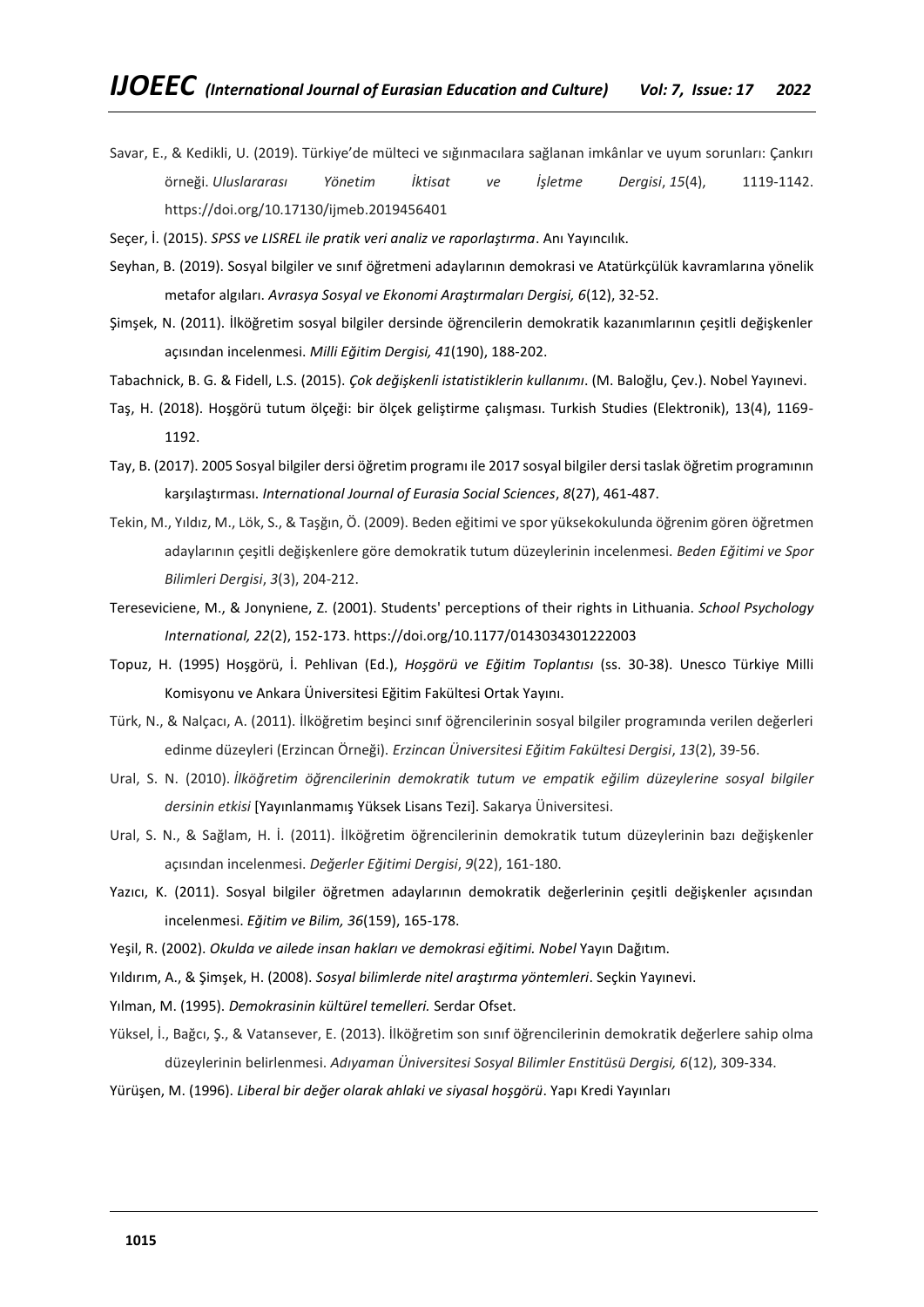# **ORTAOKUL ÖĞRENCİLERİNİN DEMOKRATİK VE HOŞGÖRÜLÜ OLMAYA İLİŞKİN TUTUMLARI ARASINDAKİ İLİŞKİNİN İNCELENMESİ**

## **ÖZ**

Bu çalışmanın amacı, ortaokul öğrencilerinin demokratik ve hoşgörülü olmaya ilişkin tutumları arasındaki ilişkiyi incelemektir. Araştırma nicel araştırma yöntemlerinden biri olan ilişkisel tarama modeliyle gerçekleştirilmiştir. Araştırmanın örneklemini 2021-2022 eğitim öğretim yılı birinci döneminde Kütahya ili merkez ilçesinde öğrenim gören 402 ortaokul öğrencisi oluşturmaktadır. Araştırma verileri, amaçlı örneklem yöntemlerinden biri kolay ulaşılabilir durum örneklemesi kullanılarak toplanmıştır. Veri toplama aracı olarak "Kişisel Bilgi Formu", Şimşek (2011) tarafından geliştirilen "Demokrasi Tutum Ölçeği" ve Taş (2018) tarafından geliştirilen "Hoşgörü Tutum Ölçeği" kullanılmıştır. Araştırmada verilerin analizine geçilmeden önce Kolmogorov Smirnov, basıklık ve çarpıklık kat sayısı, Histogram, Q-Q Plot grafiği ve Kutu-çizgi grafiği ile verilerin normallik varsayımını karşılayıp karşılamadığına bakılmıştır. Buna göre Kolmogorov-Smirnov değeri, demokrasi ölçeği (p=.200) ve hoşgörü ölçeği için (p=.087) .05'den büyük bulunmuştur. Yapılan diğer analizlerle de çalışma verilerinin normal dağılım gösterdiği tespit edilmiştir. Verilerin analizinde betimsel istatistikler, tek yönlü çok değişkenli varyans analizi (MANOVA), pearson korelasyon analizi ve basit doğrusal regresyon analizlerinden yararlanılmıştır. Araştırma sonuçlarına göre ortaokul öğrencilerinin demokratik ve hoşgörülü olmaya ilişkin tutumları ortalamanın üzerindedir. Ortaokul öğrencilerin demokratik olmaya ilişkin tutumları sınıf değişkenine göre anlamlı farklılık gösterirken, cinsiyet, kardeş sayısı, anne öğrenim durumu, baba öğrenim durumu ve gelir düzeyi değişkenlerine göre anlamlı farklılık göstermemektedir. Ortaokul öğrencilerin hoşgörülü olmaya ilişkin tutumları ise baba öğrenim durumu ve gelir düzeyi değişkenlerine göre anlamlı farklılık gösterirken, cinsiyet, sınıf, anne öğrenim durumu ve kardeş sayısı değişkenlerine göre anlamlı farklılık göstermemektedir. Ortaokul öğrencilerinin demokratik ve hoşgörülü olmaya ilişkin tutumları arasında orta düzeyde pozitif yönde anlamlı bir ilişki bulunurken; hoşgörülü olmaya ilişkin tutum, demokratik olmaya ilişkin toplam varyansın %32'sini açıklamaktadır.

**Anahtar kelimeler:** Demokratik, hoşgörü, tutum, ortaokul öğrencisi.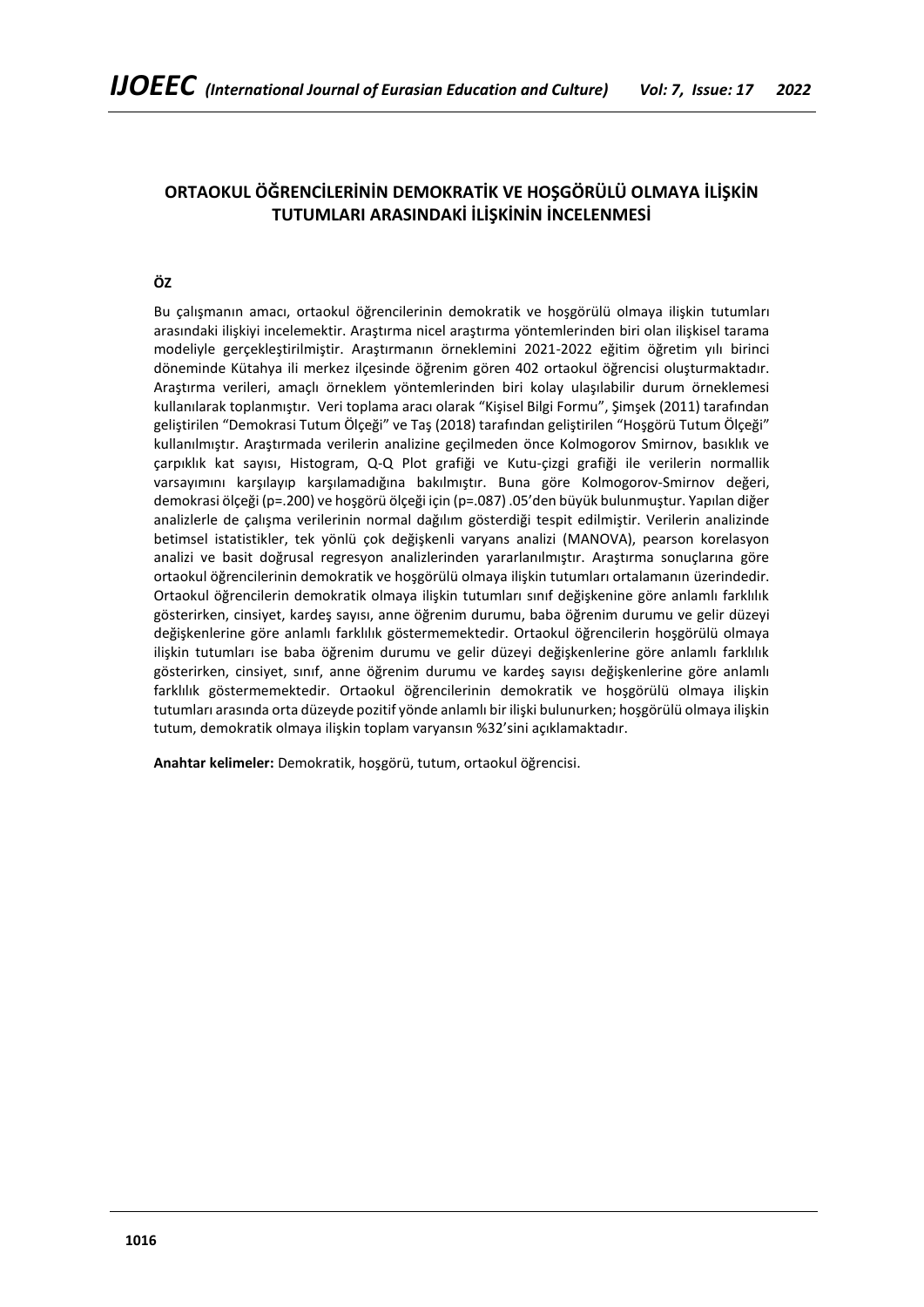### **GİRİŞ**

Demokrasi, temelde yönetim biçimi gibi algılansa da insan hayatının tüm evrelerinde demokrasiye ihtiyaç duyulmaktadır. Son yarım yüzyılda demokrasiye yüklenen anlam farklılık gösterdiğinden, demokrasinin herkes için kabul edilen bir tanımını yapmak zorlaşmıştır (Beetham, 2006; Demir, 2010). Yunanca demo (halk) ile kratos (iktidar) kelimelerinin birleşiminden oluşan demokrasi terimi esas itibariyle Fransızcadan dilimize geçmiştir (Powley, Fry, Barrett ve Bright, 2004). Demokrasi, en genel anlamıyla halkın kendi kendini yönetmesidir. Demokrasilerde devlet yönetimi tek kişi ya da grubun elinde değil halkın elindedir (Büyükkaragöz, 1998). John Dewey'e (2004) göre demokrasi sadece yönetim biçimi olarak algılanmamalıdır. Demokrasi, bir yönetim biçimi olmasının yanında ortak tecrübelerin kendine özgü olarak bir araya getirilmesidir.

Demokrasi, siyasi özelliği dışında toplumları ekonomik, sosyolojik ve eğitim başta olmak üzere birçok açıdan etkilemektedir. Demokrasi, gelişmişlik düzeyinin göstergesi olarak kabul edilmekte ve toplumların yaşam kalitesi ile ilişkilendirilmektedir (Gömleksiz, Kan ve Öner, 2012). Demokrasi yetkilerini ne kadar halk için kullanırsa ve gücünü halktan alırsa ülkelerin gelişmişlik düzeyi o kadar artar (Dinçer, 2020). Bhagwati'ye (2002) göre demokrasinin kalitesi arttıkça refah düzeyi artmaktadır. Tüm bu sebeplerle hayatın tüm alanlarında demokrasi anlayışının yerleştirilmesi önemli görülmektedir.

Demokrasi anlayışının bir yaşam tarzına dönüşerek demokrasi kültürünün oluşturulmasında en büyük pay eğitime düşmektedir (Seyhan, 2019; Yeşil, 2002). Demokrasi kültürünün ayrılmaz bir parçasını oluşturan özgür ve aktif bireyler ancak eğitim yoluyla yetiştirilebilir (Gürel, 2016; Yılman, 1995). Demokrasi eğitimiyle birlikte birey, kim olduğunun bilincine vararak kendini tanır, çevresindekilere saygılı olmayı öğrenir ve birlikte hareket etmenin önemini kavrar (Gömleksiz ve Çetinbaş, 2011). Ailede başlayan ve eğitimle devam eden demokrasi eğitiminde Sosyal Bilgiler dersinin ayrı bir önemi bulunmaktadır. Bu ders aracılığıyla öğrencilere küçük yaşlardan itibaren gereken bilgi ve beceriler öğretilerek onları hayata hazırlamak amaçlanmaktadır (Ural, 2010).

Ülkemizde ilkokul ve ortaokul başta olmak üzere demokrasi eğitimi ile ilgili konuların önemli bir kısmı Sosyal Bilgiler dersi aracılığıyla öğrencilere kazandırılmaya çalışılmaktadır (Çakmak ve Akgün, 2016). Demokrasi eğitimi 2005-2006 eğitim-öğretim programıyla "İnsan Hakları ve Vatandaşlık" ara disipliniyle Hayat Bilgisi ve Sosyal Bilgiler dersleri içerisinde okutulmaya başlanmıştır. 2011-2012 yılları arasında ülke genelinde 8. sınıf düzeyinde seçmeli ders olarak okutulan "Vatandaşlık ve Demokrasi Eğitimi" dersi uygulamasına bir yıl sonra son verilmiştir. 2015-2016 eğitim öğretim yılında ise "İlkokul İnsan Hakları, Yurttaşlık" adıyla ilkokul dördüncü sınıfta okutulan bu ders 2018 yılından itibaren aynı sınıf düzeyinde "İnsan Hakları, Yurttaşlık ve Demokrasi" adıyla okutulmaya başlanmıştır (Aslan &Aybek, 2018). Bu derste öğrencilere demokrasi, adalet, saygı, sorumluluk ve hoşgörü, gibi değerler kazandırılmaya çalışılmaktadır (Aslan ve Aybek, 2018; Gürel, 2016; Haçat ve Demir, 2017).

Demokrasi denildiğinde genellikle akla adalet, bağımsızlık, dayanışma, dürüstlük, hoşgörü sevgi, saygı, sorumluluk yardımseverlik gibi birçok değer gelmektedir. Demokrasi içinde toplanan tüm bu değerler önem sırası olmaksızın gerekli kabul edilse de hoşgörünün ayrı bir önemi bulunmaktadır. Çünkü hoşgörü olmadan demokrasi kültürünün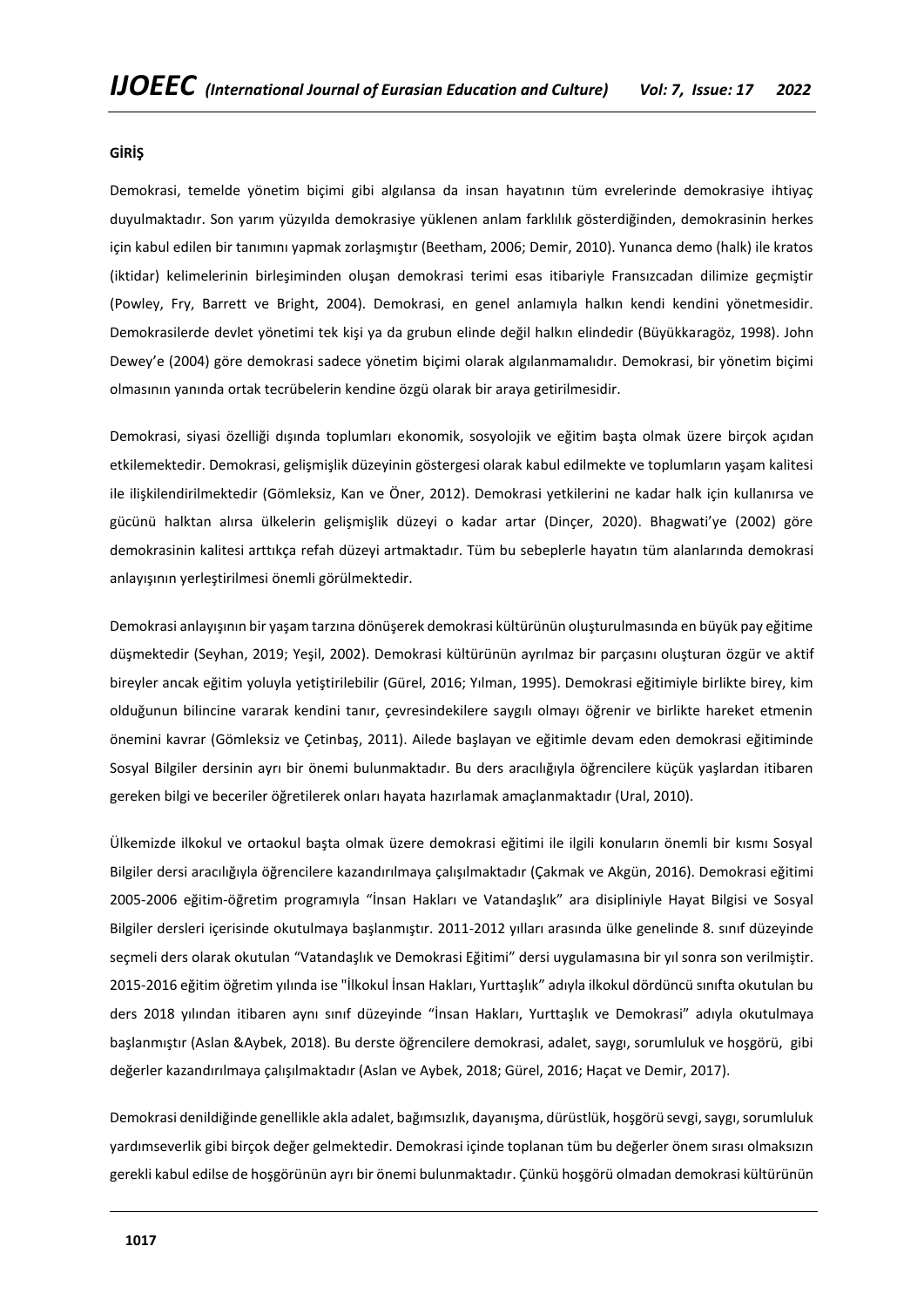oluşturulması ve yaygınlaştırılması çok zordur (Kıncal ve Işık, 2004). Hoşgörü ortamının oluşması için demokratik bir yönetim anlayışının olması gereklidir (Kapani, 1981). Tüm bu sebeplerle demokrasi için hoşgörü, hoşgörü için demokrasi gereklidir denilebilir.

Demokratik bir değer olan hoşgörü, insanlar arasındaki farklılıklara saygıyla yaklaşma, onları anlama ve açık tutumlu olmak şeklinde tanımlanmaktadır (Kouchok, 2008; Yürüşen, 1996). Hoşgörü, dili, dini, ırkı, siyasi görüşü, yaşayışı, kültürü, gelenekleri ve düşünceleriyle farklılaşan insanlara karşı saygılı olmayı gerektirmektedir (Topuz, 1995). Pasamonik'e (2004) göre ise hoşgörü, farklılara sahip bireylerin bir arada yaşamasını olanaklı kılan sosyal bir erdem olarak nitelendirilmektedir.

Toplumumuz, özellikle son yıllarda yaşanan göç olayları nedeniyle geçmişe oranla daha heterojen bir yapı taşımaktadır. Oluşan bu farklılık uyum sorunları başta olmak üzere birtakım problemleri beraberinde getirmiştir (Güngördü ve Özbakır, 2021; Kağnıcı, 2017; Savar ve Kedikli, 2019). Yaşanan problemlerin çözümünde demokrasi kültürünün yaygınlaştırılması ve bireylerde hoşgörü anlayışının geliştirilmesi gerekli görülmektedir. Nitekim medeniyetler beşiği olan ülkemiz, sahip olduğu hoşgörü politikasıyla uzun yıllar varlığını devam ettirebilmiştir (Kurtaran, 2011). Günümüzde hoşgörü anlayışını olumsuz etkileyen diğer nedenler arasında kentleşme ve dijitalleşme gösterilebilir. Farklı kültürlerden gelen insanların buluştuğu yerler olan kentlerde çevresine yabancı olan bireyler, gittikçe tahammülsüz bir hal almakta ve hoşgörü anlayışından giderek uzaklaşmaktadır (Gürsoy, 2018). Yine insanların hayatlarının merkezine dijital teknolojiyi almalarıyla birlikte giderek yalnızlaşmaları birbirlerine olan hoşgörü anlayışını minimuma indirgemiştir. Çünkü insanlar birbirleriyle daha az sosyalleşmekte birbirini anlamaya çaba sarf etmemektedir (Genel, 2021). Hoşgörü anlayışı olmaksızın toplumun varlığını devam ettirebilmesi çok zordur.

Hoşgörü doğuştan kazanılan bir erdem değildir. Bireyler hoşgörülü olmayı aile başta olmak üzere çevresiyle etkileşime girerek öğrenirler. Aileden sonra hoşgörü değerini geliştiren ve eyleme dönüştüren eğitim ortamlarıdır (Kalın ve Nalçaçı, 2017). Öğretim programları, ders kitapları ve öğretmenler hoşgörü değerinin öğrencilere kazandırılmasında başat rol üstlenmektedir. Bireylere hoşgörü anlayışının yerleştirilmesinde Sosyal Bilgiler, İnsan Hakları ve Vatandaşlık gibi derslere büyük roller düşmektedir (Çiydem ve Kaymakcı, 2021).

İlk defa 2005-2006 eğitim öğretim yılında uygulanan Sosyal Bilgiler Öğretim programı ile değerler eğitimi resmi program aracılığıyla öğretilmeye çalışmıştır. Belirlenen değerlerden biri de hoşgörü değeridir. Yine aynı şekilde 2017 taslak öğretim programında öğrencilere kazandırılmaya çalışılan değerlerden biri hoşgörü değeri olmuştur (Tay, 2017). Ancak 2018 yılında uygulamaya koyulan son Sosyal Bilgiler Öğretim Programı'nda öğrencilere kazandırılmaya çalışan değerler arasında hoşgörü değeri bulunmamaktadır (Milli Eğitim Bakanlığı (MEB), 2018). Hoşgörü anlayışının gittikçe azaldığı günümüzde bu değere programda yer verilmemesi bir eksiklik olarak değerlendirilebilir.

Hoşgörü algısının geliştirilmesi için gereken temel unsulardan biri daha önce de ifade edildiği gibi demokrasi kültürünün yaygınlaştırılmasıdır. Eğitim ortamlarında öğrencilere kazandırılmaya çalışan bu iki değer birbirinden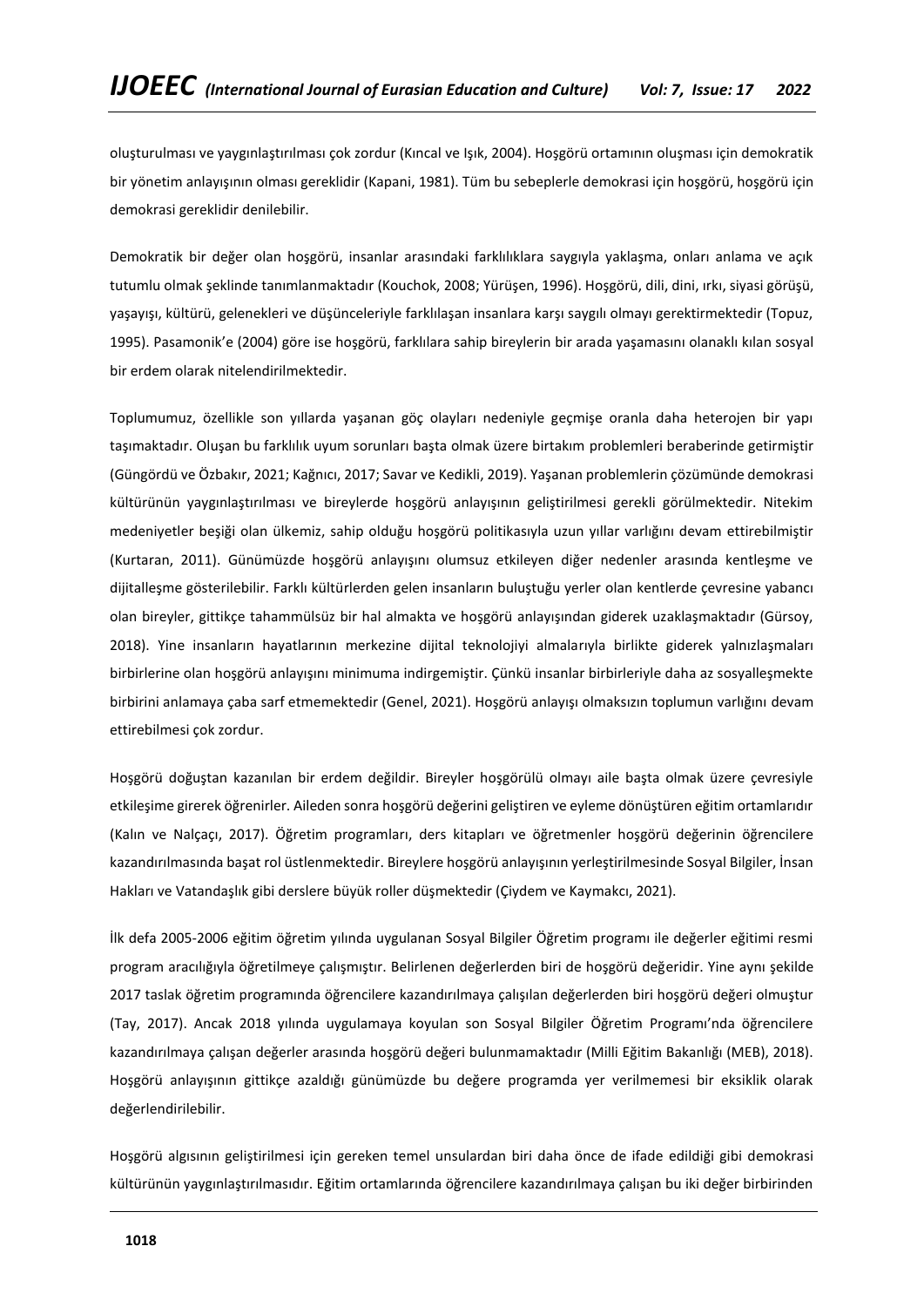ayrı olarak nitelendirilemez. İlgili literatür incelendiğinde demokrasiye yönelik tutumları (Çırak, 2019; Demir ve Bozbek, 2014; Hasdemir ve Hazar, 2021; İlğan, Karayiğit ve Çetin, 2013; Kuş ve Çetin, 2014; Şimşek, 2011; Ural ve Sağlam, 2011) ve hoşgörüye yönelik tutumları (Aslan, 2017; Aslan, 2019; Çalışkan ve Sağlam, 2012; İnel ve Gökalp, 2018) ayrı ayrı belirlemeye çalışan çeşitli çalışmalar olduğu görülmektedir. Ayrıca demokrasi ve hoşgörü arasındaki ilişkiyi inceleyen çeşitli çalışmalar da bulunmaktadır (Büyükkaragöz &Kesici, 1996; Kıroğlu, Elma, Kesten ve Egüz, 2012; Özdayı, 1998; Bektaş Öztaşkın ve İçen, 2015). Ancak yapılan çalışmalar genel olarak değerlendirildiğinde tamamının 2015 öncesinde gerçekleştirildiği görülmektedir. 2018 sosyal bilgiler öğretim programında hoşgörü değerine yer verilmemesi ve yine demokrasi konularının yoğunlukta işlendiği sınıf seviyesinin 4. Sınıf düzeyine çekilmesi yapılan çalışmayı diğer çalışmalardan farklı kılmaktadır. Çünkü 4. Sınıf seviyesinde demokrasi, vatandaşlık gibi soyut konuların işlenmesi öğrencilerin bilişsel gelişimleri açısından uygun bulunmamaktadır (Aslan ve Aybek, 2018; Er, Ünal ve Özmen, 2013; Sağlam ve Hayal, 2015). Öğrencilerin demokratik ve hoşgörülü olmaya ilişkin tutumlarını ölçen 2018 sonrası yapılan herhangi bir çalışmaya rastlanmamıştır. Bu bağlamda araştırmanın amacı ortaokul öğrencilerinin demokratik ve hoşgörülü olmaya ilişkin tutumları arasındaki ilişkinin incelenmesi olarak belirlenmiştir. Bu amaca ulaşabilmek için aşağıdaki sorulara yanıt aranmıştır.

1. Ortaokul öğrencilerinin demokratik ve hoşgörülü olmaya ilişkin tutumları ne düzeydedir?

2. Ortaokul öğrencilerinin demokratik ve hoşgörülü olmaya ilişkin tutumları cinsiyet değişkenine göre anlamlı farklılık göstermekte midir?

3. Ortaokul öğrencilerinin demokratik ve hoşgörülü olmaya ilişkin tutumları sınıf değişkenine göre anlamlı farklılık göstermekte midir?

4. Ortaokul öğrencilerinin demokratik ve hoşgörülü olmaya ilişkin tutumları kardeş sayısı değişkenine göre anlamlı farklılık göstermekte midir?

5. Ortaokul öğrencilerinin demokratik ve hoşgörülü olmaya ilişkin tutumları anne öğrenim durumu değişkenine göre anlamlı farklılık göstermekte midir?

6. Ortaokul öğrencilerinin demokratik ve hoşgörülü olmaya ilişkin tutumları baba öğrenim durumu değişkenine göre anlamlı farklılık göstermekte midir?

7. Ortaokul öğrencilerinin demokratik ve hoşgörülü olmaya ilişkin tutumları gelir düzeyi değişkenine göre anlamlı farklılık göstermekte midir?

8. Ortaokul öğrencilerinin demokratik ve hoşgörülü olmaya ilişkin tutumları arasında ilişki var mıdır?

9. Ortaokul öğrencilerinin hoşgörülü olmaya ilişkin tutumları, demokratik olmaya ilişkin tutumlarının yordayıcısı mıdır?

## **YÖNTEM**

Bu bölümde araştırmanın modeli, evren-örneklem, veri toplama araçları ve verilerin analizi, araştırmanın yayın etiği ve araştırmacıların katkı düzeyi bölümleri hakkında bilgi verilmiştir.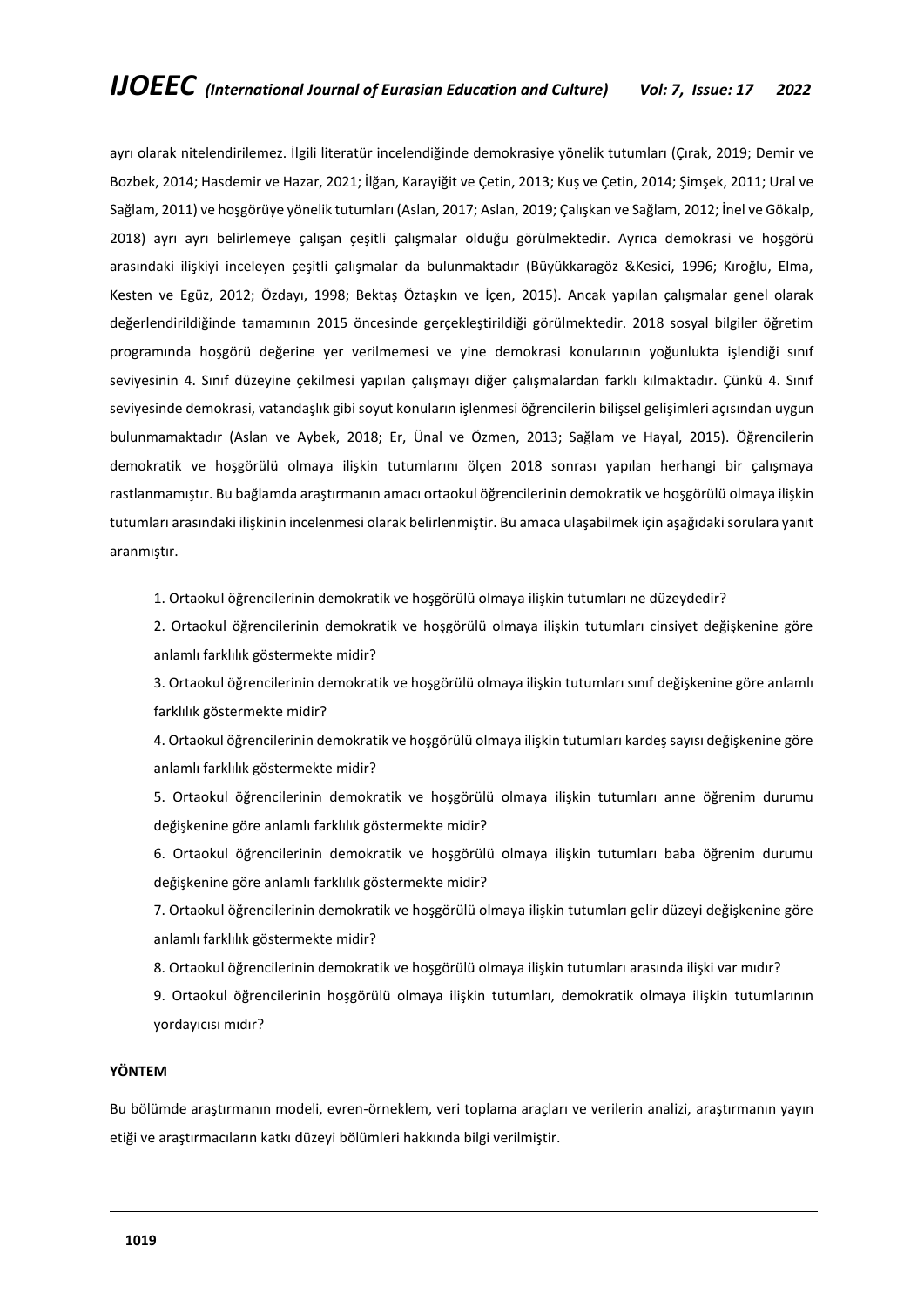## **Araştırmanın Modeli**

Bu araştırmada ortaokul öğrencilerinin demokratik ve hoşgörülü olmaya ilişkin tutumları arasındaki ilişki belirlenmeye çalışılmıştır. Bu sebeple çalışma ilişkisel tarama modeliyle yürütülmüştür. İlişkisel tarama modeli iki ya da daha fazla değişken arasındaki ilişkinin yönünü ve derecesini belirlemeye çalışan araştırma modeline denilmektedir (Büyüköztürk, Kılıç-Çakmak, Akgün, Karadeniz ve Demirel, 2016). İlişkisel araştırmalar, araştırma sonuçlarının tahmin edilmesi ve insan davranışlarının açıklanması amacıyla kullanılmaktadır (Freankel, Wallen ve Huy, 2012).

## **Evren-Örneklem**

Araştırmanın çalışma evrenini, Kütahya ili merkez ilçesine bağlı ortaokul düzeyindeki okullar oluşturmaktadır. Araştırmanın örneklemini ise 2020-2021 eğitim öğretim yılı birinci döneminde öğrenim gören 402 ortaokul öğrencisidir. Araştırma verileri amaçlı örneklem yöntemlerinden biri kolay ulaşılabilir durum örneklemesi kullanılarak toplanmıştır. Kolay ulaşılabilir durum örneklemesinde örneklem araştırmacılara yakın çevreden seçilmektedir. Bu özelliği nedeniyle araştırmaya hız ve pratiklik sağlamaktadır. Ancak bu örneklem yöntemi kullanılarak elde edilen sonuçlar diğer örneklem türlerine göre daha az genellenebilir (Yıldırım ve Şimşek, 2008). Çalışmaya katılan ortaokul öğrencilere ait demografik bilgiler Tablo 1'de verilmiştir.

| Değişken            |                           | f   | %    |
|---------------------|---------------------------|-----|------|
| Cinsiyet            | Kız                       | 234 | 58,2 |
|                     | Erkek                     | 168 | 41,8 |
|                     | Toplam                    | 402 | 100  |
| Sınıf               | 5                         | 98  | 24,4 |
|                     | 6                         | 73  | 18,2 |
|                     | 7                         | 104 | 25,9 |
|                     | 8                         | 127 | 31,6 |
|                     | Toplam                    | 402 | 100  |
| Kardeş Sayısı       | Kardeş Yok                | 30  | 7,5  |
|                     | $1 - 3$                   | 336 | 83,6 |
|                     | 4 ve üstü                 | 36  | 9,0  |
|                     | Toplam                    | 402 | 100  |
| Anne Öğrenim Durumu | <b>İlkokul</b>            | 60  | 14,9 |
|                     | Ortaokul                  | 207 | 51,5 |
|                     | Lise                      | 84  | 20,9 |
|                     | Üniversite ve üstü        | 51  | 12,7 |
|                     | Toplam                    | 402 | 100  |
| Baba Öğrenim Durumu | <b>İlkokul</b>            | 42  | 10,4 |
|                     | Ortaokul                  | 83  | 20,6 |
|                     | Lise                      | 176 | 43,8 |
|                     | Üniversite ve üstü        | 101 | 25,1 |
|                     | Toplam                    | 402 | 100  |
| Gelir Düzeyi        | Alt (4.253 TL ve altı)    | 139 | 34,6 |
|                     | Orta (4.254 TL-10.000 TL) | 175 | 43,5 |
|                     | Üst (10.000TL ve üstü)    | 88  | 21,9 |
|                     | Toplam                    | 402 | 100  |
|                     |                           |     |      |

**Tablo 1.** Çalışmaya Katılan Ortaokul Öğrencilerinin Demografik Özellikleri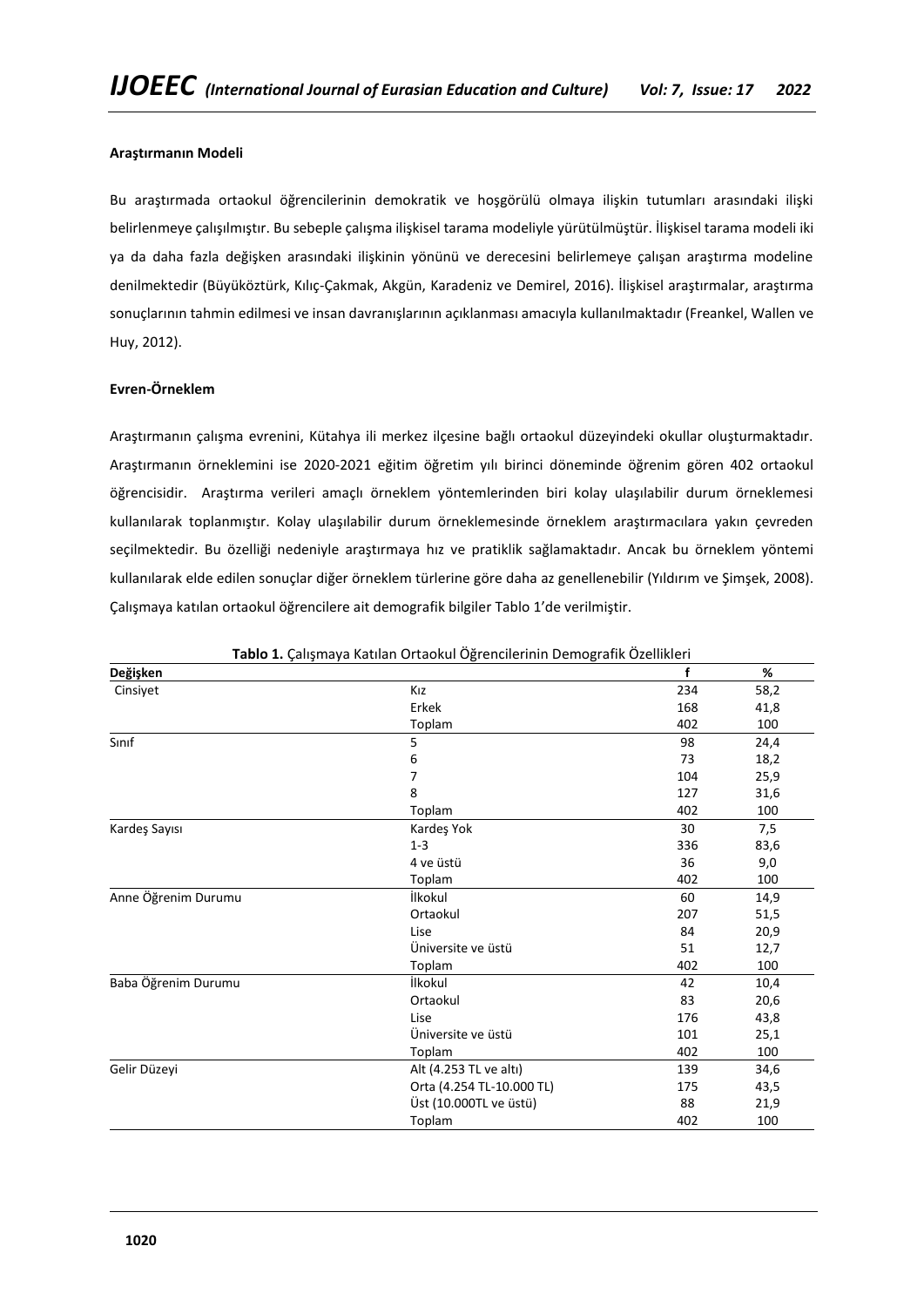Tablo 1'e göre araştırmaya katılan öğrencilerin %58,2'si (n=234) kız, %41,8'i (n=168) ise erkektir. Katılımcıların sınıf seviyeleri incelendiğinde en çok öğrencinin 8. sınıf seviyesinde olduğu görülmektedir (n=127, %31,6). 7. sınıf seviyesinde %25,9 (n=104), 5. sınıf seviyesinde %24,4 (n=98), 6. sınıf seviyesinde ise %18,3 (n=73) öğrenci bulunmaktadır. Araştırmaya katılan öğrencilerin kardeş sayısına bakıldığında üçte ikiden fazlasının kardeş sayısının 1-3 arasında değişkenlik gösterdiği görülmektedir. Öğrencilerin anne ve baba öğrenim durumları incelendiğinde anne öğrenim durumunun genellikle ortaokul düzeyinde (n=207, %51,5) buna karşın baba öğrenim durumunun ise daha çok lise düzeyinde (n=176, %43,8) olduğu tespit edilmiştir. Öğrencilerin gelir düzeyleri incelendiğinde %43,5'u (n=175) orta düzeyde gelire sahipken, %34,6'sı alt gelir düzeyindendir. Üst gelir grubunda olan öğrenciler ise %21,9 (n=88) olarak belirlenmiştir. Öğrenciler gelir gruplarına göre sınıflandırılırken asgari ücret esas alınmış ve buna göre bir gruplandırma yapılmıştır.

### **Veri Toplama Araçları**

Araştırma verileri araştırmacılar tarafından oluşturulan "Kişisel Bilgi Formu", Şimşek (2011) tarafından geliştirilen "Demokrasi Tutum Ölçeği" ve Taş (2018) tarafından geliştirilen "Hoşgörü Tutum Ölçeği" ile toplanmıştır. Bu araştırmada, örneklem grubunu oluşturan bireylerin kişisel özelliklerini belirlemek amacıyla "Kişisel Bilgi Formu" kullanılmıştır. Bu formda katılımcıların cinsiyeti, sınıfı, kardeş sayısı, anne öğrenim durumu, baba öğrenim durumu ve gelir düzeyi ile ilgili sorular sorulmuştur. Kişisel bilgi formundaki bu sorular belirlenirken ilgili literatür taranmış ve demokrasi ve hoşgörü tutumlarını etkilediği tespit edilen bağımsız değişkenler esas alınmıştır. Şimşek (2011) tarafından geliştirilen bu ölçek 22 madde ve 5 boyuttan oluşan 5'li Likert tipi bir ölçektir. Ölçeğin cronbach alpha iç tutarlılık kat sayısı .80 olarak belirlenmiştir. Ölçekten alınabilecek minimum puan 22 maksimum puan ise 110'dur. Taş (2018) tarafından geliştirilen "Hoşgörü Tutum Ölçeği" 14'ü olumlu, 15'i olumsuz olmak üzere 29 maddeden oluşmaktadır. Kesinlikle katılmıyorum, katılmıyorum, kararsızım, katılıyorum, tamamen katılıyorum şeklinde 5'li Likert olarak hazırlanan bu ölçek 5 boyutlu olarak hazırlanmıştır. Cronbach alpha iç tutarlılık kat sayısı .87 olarak tespit edilen bu ölçekten alınabilecek minimum puan 29, maksimum puan ise 145'tir. Bir ölçme aracının güvenilir kabul edilebilmesi için cronbach alpha kat sayısının en az. 70 olması gerekmektedir (Pedersen & Lui, 2003). Bundan dolayı araştırmada kullanılan veri toplama araçlarının güvenilir olduğu söylenebilir.

#### **Verilerin Analizi**

Araştırmada verilerin analizine geçilmeden önce Kolmogorov Smirnov, basıklık ve çarpıklık kat sayısı, Histogram, Q-Q Plot grafiği ve Kutu-çizgi grafiği ile verilerin normallik varsayımını karşılayıp karşılamadığına bakılmıştır. Buna göre Kolmogorov-Smirnov değeri, demokrasi ölçeği (p=.200) ve hoşgörü ölçeği için (p=.087) .05'den büyük bulunmuştur. Bu değerin .05'den büyük çıkması verilerin normal dağılımdan geldiğinin kanıtı olarak kabul edilmektedir (Mertler ve Vannatta, 2005). Demokrasi tutum ölçeğinin basıklık (Kurtosis) ve çarpıklık (Skewness) değerleri sırasıyla .317 ve .159 olarak bulunmuştur. Hoşgörü tutum ölçeğinin basıklık ve çarpıklık kat sayıları ise sırasıyla .373 ve .187 olarak tespit edilmiştir. Tabachnick ve Fidell'e (2007) göre verilerin normal dağılım göstermesi için basıklık ve çarpıklık değerlerinin +1,5 ile -1,5 arasında olması gerekmektedir. Bu kapsamda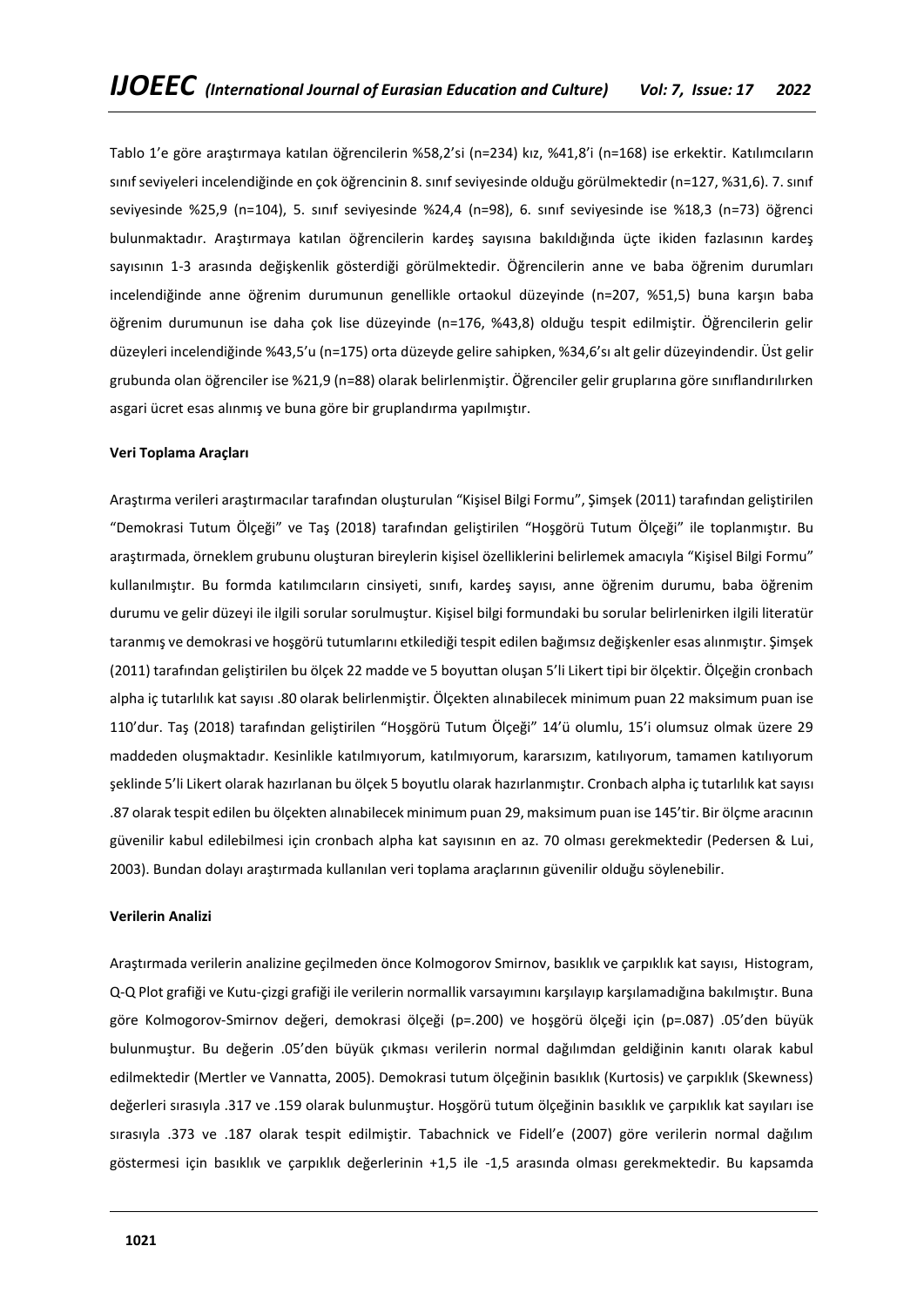verilerin normal dağılım gösterdiği söylenebilir. Bunun dışında verilerin normalliği Histogram, Q-Q Plot grafiği ve Kutu-çizgi grafiği ile de bakılmış ve verilerin normal dağılım gösterdiğine karar verilmiştir.

Araştırmada öncelikle öğrencilerin demokratik tutumlarını ve hoşgörü tutumlarını belirlemek amacıyla minimum puan, maksimum puan, ortalama ve standart sapma gibi değerleri gösteren betimsel istatistiksel yöntemler kullanılmıştır. Ölçeklerden alınan puanların cinsiyet, sınıf, kardeş sayısı, anne öğrenim durumu, baba öğrenim durumu ve gelir düzeyine göre farklılaşmasının incelenmesinde tek yönlü çok değişkenli varyans analizi (MANOVA) kullanılmıştır. MANOVA analizi yapabilmek için verilerin normal dağılım göstermesi, bağımlı değişkenlere ait puanların varyans-kovaryans matrislerinin homojen olması gerekmektedir (Seçer, 2015). Bunun için verilerin normalliğine bakıldıktan sonra varyans- kovaryans homojenlikleri Box's M ve Levene istatistikleriyle test edilmiştir. MANOVA analizinde kısmi etki büyüklüğü (ƞ2) değeri 0.01 ile 0.06 arasında ise küçük, 0.06 ile 0.14 arasında ise orta, 0.14 ve üstünde ise büyük olarak kabul edilmektedir (Kittler, Menard ve Phillips, 2007).

Demokrasi tutum ölçeği ve hoşgörü tutum ölçeğinden alınan puanların birbiri ile ilişkisinin belirlenmesinde Pearson Korelasyon analizinden yararlanılmıştır. Büyüköztürk'e (2011) göre korelasyon değeri 0.00 ile 0.30 arasındaysa düşük, 0.30 ile 0.70 arasındaysa orta, 0.70 ile 1.00 arasındaysa yüksek düzeyde ilişki olduğu söylenebilir. Yapılan analizlerde korelasyon değerlerinin belirlenmesinde bu aralıklar esas alınmıştır. Hoşgörünün demokrasi üzerindeki etkisini belirlemek amacıyla ise Basit Doğrusal Regresyon analizi kullanılmıştır. Araştırmada güvenirlik düzeyi olarak %95 temel alınmıştır.

**Araştırmanın Yayın Etiği ve Araştırmacıların Katkı Düzeyi:** Bu çalışmanın etik onamı, Kütahya Dumlupınar Üniversitesi Sosyal ve Beşeri Bilimler Bilimsel Araştırma ve Yayın Etiği Kurulu'nun 15.02.2022 tarihli toplantısında ve E.73973 sayılı kararı ile alınmıştır. Bu çalışmada araştırmacıların katkı düzeyi eşittir (Birinci yazar %50, ikinci yazar %50).

## **BULGULAR**

Araştırmanın bu bölümünde verilerin analizi sonrası ulaşılan bulgulara yer verilmiştir. Bu kapsamda öncelikle betimsel istatistikler tablo halinde verildikten sonra sırasıyla MANOVA, korelasyon ve regresyon analizleri ve yorumları sunulmuştur. Ortaokul öğrencilerinin demokratik ve hoşgörülü olmaya ilişkin tutumlarına ilişkin bilgiler Tablo 2'de verilmiştir.

|                 | Tablo 2. Katılımcıların Demokratik ve Hoşgörülü Olmaya İlişkin Tutumları |                |         |        |      |  |  |  |
|-----------------|--------------------------------------------------------------------------|----------------|---------|--------|------|--|--|--|
|                 |                                                                          | <b>Minimum</b> | Maximum |        |      |  |  |  |
| Demokrasi Tutum | 402                                                                      |                | 106     | 85.24  | 9,19 |  |  |  |
| Hoşgörü Tutum   | 402                                                                      | -67            | 118     | 101.96 | 7.37 |  |  |  |

Tablo 2'ye göre öğrencilerin demokrasi tutum ölçeğinden alabilecekleri minimum puan 51, maksimum puan ise 106'dır. Hoşgörü ölçeğinden alabilecekleri minimum puan 67, maksimum puan ise 118'dir. Bu bulgulara dayalı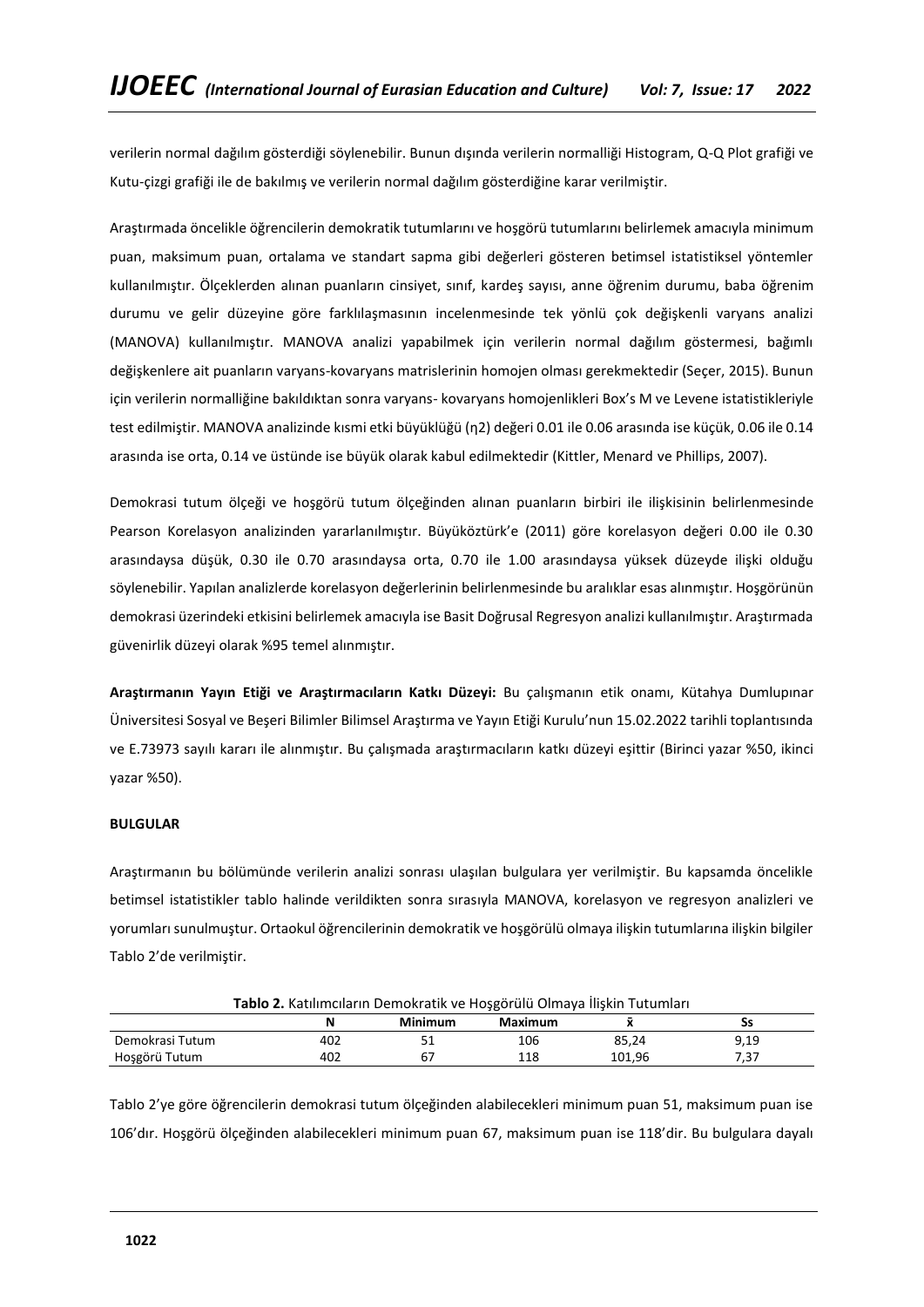olarak öğrencilerin demokratik olmaya ilişkin tutumlarının ve hoşgörülü olmaya ilişkin tutumlarının ortalamanın üzerinde olduğu görülmektedir.

## **Cinsiyet Değişkenine Göre Öğrencilerin Demokratik ve Hoşgörülü Olmaya İlişkin Tutumları**

Öğrencilerin cinsiyet değişkenlerine göre demokratik ve hoşgörülü olmaya ilişkin tutumlarını inceleyebilmek için tek yönlü MANOVA istatistiği yapılmıştır. Varyans-kovaryans homojenliğini belirlemek amacıyla yapılan Box'ın M istatistiğine göre yayılma matrisinin homojenlik varsayımını sağladığı görülmektedir (F=,313, p=,816). Kovaryans matrislerinin eşitliğini test eden Box's M değeri p>0,05'den büyük olduğunda kovaryans matrislerinin homojen olduğu söylenebilir (Kalaycı, 2016). MANOVA istatistiğinin bir diğer önemli şartı varyans eşteşliğinin sağlanmasıdır (Seçer, 2015). Bunun için Levene tablosunda p değerinin 0,05'den büyük olması gerekmektedir (p=,722). Varyanskovaryans matrislerinin homojenliği ve varyans homojenliği sağlandığı için analiz Wilks Lambda testi ile yapılmıştır.

**Tablo 3.** Katılımcıların Cinsiyet Değişkenine Göre Wilks Lambda Testi Sonuçları

|                  | Değer |     | Hipotez serbestlik değeri | Hata serbestlik değeri | n    | n.<br>Kısmi |
|------------------|-------|-----|---------------------------|------------------------|------|-------------|
| Wilks'<br>Lambda | 998.  | ر ب | 2.000                     | 9.000 لوبي             | .648 | 002         |

Cinsiyete göre tek yönlü MANOVA sonuçları incelendiğinde demokrasi ve hoşgörü puanlarının istatistiksel açıdan anlamlı farklılık göstermediği tespit edilmiştir (Wilks Lambda (Λ) = ,998, F(1-400)=,435, p=,648, η2=,002). Tablo 4, öğrencilerin demokratik ve hoşgörülü olmaya ilişkinin tutumlarının cinsiyet değişkenine göre nasıl değiştiğine ilişkin MANOVA istatistiklerini göstermektedir.

**Tablo 4.** Katılımcıların Cinsiyetlerine Göre Demokratik ve Hoşgörülü Olmaya İlişkin Tutumlarının Tek Yönlü MANOVA Sonuçları

|           | <b>Cinsivet</b> | Ν   |        | Ss   | Sd    |      |      | η2   |
|-----------|-----------------|-----|--------|------|-------|------|------|------|
| Demokrasi | Kadın           | 234 | 85,17  | 9,46 | 1-400 | .030 | .862 | ,000 |
|           | Erkek           | 168 | 85,33  | 8,84 |       |      |      |      |
| Hoşgörü   | Kadın           | 234 | 102,16 | 7,39 | 1-400 | ,432 | ,512 | .001 |
|           | Erkek           | 168 | 101.67 | 7,34 |       |      |      |      |

Tablo 4, incelendiğinde öğrencilerin demokrasi tutumlarının cinsiyet değişkenine göre anlamlı farklılık göstermediği tespit edilmiştir (Wilk's Λ = ,998, F(1-400)=,030, p=,862, η2=,000). Öğrencilerin hoşgörü tutumları da cinsiyet değişkenine göre anlamlı farklılık göstermemektedir (Wilk's Λ = 0,998, F<sub>(1-400</sub>=0,432, p=,512, η2=0,001).

## **Sınıf Değişenine Göre Öğrencilerin Demokratik ve Hoşgörülü Olmaya İlişkin Tutumları**

Öğrencilerin sınıf değişkenine göre demokratik ve hoşgörülü olmaya ilişkin tutumları incelendiğinde Box'ın M istatiğine göre yayılma matrisi 0.05'den büyüktür (F=1,77, p=,067). Varyans eşteşliğinin belirlendiği Levene istatistiği de sağlandığı için analizde Wilks Lambda değerleri esas alınmıştır.

**Tablo 5.** Katılımcıların Sınıf Değişkenine Göre Wilks Lambda Testi Sonuçları

|               |       |       | <b>10010 3:</b> Rathmond in Simil Degratering Objections Editional Testi Sondçian |                        |     |          |
|---------------|-------|-------|-----------------------------------------------------------------------------------|------------------------|-----|----------|
|               | Değer |       | Hipotez serbestlik değeri                                                         | Hata serbestlik değeri |     | Kısmi n2 |
| Wilks' Lambda | 953   | 3.216 | 6.000                                                                             | 794.000                | 004 | 024      |
|               |       |       |                                                                                   |                        |     |          |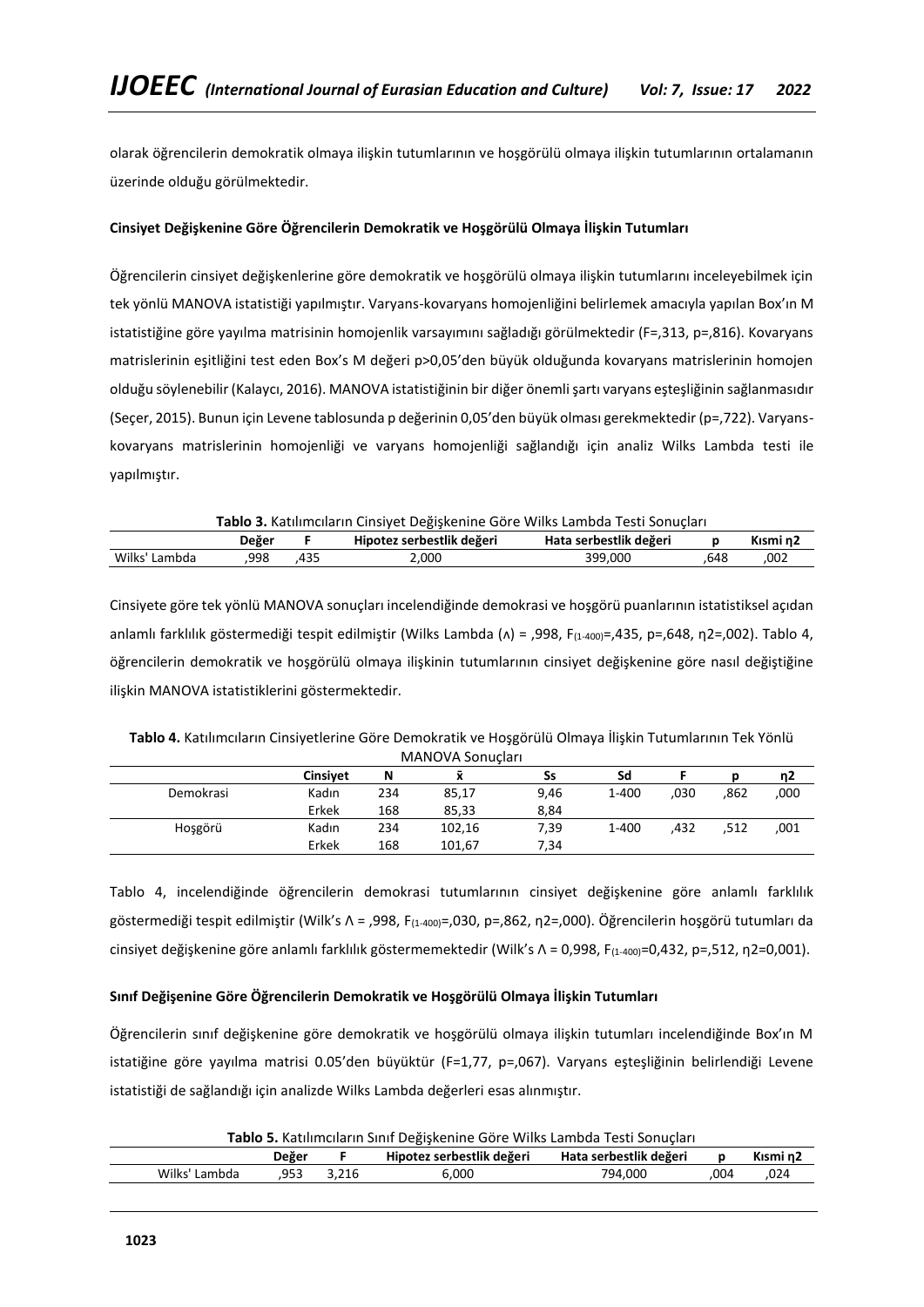Tablo 5 incelendiğinde sınıf değişkenine göre öğrencilerin demokratik ve hoşgörülü olmaya ilişkin tutumlarının anlamlı olarak farklılık göstermektedir (Wilks Lambda ( $\Lambda$ ) = ,953, F(3-398)=3,216, p=,004, n2=,024). Tablo 6, öğrencilerin demokratik ve hoşgörülü olmaya ilişkinin tutumlarının sınıf değişkenine göre nasıl değiştiğine ilişkin MANOVA testi sonuçlarını göstermektedir.

|           | Sinif | N   | хī       | Sd       | df        |      | р    | η2   |         |
|-----------|-------|-----|----------|----------|-----------|------|------|------|---------|
| Demokrasi |       | 98  | 87,3061  | 10,00557 | $3 - 398$ | 5,45 | ,001 | ,039 | $5 - 8$ |
|           | 6     | 73  | 86,7671  | 8,71863  |           |      |      |      | $6-8$   |
|           |       | 104 | 85,1827  | 8,31745  |           |      |      |      |         |
|           | 8     | 127 | 82,8110  | 9,01474  |           |      |      |      |         |
| Hoşgörü   |       | 98  | 102,6429 | 7,34180  | $3 - 398$ | ,872 | ,455 | ,007 |         |
|           | 6     | 73  | 101,6986 | 6,98149  |           |      |      |      |         |
|           |       | 104 | 102,4038 | 6,42586  |           |      |      |      |         |
|           | 8     | 127 | 101.2126 | 8,27276  |           |      |      |      |         |

**Tablo 6.** Katılımcıların Sınıflarına Göre Demokratik ve Hoşgörülü Olmaya İlişkin Tutum Puanlarının Tek Yönlü MANOVA Sonuçları

Tablo 6'ya göre öğrencilerin demokrasi tutumları sınıf değişkenine göre anlamlı farklılık göstermektedir (Wilk's Λ = ,953, F(3-398)=5,45 p=,001 η2=,039). Söz konusu farklılığın hangi gruplar arasında olduğunu belirlemek amacıyla Tukey testi sonuçlarına bakılmıştır. Araştırmada varyans eşitliği sağlanması durumunda Tukey testine göre karar verilmesi önerilmektedir (Kalaycı, 2016). Bu sebeple farklılık Tukey testi sonuçlarına göre tespit edilmiştir. Buna göre 5.sınıf ile 8.sınıf, 6.sınıf ile 8.sınıf öğrencilerinin demokratik olmaya yönelik tutum puanları arasında anlamlı farklılık vardır ve bu farklılık 5. ve 6.sınıf öğrencilerinin lehinedir. Etki büyüklüğü değeri incelendiğinde sınıf değişkeninin demokrasi tutumunu düşük düzeyde etkilediği görülmektedir. Öğrencilerin hoşgörü tutumları ise sınıf değişkenine göre anlamlı farklılık göstermemektedir (Wilk's Λ = ,953, F(3-398)=,872, p=,455, η2=,007).

## **Kardeş Sayısına Göre Öğrencilerin Demokratik ve Hoşgörülü Olmaya İlişkin Tutumları**

Kardeş sayısı değişkenine öge öğrencilerin demokratik ve hoşgörülü olmaya ilişkin tutumları incelediğinde Box'ın M değerinin ,299 (F=1,20) Levene istatistiğinin ise ,05'den büyük olduğu görülmüştür. Wilks Lambda değeri analizi sonuçları aşağıdaki gibidir.

| Tablo 7. Katılımcıların Kardeş Sayısı Değişkenine Göre Wilks Lambda Testi Sonuçları |       |  |      |                           |                        |     |          |  |  |
|-------------------------------------------------------------------------------------|-------|--|------|---------------------------|------------------------|-----|----------|--|--|
|                                                                                     | Değer |  |      | Hipotez serbestlik değeri | Hata serbestlik değeri |     | Kısmi n2 |  |  |
| Wilks' Lambda                                                                       | .996  |  | .429 | 4.000                     | 796.000                | 788 | .002     |  |  |

Tablo 7'ye bakıldığında kardeş sayısı değişkenine göre öğrencilerin demokratik ve hoşgörülü olmaya ilişkin tutumlarının anlamlı farklılık göstermediği görülmektedir (Wilks Lambda (Λ) = ,996, F<sub>(2-399)</sub>=,429, p=,788, η2=,002). Öğrencilerin demokratik ve hoşgörülü olmaya ilişkin tutumlarının kardeş sayısına göre farklılaşma durumunu Tablo 8'de verilmiştir.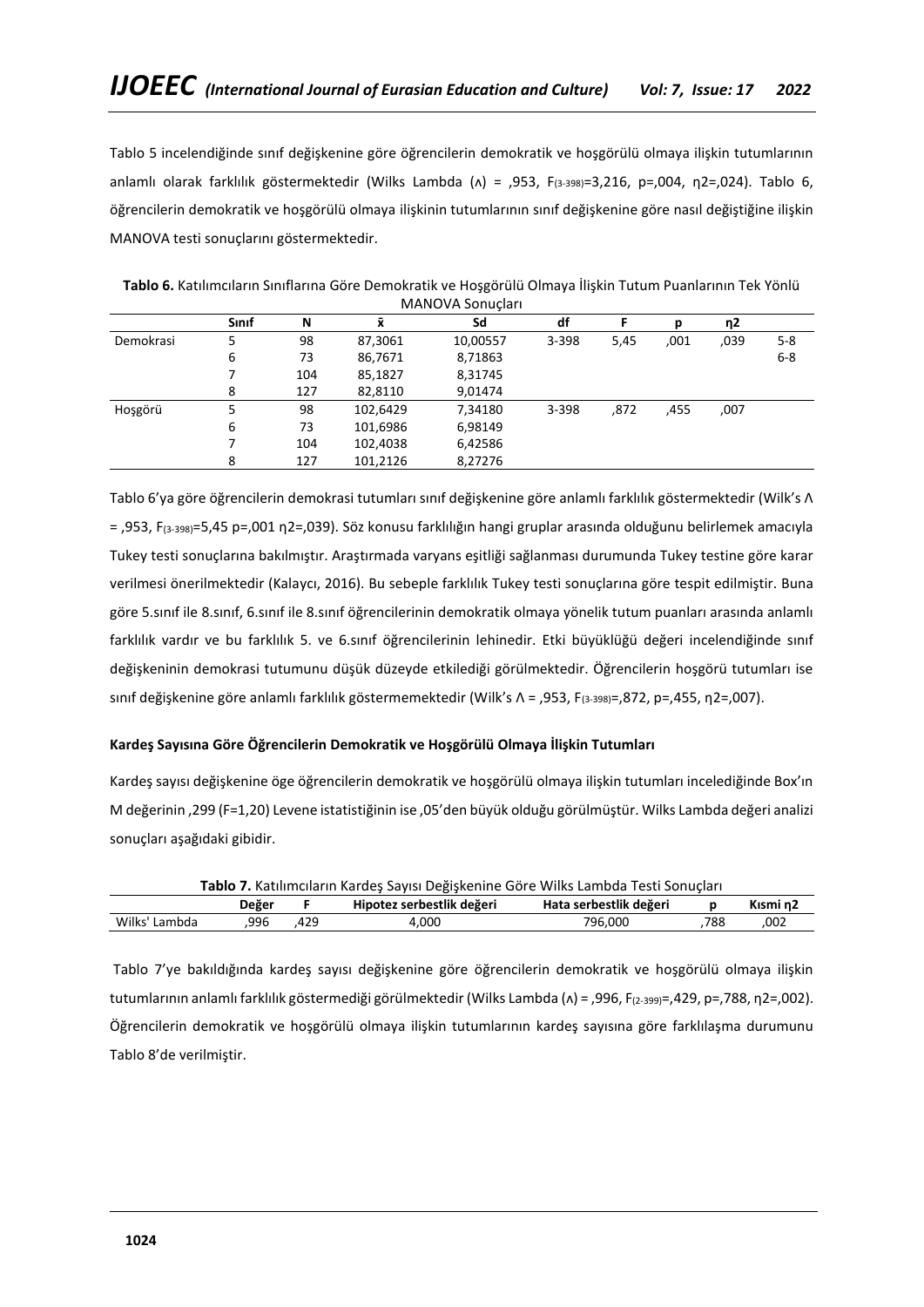|           | Kardes     | N   |        | Sd    | df    |      | D    | η2   |
|-----------|------------|-----|--------|-------|-------|------|------|------|
| Demokrasi | Kardeş Yok | 30  | 85,63  | 10,18 | 2-399 | ,328 | ,721 | ,002 |
|           | $1 - 3$    | 336 | 85,08  | 9,14  |       |      |      |      |
|           | 4 ve üstü  | 36  | 86,33  | 8,96  |       |      |      |      |
| Hoşgörü   | Kardeş Yok | 30  | 103,21 | 6,11  | 2-399 | ,483 | .617 | ,002 |
|           | $1 - 3$    | 336 | 101,83 | 7,59  |       |      |      |      |
|           | 4 ve üstü  | 36  | 102,11 | 6,03  |       |      |      |      |
|           |            |     |        |       |       |      |      |      |

**Tablo 8.** Katılımcıların Kardeş Sayılarına Göre Demokratik ve Hoşgörülü Olmaya İlişkin Tutum Puanlarının Tek Yönlü MANOVA Sonuçları

Öğrencilerin kardeş sayılarına göre demokrasi tutumları incelendiğinde anlamlı farklılık göstermediği sonucuna varılmıştır (Wilk's Λ = ,996, F(2-399)=,328, p=,721, η2=,002). Kardeş sayısına göre öğrencilerin hoşgörü tutumları incelendiğinde de anlamlı farklılık olmadığı belirlenmiştir (Wilk's Λ = ,996, F<sub>(2-399)</sub>=,483, p=,617, η2=,002).

## **Anne Eğitim Durumuna Göre Öğrencilerin Demokratik ve Hoşgörülü Olmaya İlişkin Tutumları**

Öğrencilerin anne öğrenim durumu değişkenine göre demokratik ve hoşgörülü olmaya ilişkin tutumları incelendiğinde Box'ın M (F=1,61, p=,105) ve Levene istatistiğinin ,05'den büyük olduğu tespit edilmiştir. Tablo 9'da Wilks Lambda sonuçları gösterilmektedir.

| Tablo 9. Katılımcıların Anne Öğrenim Durumlarına Göre Wilks Lambda Testi Sonuçları |  |
|------------------------------------------------------------------------------------|--|
|------------------------------------------------------------------------------------|--|

|                 | Değer |            | Hipotez serbestlik değeri | Hata serbestlik değeri |              | Kısmi<br>ةn ٰ |  |  |
|-----------------|-------|------------|---------------------------|------------------------|--------------|---------------|--|--|
| Wilks<br>Lambda | .980  | 353<br>ر ر | 000.دَ                    | 794.000                | าาง<br>⊥ ت∠. | 010.          |  |  |

Tablo 9'a göre öğrencilerin demokratik ve hoşgörülü olmaya ilişkin tutumları anne öğrenim durumlarına göre anlamlı farklılık göstermemektedir (Wilks Lambda ( $\Lambda$ ) = ,980, F<sub>(3-398)</sub>=1,35, p=,231, η2=,010). Tablo 10'da öğrencilerin anne öğrenim durumlarına göre demokratik ve hoşgörülü olmaya ilişkin tutum puanlarının farklılaşmasına ilişkin MANOVA istatistiği sonuçları verilmiştir.

|           | Anne Öğrenim       | N   | <b>x</b> | Ss    | Sd    |      | D    | η2   |
|-----------|--------------------|-----|----------|-------|-------|------|------|------|
| Demokrasi | İlkokul ve altı    | 60  | 83,85    | 9,03  | 3-398 | 1,07 | ,360 | ,008 |
|           | Ortaokul           | 207 | 85,81    | 8,99  |       |      |      |      |
|           | Lise               | 84  | 84,38    | 9,11  |       |      |      |      |
|           | Üniversite ve üstü | 51  | 85,98    | 10,23 |       |      |      |      |
| Hoşgörü   | İlkokul ve altı    | 60  | 100,45   | 8,87  | 3-398 | 1,59 | ,190 | ,012 |
|           | Ortaokul           | 207 | 101,88   | 7,21  |       |      |      |      |
|           | Lise               | 84  | 102,31   | 7,24  |       |      |      |      |
|           | Üniversite ve üstü | 51  | 103,43   | 6,02  |       |      |      |      |

**Tablo 10.** Katılımcıların Anne Öğrenim Durumlarına Göre Demokratik ve Hoşgörülü Olmaya İlişkin Tutum Puanlarının Tek Yönlü MANOVA Sonuçları

Tablo 10'a göre anne öğrenim düzeyi arttıkça öğrencilerin demokratik olmaya ilişkin tutum puanları artış göstermektedir. Ancak bu farklılık anlamlı düzeyde değildir (Wilks Lambda (ʌ) = ,980, F(3-398)=1,07, p=,360, η2=,008).

Anne öğrenim düzeyi arttıkça öğrencilerin hoşgörülü olmaya ilişkin tutum puanlarında da artış tespit edilmiştir. Bu artış anlamlı düzeyde değildir (Wilks Lambda (Λ) = ,980, F(3-398)=1,59, p=,190, η2=,012).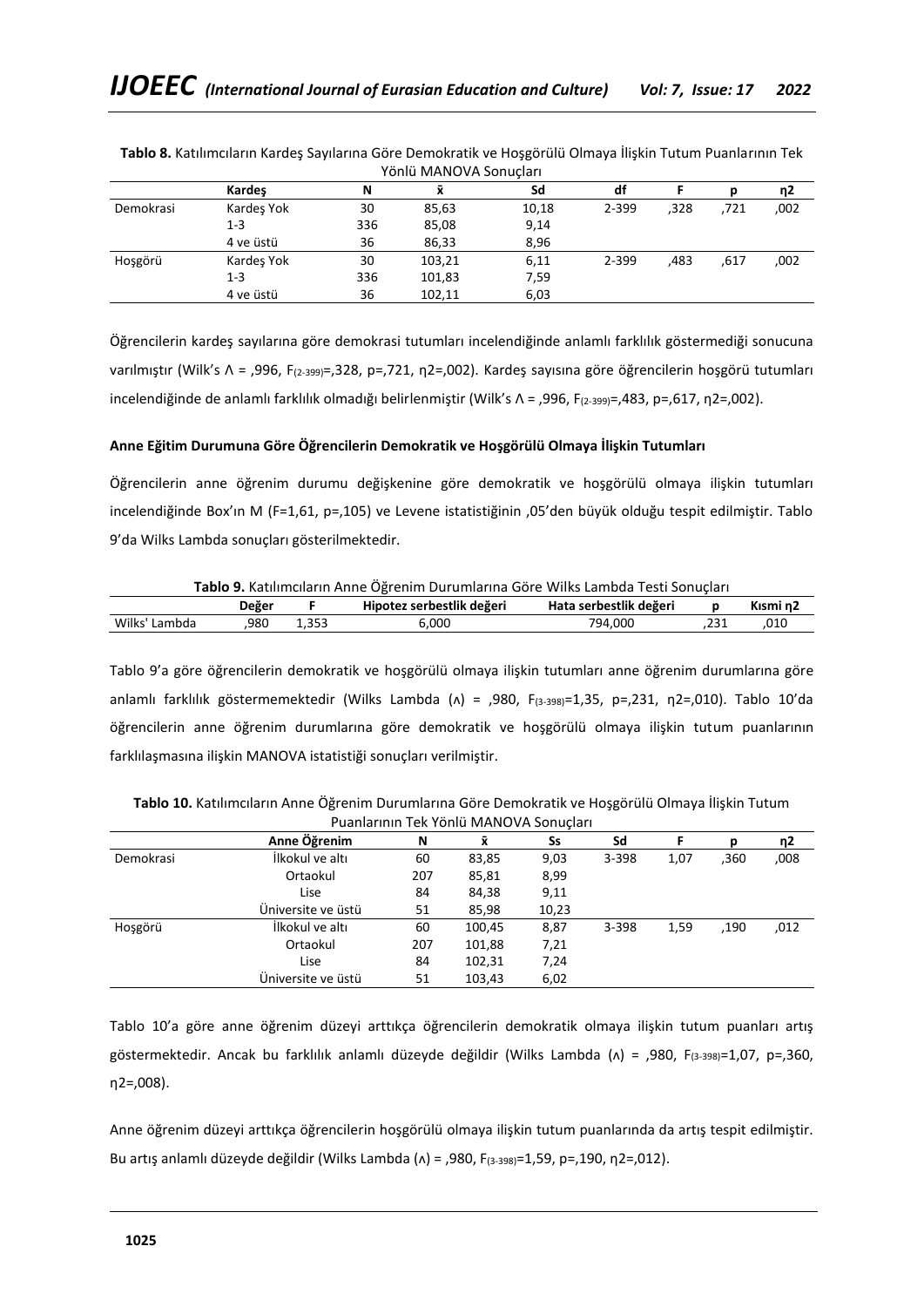## **Baba Öğrenim Durumuna Göre Öğrencilerin Demokratik ve Hoşgörülü Olmaya İlişkin Tutumları**

Öğrencilerin baba öğrenim durumlarına göre demokratik ve hoşgörülü olmaya ilişkin tutumları incelendiğinde Box'ın M istatiğine göre yayılma matrisi 0.05'den büyük olduğu tespit edilmiştir (F=1,49, p=,142). Varyans eşteşliğinin belirlendiği Levene istatistiği de sağlandığı için analizde Wilks Lambda değerleri esas alınmıştır. Wilks Lambda değerlerini gösteren Tablo aşağıda verilmiştir.

| Tablo 11. Katılımcıların Baba Öğrenim Durumlarına Göre Wilks Lambda Testi Sonuçları |     |       |       |         |      |     |  |  |  |
|-------------------------------------------------------------------------------------|-----|-------|-------|---------|------|-----|--|--|--|
| Hata serbestlik değeri<br>Değer<br>Hipotez serbestlik değeri<br>Kısmi n2            |     |       |       |         |      |     |  |  |  |
| Wilks' Lambda                                                                       | 956 | 3.022 | 6.000 | 794.000 | 006. | 022 |  |  |  |

Tablo 11'a göre öğrencilerin demokratik ve hoşgörülü olmaya ilişkin tutumları baba öğrenim durumlarına göre anlamlı farklılık göstermektedir (Wilks Lambda ( $\Lambda$ ) = ,956, F(3-398)=3,02, p=,006, η2=,022).

Tablo 12'de öğrencilerin baba öğrenim durumlarına göre demokratik ve hoşgörülü olmaya ilişkin MANOVA istatistiği sonuçları belirtilmiştir.

**Tablo 12.** Katılımcıların Baba Öğrenim Durumlarına Göre Demokratik ve Hoşgörülü Olmaya İlişkin Tutum Puanlarının Tek Yönlü MANOVA Sonuçları

|           | Baba Öğrenim       | N   | x        | Sd                      | df | F | D | η2        | Anlamlı Fark                         |
|-----------|--------------------|-----|----------|-------------------------|----|---|---|-----------|--------------------------------------|
| Demokrasi | İlkokul ve altı    | 42  | 83,6667  | 9,07332 3-398 ,645 ,587 |    |   |   | .005      |                                      |
|           | Ortaokul           | 83  | 85,9157  | 9,63632                 |    |   |   |           |                                      |
|           | Lise               | 176 | 85,0625  | 8,93542                 |    |   |   |           |                                      |
|           | Üniversite ve üstü | 101 | 85,6436  | 9,36011                 |    |   |   |           |                                      |
| Hoşgörü   | İlkokul ve altı    | 42  | 99.8333  | 9,13561 3-398 3,99      |    |   |   | ,008 ,029 | İlkokul ve altı- Üniversite ve üstü, |
|           | Ortaokul           | 83  | 100.3614 | 7.95349                 |    |   |   |           | Ortaokul- Üniversite ve üstü         |
|           | Lise               | 176 | 102.4148 | 6.92273                 |    |   |   |           |                                      |
|           | Üniversite ve üstü | 101 | 103.3564 | 6.42275                 |    |   |   |           |                                      |

Tablo 12 incelendiğinde öğrencilerin demokrasi tutumlarının baba öğrenim durumu değişkenine göre anlamlı farklılık göstermediği tespit edilmiştir (Wilk's Λ = ,956, F(3-398)=,645, p=,587, η2=,005).

Öğrencilerin hoşgörü tutumları ise baba öğrenim durumu değişkenine göre anlamlı farklılık göstermektedir (Wilk's Λ = ,956, F(3-398)=3,99, p=,008, η2=,029). Söz konusu farklılığın hangi gruplar arasında olduğunu belirlemek amacıyla yapılan Tukey testi sonuçlarına göre ilkokul ve altı ile üniversite ve üstü, ortaokul ile üniversite ve üstü öğrenim düzeyinde olduğu belirlenmiştir. Bu farklılık üniversite ve üstü öğrenim düzeyi lehinedir. Etki büyüklüğü değeri incelendiğinde baba öğrenim durumunun hoşgörü tutumu üzerinde düşük düzeyde etkili olduğu görülmektedir.

## **Gelir Düzeyine Göre Öğrencilerin Demokratik ve Hoşgörülü Olmaya İlişkin Tutumları**

Öğrencilerin gelir düzeylerine göre demokratik ve hoşgörülü olmaya ilişkin tutumları incelendiğinde Box'ın M istatiğine göre yayılma matrisi 0.05'den küçük olduğu tespit edilmiştir (F=2,67, p=,013). Bu sebeple Wilks Lambda istatistiği değil Pillai's Trace istatistiği kullanılmıştır. Varyans homojenliğinin ihlal edildiği durumlarda Pillai's Trace değerine bakılmaktadır (Seçer, 2015).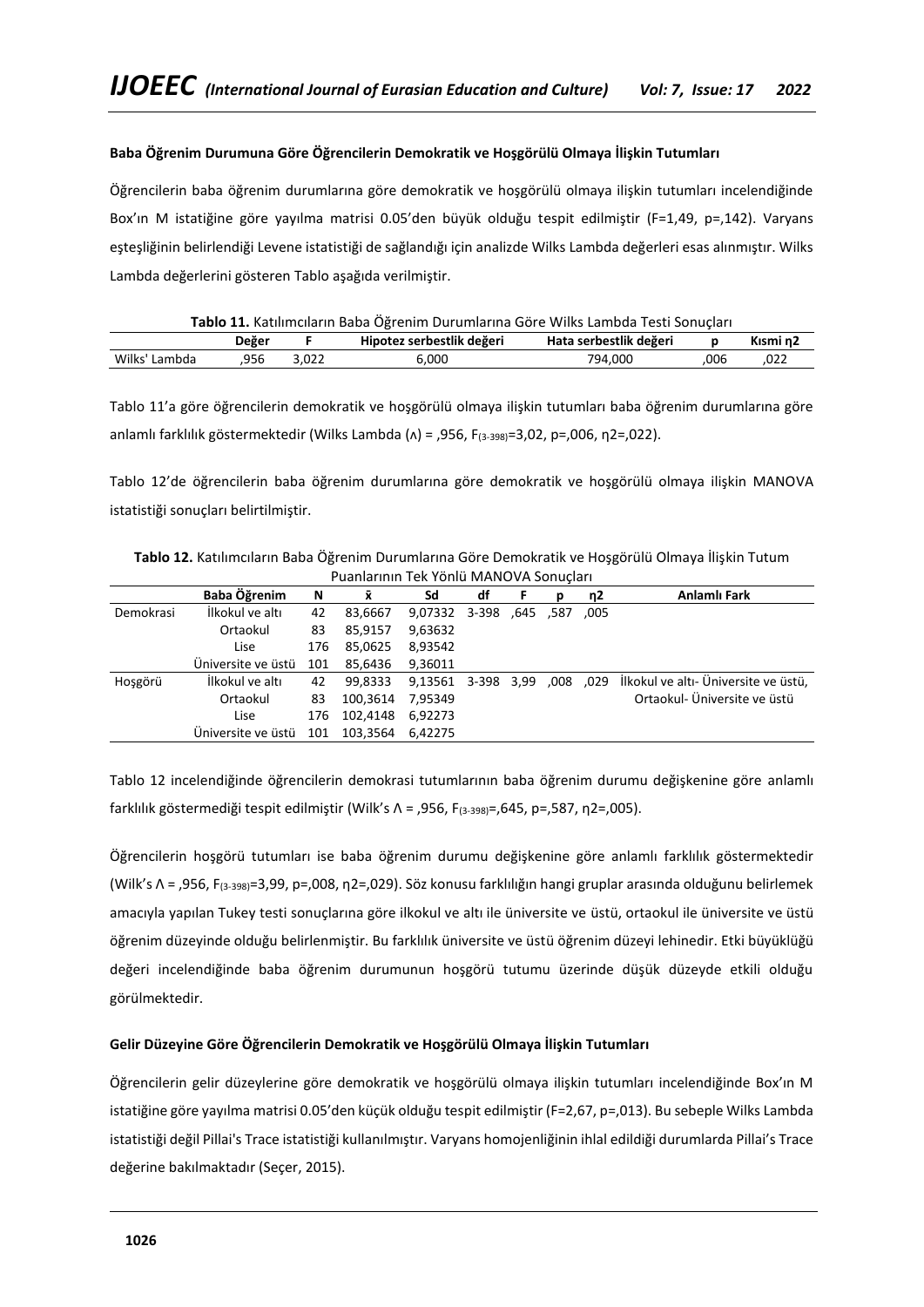| Tablo 13. Katılımcıların Gelir Düzevlerine Göre Pillai's Trace Testi Sonucları |       |       |                           |                        |      |          |  |  |  |
|--------------------------------------------------------------------------------|-------|-------|---------------------------|------------------------|------|----------|--|--|--|
|                                                                                | Değer |       | Hipotez serbestlik değeri | Hata serbestlik değeri |      | Kısmi n2 |  |  |  |
| Pillai's Trace                                                                 | 020   | 2.041 | 4.000                     | 798.000                | .087 | .010     |  |  |  |

Tablo 13 incelendiğinde öğrencilerin demokratik ve hoşgörülü olmaya ilişkin tutumları gelir düzeylerine göre anlamlı farklılık göstermektedir (Pillai's Trace= ,020, F(2-399)=2,04, p=,087, η2=,010).

Tablo 14 öğrencilerin gelir düzeylerine göre demokratik ve hoşgörülü olmaya ilişkin tutum puanlarının farklılaşmasına ilişkin MANOVA istatistiği sonuçlarını göstermektedir.

**Tablo 14.** Katılımcıların Gelir Düzeylerine Göre Demokratik ve Hoşgörülü Olmaya İlişkin Tutum Puanlarının Tek Yönlü MANOVA Sonuçları

| Gelir | N   | x      | Sd   | df    |      | р    | η2   | Anlamlı Fark |  |  |  |  |
|-------|-----|--------|------|-------|------|------|------|--------------|--|--|--|--|
| Alt   | 139 | 83,99  | 9,55 | 2-399 | 2,26 | .106 | ,011 |              |  |  |  |  |
| Orta  | 175 | 85,58  | 8,77 |       |      |      |      |              |  |  |  |  |
| Üst   | 88  | 86,51  | 9,28 |       |      |      |      |              |  |  |  |  |
| Alt   | 139 | 101,19 | 7,99 | 2-399 | 3,08 | .047 | ,015 | Alt-Üst      |  |  |  |  |
| Orta  | 175 | 101,73 | 7,48 |       |      |      |      |              |  |  |  |  |
| Üst   | 88  | 103,61 | 5,73 |       |      |      |      |              |  |  |  |  |
|       |     |        |      |       |      |      |      |              |  |  |  |  |

Tablo 14'e göre öğrencilerin demokrasi tutum puanları gelir düzeyi arttıkça artış göstermektedir. Ancak gruplar arasındaki bu farklılık anlamlı düzeyde değildir (Pillai's Trace = ,020, F(2-399)=2,26, p=,106, η2=,011).

Öğrencilerin hoşgörü tutumları ise gelir düzeyi değişkenine göre anlamlı farklılık göstermektedir (Pillai's Trace = ,020, F(2-399)=3,08, p=,047, η2=,015). Bu farklılık alt ve üst gelir düzeyine sahip öğrenciler arasındadır ve üst gelir düzeyine sahip öğrenciler lehinedir. Etki büyüklüğü değeri incelendiğinde gelir düzeyinin öğrencilerin hoşgörü tutumlarını düşük düzeyde etkilediği sonucuna ulaşılmıştır.

## **Öğrencilerin Demokratik Olmaya İlişkin Tutumları ile Hoşgörü Tutumları Arasındaki İlişkinin İncelenmesi**

Öğrencilerin demokratik olmaya ilişkin tutumları ile hoşgörü tutumları arasındaki ilişkiyi gösteren basit doğrusal korelasyon sonucu Tablo 15'de gösterilmiştir.

|           |   | Hoşgörü |
|-----------|---|---------|
| Demokrasi |   | ,566**  |
|           |   | ,000    |
|           | N | 402     |

| Tablo 15. Katılımcıların Demokratik Olmaya İlişkin Tutumları İle Hoşgörü Tutumları Arasındaki İlişki |  |  |
|------------------------------------------------------------------------------------------------------|--|--|
|                                                                                                      |  |  |

Öğrencilerin demokratik olmaya ilişkin tutumları ile hoşgörü tutumları arasında anlamlı bir ilişki bulunmaktadır. Bu ilişki pozitif yönde ve orta düzeydedir (r=,566, p<0,001).

## **Öğrencilerinin Demokratik Olmaya İlişkinin Tutumlarının Hoşgörü Değişkeni Açısından Yordanması**

Öğrencilerinin demokratik olmaya ilişkinin tutumlarının hoşgörü değişkeni açısından yordanmasına ilişkin basit doğrusal regresyon analizi sonuçları Tablo 16'da yer almaktadır.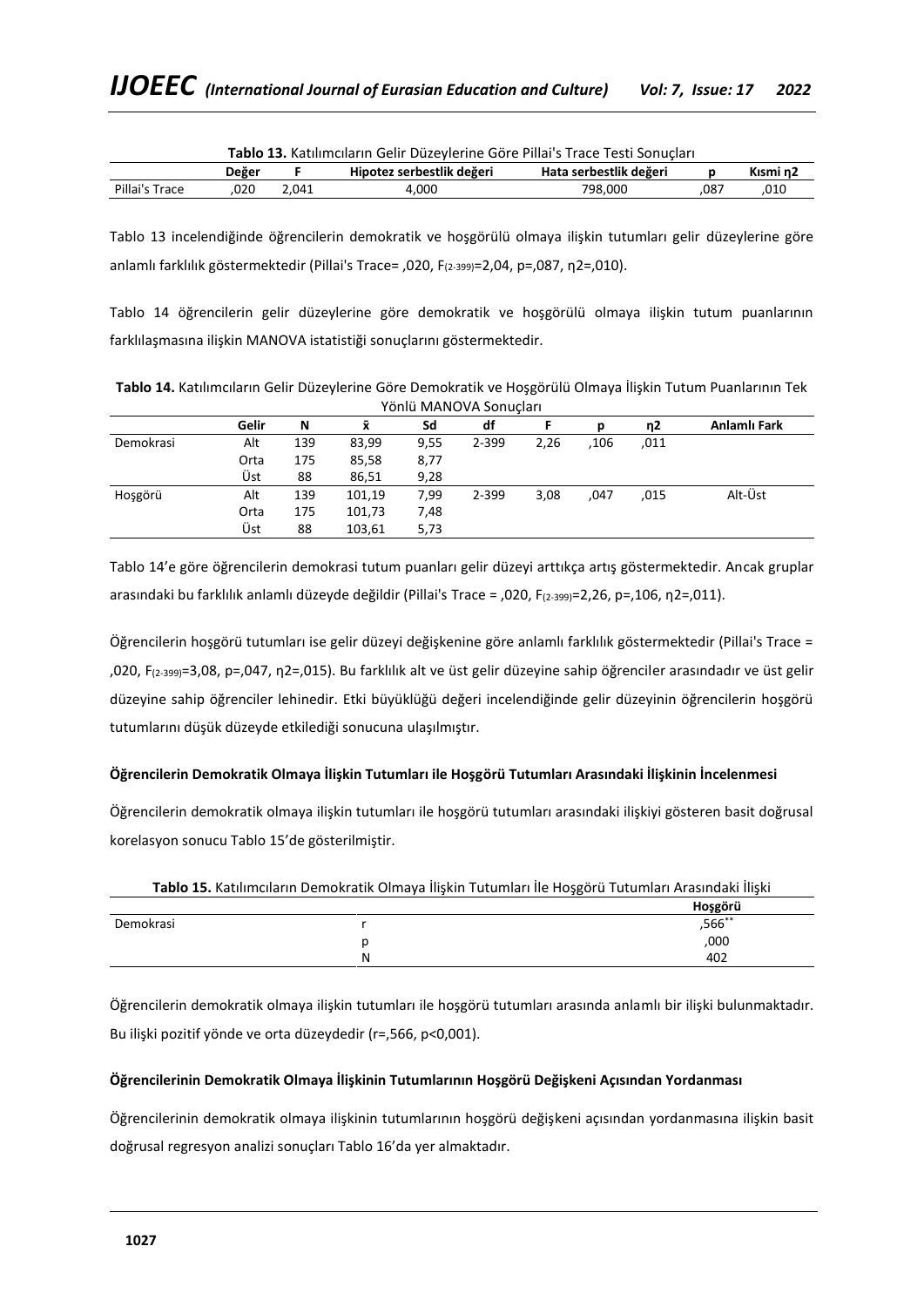| Tablo 16. Demokratik Olmaya İlişkinin Tutumlarının Hoşgörü Değişkeni Açısından Yordanmasına İlişkin Basit |                      |  |  |  |  |
|-----------------------------------------------------------------------------------------------------------|----------------------|--|--|--|--|
| Doğrusal Regresyon Analizi Sonuçları                                                                      |                      |  |  |  |  |
|                                                                                                           | <b>Standart Hata</b> |  |  |  |  |

|        |                           |                   | Standart Hata |      |                          |      |  |
|--------|---------------------------|-------------------|---------------|------|--------------------------|------|--|
|        | Sabit                     | 13,214            | 5,259         |      | <b>CITAC</b><br>د 1 در 2 | ,012 |  |
|        | Hoşgörü                   | 706               | ,051          | 566, | っっっ<br>$\sim$<br>13.73Z  | ,000 |  |
| $\sim$ | $F^{\prime}$ $D^{\prime}$ | 22.54440014005704 |               |      |                          |      |  |

 $R = 0.56$ ,  $R^2 = 0.32$ ; F (1-400) = 188, 57 p < 0.01

Tablo 16'ya göre demokratik olmaya ilişkin tutum ile hoşgörü değişkeni arasında anlamlı bir ilişki bulunmaktadır (R=,56, p<0,01). Bu yordayıcı değişken demokratik tutuma ilişkin toplam varyansın %32'sini açıklamaktadır. Diğer bir ifadeyle ortaokul öğrencilerinin hoşgörülü olmaya ilişkin tutumları demokratik olmaya ilişkin tutumlarını yordamaktadır (R = ,56, R<sup>2</sup> = .,32; F (1-400) =188,57 p< ,01).

## **TARTIŞMA ve SONUÇ**

Bu araştırmada ortaokul öğrencilerinin demokratik ve hoşgörülü olmaya ilişkin tutumları arasındaki ilişkiyi belirlemek amaçlanmıştır. Elde edilen verilerin analizine göre ortaokul öğrencilerinin demokratik ve hoşgörülü olmaya ilişkin tutum puanları ortalamanın üzerinde bulunmuştur. Öğrencilerin demokratik olmaya ilişkin tutumları (Çırak, 2019; Hasdemir ve Hazar, 2021; İlğan, Karayiğit ve Çetin, 2013; Ural ve Sağlam, 2011) ile hoşgörülü olmaya ilişkin tutumları puan ortalaması (Aslan, 2017; Aslan, 2019; Çalışkan ve Sağlam, 2012; İnel & Gökalp, 2018) literatürdeki benzer çalışmalarla örtüşmektedir. Ural ve Sağlam (2011) ilköğretim öğrencilerinin demokratik tutumlarını belirlemeye çalıştıkları araştırmasında öğrencilerin demokratik tutumlarının ortalamanın üzerinde olduğu sonucuna ulaşmıştır. Ancak elde edilen değer, ortalamanın biraz üzerinde bulunduğundan tutum puanlarının en üst seviyeye ulaştırılması için çaba sarf edilmesi gerektiği şeklinde öneride bulunulmuştur. Yapılan bu çalışmada da benzer olarak tutum puanları ortalamanın üzerinde bulunsa da ulaşılabilecek en üst seviyeye uzaktır.

Ortaokul öğrencilerinin demokratik olmaya ilişkin tutumları cinsiyet değişkeni açısından incelendiğinde erkek öğrencilerin puan ortalamasının kız öğrencilerden yüksek olduğu ancak bu farkın anlamlı düzeyde olmadığı belirlenmiştir. Araştırmanın bu sonucu Çırak (2019) ile Demir ve Bozbek'in (2014) çalışmalarının sonuçlarıyla paralellik göstermektedir. Ulaşılan bu sonucun aksine literatürde kız öğrencilerin demokratik olmaya ilişkin tutum puanlarının yüksek olduğu ve anlamlı farklılık oluşturduğu sonucuna ulaşan çeşitli çalışmalar da bulunmaktadır (Aktaş, 2010; 2002; Atasoy, 1997; Büyükkaragöz, 1990; Durualp ve Doğan, 2018; Hasdemir ve Hazar, 2021; Kaldırım, 2005; Kuş ve Çetin, 2015; Şimşek, 2011; Yüksel, Bağcı ve Vatansever, 2013).

Öğrencilerin hoşgörülü olmaya ilişkin tutum puanları incelendiğinde ise kız öğrencilerin ortalamasının erkek öğrencilere göre yüksek olduğu ancak bu farkın anlamlı düzeyde olmadığı belirlenmiştir. Yapılan benzer çalışmalar incelendiğinde ortaokul öğrencilerinin hoşgörülü olmaya ilişkin tutumlarının kız öğrencilerin lehine anlamlı farklılık gösterdiği görülmektedir (Aslan, 2017; Aslan, 2019; Çalışkan ve Sağlam, 2012; Kalın ve Nalçaçı, 2017; Bektaş Öztaşkın ve İçen, 2015). Araştırmada kız öğrencilerin puan ortalamasının yüksek olması diğer araştırmaların sonuçlarıyla örtüşürken, anlamlı farklılık bulunmaması yönüyle örtüşmemektedir. İnel ve Gökalp (2018) benzer olarak cinsiyetin hoşgörü üzerinde etkisi olmadığı sonucuna ulaşmıştır. İnel ve Gökalp'ın (2018)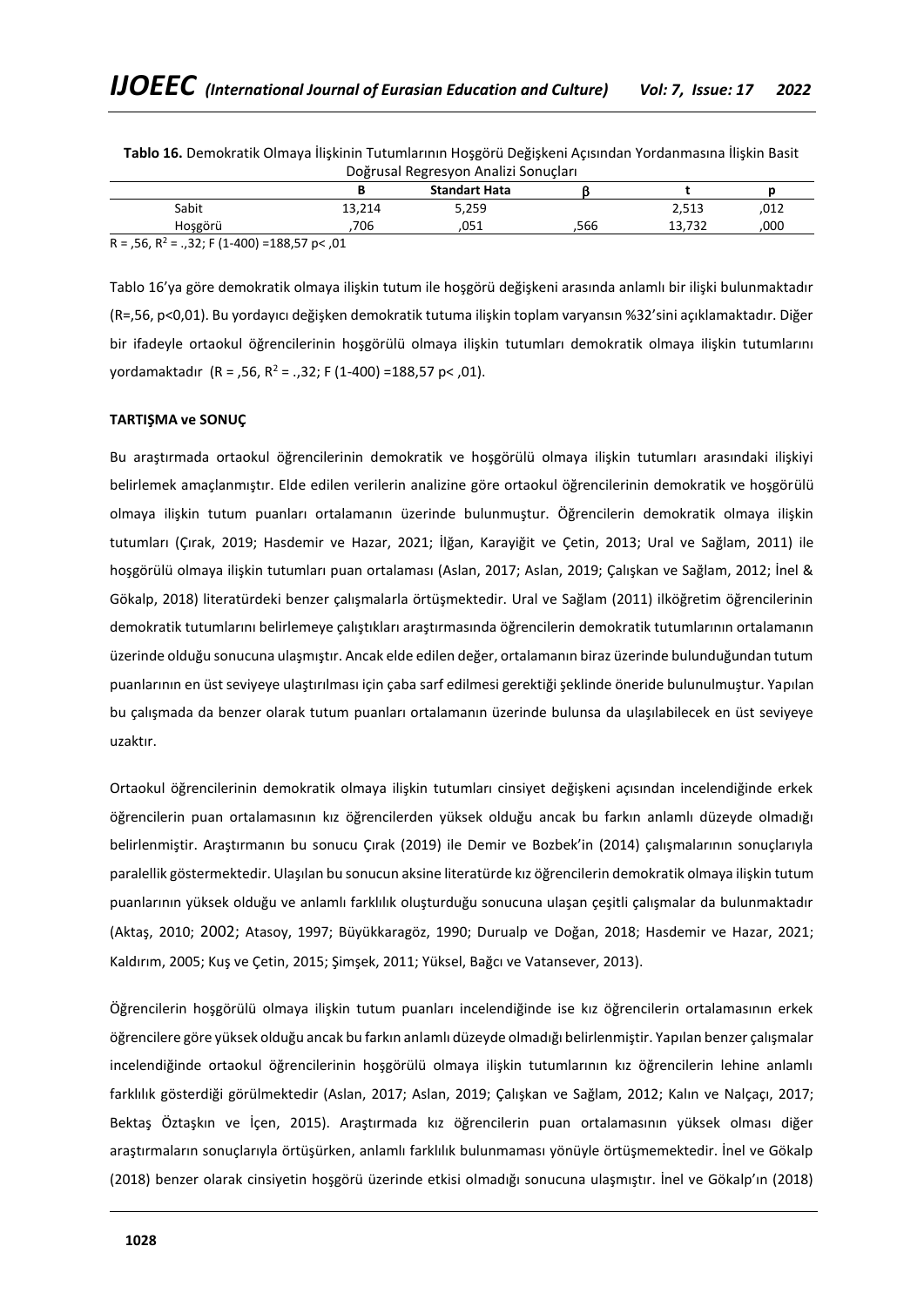ulaştığı bu sonuç araştırmanın sonucunu destekler niteliktedir. Bireylerin cinsiyetinin sahip olduğu değerler üzerinde belirleyici olduğunu ifade eden Hofstede'ye (1984) göre erkekler doğuştan bireysel değerlere yatkınken; kadınlar toplumsal değerlere yatkındır. Hem yapılan çalışmada hem de benzer çalışmalarda kızların daha hoşgörülü bulunması doğuştan gelen bu yatkınlıkla ilişkili olabilir.

Ortaokul öğrencilerinin demokratik olmaya ilişkin tutumları, öğrenim gördükleri sınıflara göre incelendiğinde sınıf seviyesi arttıkça demokratik olmaya ilişkin tutum puanlarının azaldığı ve bu farklılaşmanın anlamlı düzeyde olduğu görülmüştür. Kuş ve Çetin (2014) yapmış olduğu çalışmada, sınıf değişkenine göre demokrasi tutumunun farklılaştığı sonucuna ulaşırken, 8. sınıf öğrencilerinin daha demokratik olduğunu tespit etmiştir. Araştırmanın bu sonucu yapılan çalışma sonucuyla kısmen benzerlik göstermektedir. Hasdemir ve Hazar (2021), Ural ve Sağlam (2011) ise sınıf değişkeninin demokrasi tutumunda belirleyici olmadığı sonucuna ulaşmışlardır. Ulaşılan sonuçların aksine bu araştırmada demokratik olmaya ilişkin tutum puanları en yüksek 5. sınıf düzeyinde bulunurken, en az 8. sınıf düzeyindedir. Bu durum "İnsan Hakları, Yurttaşlık ve Demokrasi" dersinin 4. sınıf seviyesine alınmasından kaynaklanmış olabilir. Çünkü 5. sınıf ve 6. sınıf düzeylerinde öğrenilen bilgilerin daha çok hatırlanması ve bu durumun tutum puanlarına yansıması olağan görülmektedir. Nitekim 2015 öncesi yapılan araştırmalarda 8.sınıf öğrencilerinin demokratik olmaya ilişkin tutum puanları daha yüksek çıkarken, 2015 sonrası tam tersi yönde değişmesi dersin sınıf seviyesinin değiştirilmesinden kaynaklanmış olabilir.

Öğrencilerin sınıf seviyesine göre hoşgörülü olmaya ilişkin tutumları incelendiğinde, en yüksek hoşgörü puanının 5. sınıf, en düşük hoşgörü puanının ise 8. sınıf düzeyinde olduğu belirlenmiştir. Öğrencilerin puanları arasında anlamlı farklılık tespit edilememiştir. Benzer şekilde Çalışkan ve Sağlam'a (2012) göre hoşgörü düzeyinin en yüksek olduğu sınıf 5. sınıf seviyesidir. Sınıf seviyesi arttıkça hoşgörü puanları düzenli olarak azalmaktadır. Çalışkan ve Sağlam (2012) öğrencilerin tutum puanlarındaki bu azalmayı, 7. ve 8. Sınıf seviyesinin ergenlik dönemine denk gelmesiyle ilişkili olabileceği şeklinde ifade etmektedir. Erbil, Divan ve Önder'e (2006), göre ergenlik döneminde bireyler, çevresindeki kişilerin kendilerine karşı hoşgörüyle yaklaşmadığından yakınmakta ve bu durum onların hoşgörü tutumlarını olumsuz yönde etkilemektedir.

Ortaokul öğrencilerinin demokratik ve hoşgörülü olmaya ilişkin tutumları kardeş sayısına göre incelendiğinde anlamlı farklılık olmadığı sonucuna ulaşılmıştır. Benzer şekilde İlğan, Karayiğit ve Çetin (2013) ile Şimşek (2011) öğrencilerin kardeş sayısının demokratik olmaya ilişkin tutumlarında belirleyici olmadığı sonucuna ulaşmışlardır. Ancak Gömleksiz ve Çetintaş (2011) ile Ekici (2014), öğretmen adaylarıyla gerçekleştirdiği çalışmasında kardeş sayısı arttıkça demokratik olmaya ilişkin tutumların artış gösterdiğini tespit etmiştir. Çalışma sonuçlarındaki farklılığın nedeni öğrencilerin yaş gruplarının farklı olması olabilir.

Öğrencilerin kardeş sayılarına göre hoşgörü tutumları incelendiğinde en yüksek hoşgörü tutumuna sahip olanların kardeşi olmayan öğrencilerden oluştuğu görülmektedir. Bee ve Boyd'a (2009) göre kardeş sayısı arttıkça ebeveynlerin ilgisi bölünmekte ve bu durum çocuklar arasındaki rekabeti arttırmaktadır. Çocuklar birbirlerini rakip olarak algıladıkları için hoşgörü tutumlarının kardeşi olmayanlarda yüksek çıkması beklenen bir durumdur.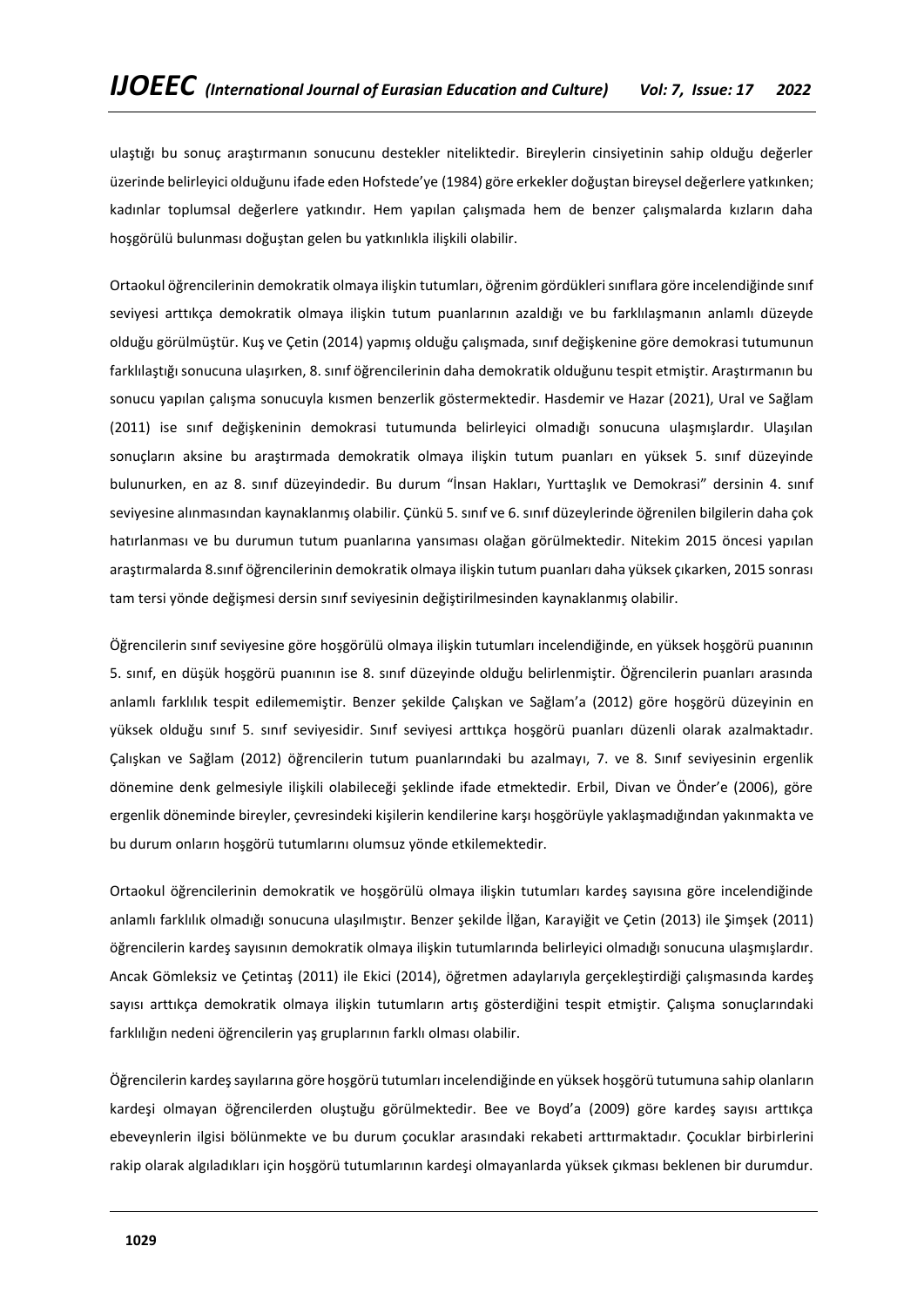Türk ve Nalçacı (2011) ve Yazıcı'nın (2011) araştırma sonuçlarına göre kardeş sayısının artması hoşgörü değerini azaltmaktadır. Çünkü kardeş sayısı arttığında ailelerin her bir çocuğa ayırdığı zaman azalmakta, çocuklar kişisel eşyalarını, oyuncaklarını vb. kardeşleriyle paylaşmak zorunda kalmaktadır. Tüm bu yaşananlar hoşgörüyü olumsuz yönde etkilemektedir. İlğan, Karayiğit ve Çetin (2013) ise yaptığı çalışmasında iki kardeşi olanların kardeşi olmayanlara göre anlamlı düzeyde daha hoşgörülü olduğu sonucuna ulaşmıştır. Ulaşılan bu sonuç araştırmanın sonucuyla örtüşmemektedir. Bektaş Öztaşkın ve İçen'in (2015) araştırmasına göre hoşgörü değeri kardeş sayısına göre anlamlı farklılık göstermemektedir. Ulaşılan bu sonuç araştırmanın sonucunu destekler niteliktedir.

Anne öğrenim durumuna göre öğrencilerin demokratik ve hoşgörülü olmaya ilişkin tutumları incelendiğinde en yüksek demokratik ve hoşgörü tutumuna sahip öğrencilerin annesinin üniversite ve üstü öğrenime sahip olduğu görülmektedir. En düşük puan, annesi ilkokul ve altı öğrenime sahip öğrencilere aittir. Elde edilen puanlar arasında anlamlı farklılık bulunmamaktadır. Anne eğitim düzeyinin demokratik olmaya ilişkin tutum puanlarını anlamlı olarak etkilemediği sonucuna ulaşan çeşitli çalışmalar bulunmaktadır (Hasdemir ve Hazar, 2021; İlğan, Karayiğit ve Çetin, 2013; Nalçacı ve Ercoşkun, 2006; Şimşek, 2011). Yapılan bu çalışmaların sonuçları araştırma sonuçlarıyla paralellik göstermektedir. Tereseviciene ve Jonyniene'ye (2001) göre annelerin eğitim düzeyi ne kadar artarsa öğrencilerin demokratik olmaya ilişkin tutumları da o oranda artar. Literatürde anne eğitim düzeyi arttıkça demokratik olmaya ilişkin tutum puanlarının anlamlı olarak artış gösterdiği sonucuna ulaşan çalışmalar da bulunmaktadır (Bulut, 2006; Demir ve Bozbek, 2014; Kaldırım, 2005; Kuş ve Çetin, 2014; Tekin, Yıldız, Lök ve Taşğın, 2009).

Öğrencilerin hoşgörü tutum puanları anne öğrenim düzeyi arttıkça artmaktadır. Söz konusu artış anlamlı düzeyde değildir. Ulaşılan sonucun aksine Kalın ve Nalçacı (2017), Türk ve Nalçacı (2011) anne öğrenim durumuna göre hoşgörü tutumunun anlamlı farklılık gösterdiği sonucuna ulaşmıştır. Aslan (2017) ve Aslan (2019) ise araştırma sonucuyla benzer olarak anne öğrenim düzeyine göre hoşgörü tutumunun farklılaşmadığını tespit etmiştir. Anne eğitim düzeyi arttıkça öğrencilerin demokratik ve hoşgörülü olmaya ilişkin tutum puanlarının anlamlı olarak artması beklenirken, araştırmada bu yönde bir sonuç elde edilememiştir. Ebeveynlerin eğitim düzeyi arttıkça daha demokratik ve hoşgörülü olmaları ve çocuklarını bu doğrultuda yetiştirmeleri beklenmektedir. Araştırma sonucundaki bu farklılığın nedeni geçmişe oranla bilgiyi elde etme yollarının kolaylaşmasından kaynaklanabilir. Çünkü bireyin kendini yetiştirmesin tek yolu artık eğitim kurumları olmaktan çıkmıştır. Ebeveynler eğitim düzeyleri düşük olmasına rağmen özellikle bilgi iletişim teknolojileri yoluyla kendilerini geliştirebilmektedir. Bu da öğrenciler arasında tutum puanları farklılaşmasını minimize etmektedir.

Baba öğrenim durumuna göre öğrencilerin demokratik olmaya ilişkin tutumları anlamlı farklılık göstermezken, hoşgörülü olmaya ilişkin tutumları anlamlı farklılık göstermektedir. Literatürde araştırma sonucuyla örtüşen demokrasi tutumunu ölçen çeşitli çalışmalar (Çırak, 2019; Elkatmış ve Toptaş, 2015; Genç ve Kalafat, 2007; İlğan, Karayiğit ve Çetin, 2013; Şimşek 2011) olduğu gibi araştırma sonuçlarıyla benzerlik göstermeyen çalışmalar da bulunmaktadır (Demir ve Bozbek, 2014; Durualp ve Doğan, 2018; Hasdemir ve Hazar, 2021; Kaldırım, 2005; Kuş ve Çetin, 2014; Lök ve Taşğın, 2009).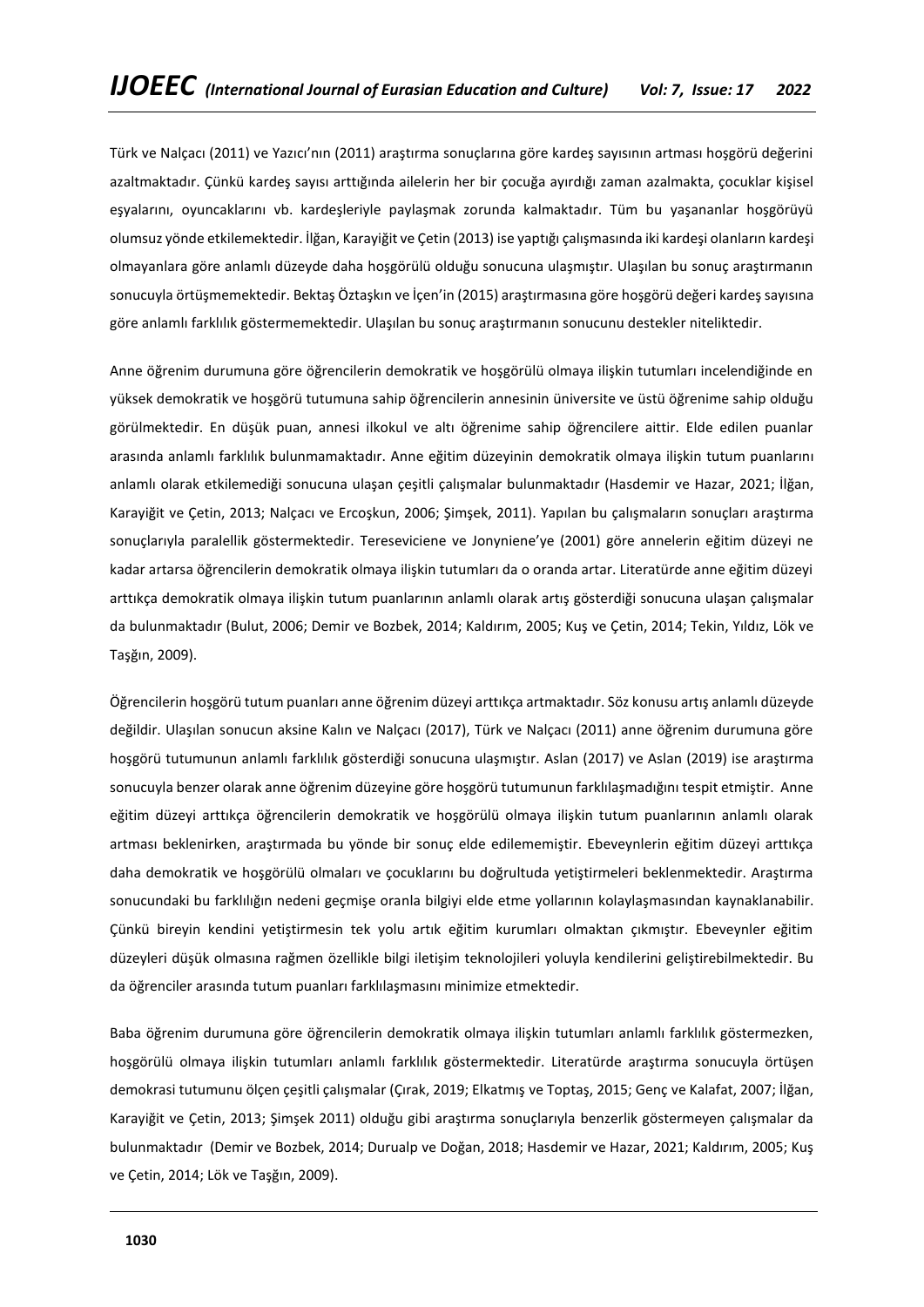Öğrencilerin hoşgörülü olmaya yönelik tutumları baba öğrenim düzeyine göre anlamlı olarak farklılaşmaktadır. Bu farklılaşma öğrenim durumu arttıkça pozitif olarak kendini göstermektedir. Literatürde araştırma sonucuyla örtüşen çeşitli çalışmalar (Aslan, 2017; Kalın ve Nalçacı, 2017; Türk ve Nalçacı, 2017) olduğu gibi aksi yönde sonuca ulaşan çalışmalar da (Çalışkan ve Sağlam, 2012; İnel ve Gökalp, 2018) bulunmaktadır. Anne babalar yetişme tarzlarıyla, eğitimleriyle doğru orantılı çocuk yetiştirmektedir. Bu sebeple öğrenim durumu arttıkça öğrencilerin istenen nitelikleri daha çok kazanmaları beklenmektedir. Öğrencilerin hoşgörü tutumunun öğrenim durumuna göre düzenli artış göstermesi bu düşünceyi destekler niteliktedir.

Gelir düzeyine göre öğrencilerin demokratik olmaya ilişkin tutum puanları anlamlı farklılık göstermezken; hoşgörülü olmaya yönelik tutum puanları anlamlı olarak farklılaşmaktadır. Bu farklılık düşük düzeydedir. Elkatmış ve Toptaş (2015) ile Çırak (2019) benzer olarak öğrencilerin demokratik tutumlarının gelir düzeyine göre farklılaşmadığı sonucuna ulaşmışlardır. Demir ve Bozbek (2014), Durualp ve Doğan (2018), Karatekin, Merey ve Kuş (2013), Kuş ve Çetin (2012), Şimşek (2011) yapmış oldukları araştırmalarda gelir düzeyine göre demokratik tutumun anlamlı olarak artış gösterdiğini tespit etmişlerdir. Gömleksiz ve Çetintaş (2011) ise gelir düzeyi arttıkça demokratik tutumun anlamlı olarak azaldığı sonucuna ulaşmıştır.

Öğrencilerin gelir düzeylerine göre hoşgörü tutumları incelendiğinde gelir düzeyi arttıkça hoşgörü tutumunun anlamlı olarak arttığı sonucuna ulaşılmıştır. Benzer şekilde Sağlam ve Tunar (2018) öğrencilerin gelir düzeyi arttıkça hoşgörü tutumlarının anlamlı düzeyde arttığı sonucuna ulaşmıştır. İnel ve Gökalp (2018) ise hoşgörü tutumunun gelir düzeyine göre anlamlı farklılık göstermediğini tespit etmiştir. Önür'e (2013) göre ailelerin sosyoekonomik düzeyleri arttıkça çocuklarıyla daha çok ilgilenmekte ve çocuklarına daha çok zaman ayırmaktadırlar. Bu durum çocukların değer sistemlerini pozitif yönde etkilemekte demokrasi, hoşgörü gibi değer algılarını daha olumlu hale getirmektedir.

Araştırma sonucuna göre ortaokul öğrencilerinin demokratik ve hoşgörülü olmaya ilişkin tutum puanları arasında orta düzeyde ve pozitif yönde bir ilişki bulunmaktadır. Öğrencilerin hoşgörülü olmaya ilişkin tutumları demokratik olmaya ilişkin tutumlarının %32'sini açıklamaktadır. Araştırma sonucuyla benzer olarak Bektaş Öztaşkın ve İçen (2015) demokrasi ve hoşgörü tutumu arasında orta düzeyde ilişki bulunduğu sonucuna ulaşmıştır. Yine aynı çalışmada hoşgörünün demokrasiyi %19 oranında açıkladığı tespit edilmiştir. Özdayı (1998) eğitim yöneticilerinin demokrasi, hoşgörü ve liderlik özellikleri arasındaki ilişkiyi incelediği çalışmasında hoşgörü ve demokrasi arasında pozitif yönde orta düzeyde bir ilişki belirlemiştir. Yapılan basit doğrusal regresyon analizi sonucuna göre hoşgörünün demokrasi üzerindeki etkisinin %32 olması demokrasinin açıklanmasında oldukça önemli olduğunu göstermektedir. Buna göre öğrencilerin demokratik olmaya ilişkin tutumlarını geliştirmek için hoşgörü ortamının oluşturulması temel gerekliliklerden biri olarak kabul edilebilir.

Sonuç olarak bu araştırmada, ortaokul öğrencilerinin demokratik ve hoşgörülü olmaya ilişkin tutumları arasında pozitif yönde ve orta düzeyde bir ilişki olduğu; öğrencilerin hoşgörülü olmaya ilişkin tutumları demokratik olmaya ilişkin tutumlarının %32'sini açıkladığı; öğrencilerin demokratik olmaya ilişkin tutumlarının sınıf değişkenine göre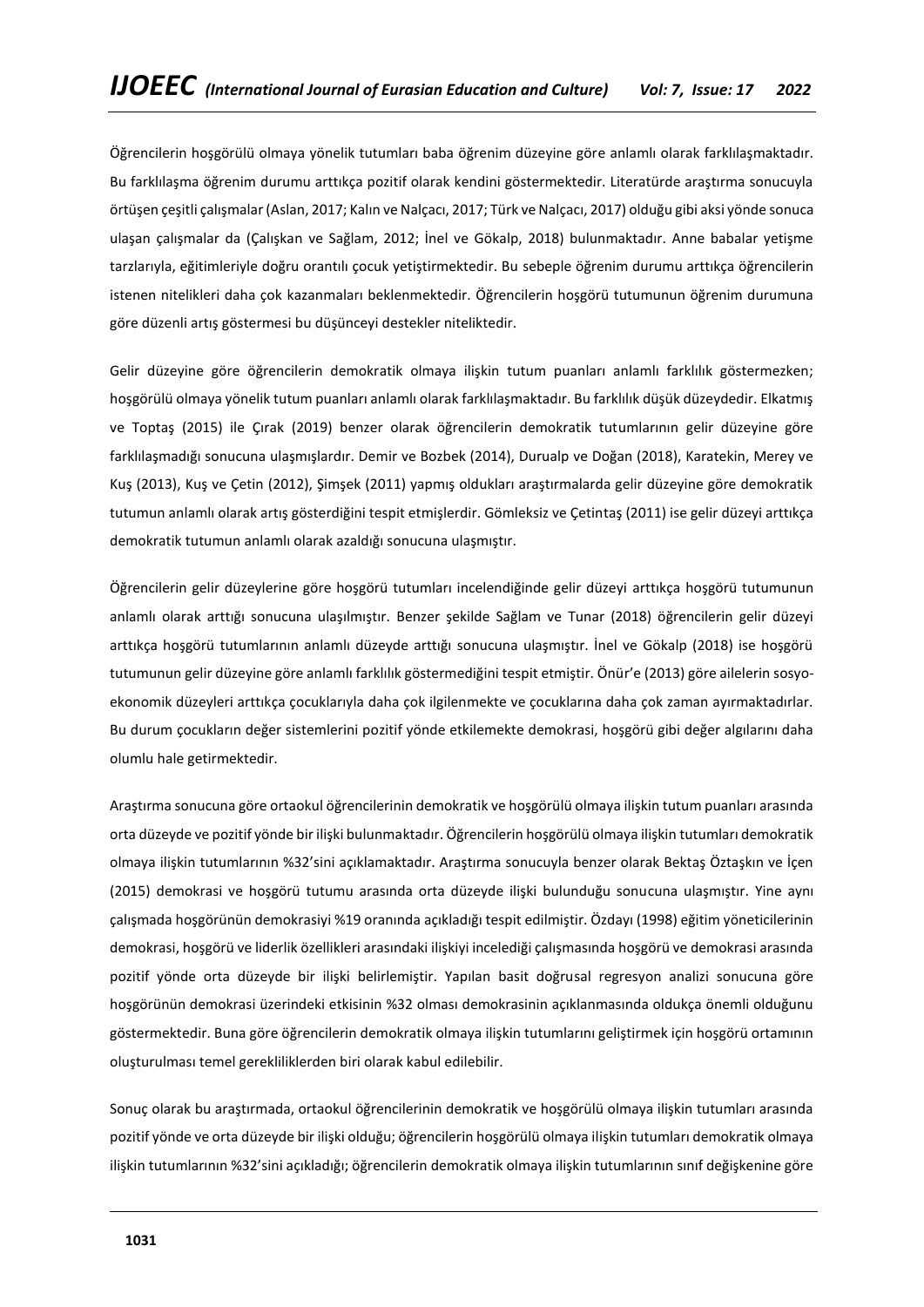anlamlı farklılık gösterdiği; cinsiyet, kardeş sayısı, anne öğrenim durumu, baba öğrenim durumu ve gelir düzeyi değişkenlerine göre anlamlı farklılık göstermediği; öğrencilerin hoşgörülü olmaya ilişkin tutumlarının baba öğrenim durumu ve gelir düzeyi değişkenlerine göre anlamlı farklılık gösterdiği; cinsiyet, sınıf, anne öğrenim durumu ve kardeş sayısı değişkenlerine göre anlamlı farklılık göstermediği belirlenmiştir.

## **Öneriler**

1. Araştırma sonucuna göre öğrencilerin sınıf seviyesi arttıkça demokratik olmaya ilişkin tutumlarının azaldığı belirlenmiştir. Bunda daha önce 8. sınıf seviyesinde okutulan "İnsan Hakları, Yurttaşlık ve Demokrasi" dersinin 4. sınıf seviyesine alınmasının etkisi olabileceği düşünülmektedir. Bu dersin öğrencilerin bilişsel gelişim özellikleri de düşünülerek daha üst seviyelerde okutulması öğrencilerin tutumlarını olumlu yönde etkileyebilir.

2. Araştırma sonucuna göre demokratik ve hoşgörülü olmaya ilişkin en az tutum puanına 8.sınıf öğrencileri sahipken, en yüksek ortalamaya 5.sınıf öğrencileri sahiptir. Sınıf seviyesi arttıkça meydana gelen bu olumsuz değişkliğin nedenlerini ortaya koymaya çalışan nitel araştırmalar yapılabilir.

3. Anne eğitim düzeyi arttıkça öğrencilerin demokratik ve hoşgörülü olmaya ilişkin tutum puanlarının anlamlı olarak artması beklenirken, araştırmada bu yönde bir sonuç elde edilememiştir. Bunun nedenini ortaya koymaya çalışan araştırmalar yapılması önerilebilir

4. Bu araştırmada hoşgörünün demokrasi tutumu üzerindeki etkisini belirlemek amaçlanmıştır. İlgili literatür taranarak demokrasi tutumu üzerinde etkisi olabileceği düşünülen diğer değerlerle farklı çalışmalar yapılabilir. Demokrasi tutumunu etkileyen diğer faktörlerin bilinmesi geliştirilecek programların içeriğinin belirlenmesi açısından önemli olabilir.

5. Bu çalışma ortaokul öğrencilerine yönelik olarak yapılmıştır. Bundan sonra yapılacak çalışmalarda farklı sınıf seviyelerinde ve farklı örneklemlerle karşılaştırmalı bir analiz yapılabilir.

## **Etik Metni**

"Bu makalede dergi yazım kurallarına, yayın ilkelerine, araştırma ve yayın etiği kurallarına, dergi etik kurallarına uyulmuştur. Makale ile ilgili doğabilecek her türlü ihlallerde sorumluluk yazarlara aittir. Makalenin etik kurul izni Kütahya Dumlupınar Üniversitesi Sosyal ve Beşeri Bilimler Araştırma ve Yayın Etiği Kurulu tarafınca 15.02.2022 tarih E.73973 sayılı kararı ile alınmıştır."

**Yazarların Katkı Oranı:** Bu çalışmada araştırmacıların katkı düzeyi eşittir (Birinci yazar %50, ikinci yazar %50).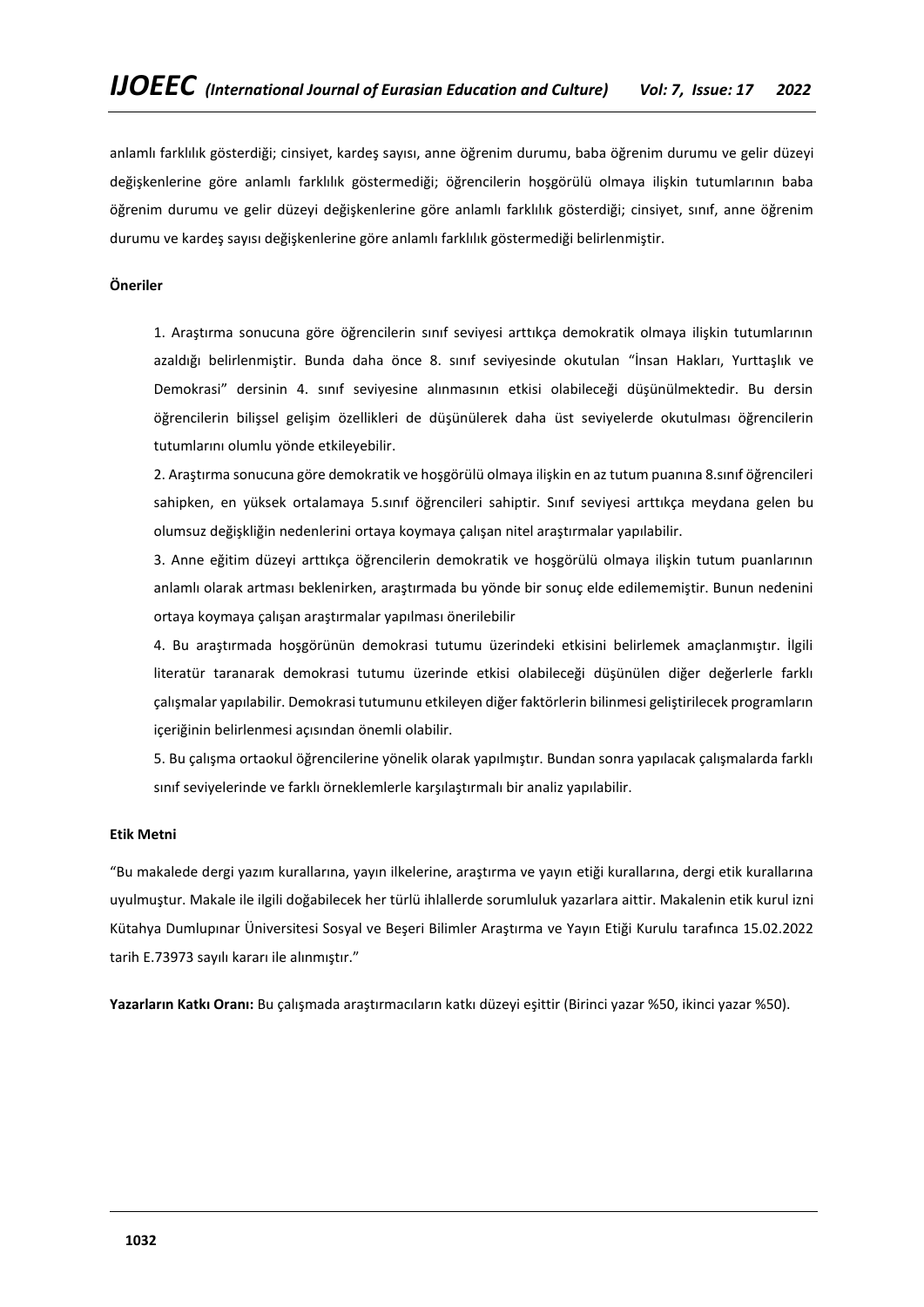#### **REFERENCES**

- Bektaş, Ö. (2020). Scenario based learning in developing professional competences of social studies pre service teachers. *International Journal of Eurasian Education and Culture, 5(*9),1069-1125. <http://dx.doi.org/10.35826/ijoecc.173>
- Aktaş, N. (2010). *İlköğretim beşinci sınıf öğrencilerinin sosyal bilgiler programında verilen değerleri edinme düzeyleri (Erzincan Örneği)* [Yayınlanmamış Yüksek Lisans Tezi]. Atatürk Üniversitesi.
- Aslan, S. (2017). İlkokul 4. sınıf öğrencilerinin hoşgörü eğilimleri ile yardımseverlik tutumlarının çeşitli değişkenler açısından incelenmesi. *İnönü Üniversitesi Eğitim Fakültesi Dergisi*, *18*(1), 163-175. https://doi.org/10.17679/inuefd.306509
- Aslan, S. (2019). İlkokul 4. sınıf öğrencilerinin duygu ve düşüncelere saygı ile hoşgörü tutumları ve görüşlerinin incelenmesi. *e-Uluslararası Eğitim Araştırmaları Dergisi*, *10*(2), 80-95. https://doi.org/10.19160/ijer.559526
- Aslan, S., & Aybek, B. (2018). Sınıf öğretmenlerinin ilkokul 4. sınıf İnsan Hakları, Yurttaşlık ve Demokrasi dersi öğretim programına yönelik görüşlerinin incelenmesi. *Gazi Üniversitesi Gazi Eğitim Fakültesi Dergisi*, *38*(1), 233-262.
- Atasoy, A. (1997). *İlköğretim ikinci kademede demokrasi eğitimi ve ilköğretim ikinci kademe öğretmen ve öğrencilerinin demokratik tutum ve davranışlarının karşılaştırmalı olarak incelenmesi* [Yayınlanmamış Yüksek Lisans Tezi]. Ankara Üniversitesi.
- Bee, H. & Boyd, D. (2009). *Çocuk gelişim psikolojisi*. (O. Gündüz Çev.). Kaknüs Yayınları.
- Beetham, D. (2006). *Demokrasi ve İnsan Hakları.* (B. Canatan Çev.). Liberte Yayınları.
- Bektaş Öztaşkın, Ö., & İçen, M. (2015). Ortaokul öğrencilerinin hoşgörü eğilimleri ile demokrasi algıları arasındaki ilişkinin incelenmesi. *Karadeniz Sosyal Bilimler Dergisi*, *7*(2), 1-14.
- Bhagwati, J. N. (2002). Democracy and development: cruel dilemma or symbiotic relationship? *Review of Development Economics, 6*(2), 151-162. https://doi.org/10.1111/1467-9361.00147
- Bulut, N. (2006). Bir grup üniversite öğrencisinin demokratik tutumları ile çeşitli değişkenler arasındaki ilişkiler. *Kuram ve Uygulamada Eğitim Yönetimi*, *45*(45), 37-59.
- Büyükkaragöz, S. (1990). *Ortaöğretimde demokrasi eğitimi (öğretmen, öğrenci ve yöneticilerin demokratik tutum ve davranışları)*. MEB Yayınları.
- Büyükkaragöz, S. S., & Kesici, Ş. (1998). *Demokrasi ve insan hakları eğitimi.* Türk Demokrasi Vakfı Yayınları.
- Büyükkaragöz, S., & Kesici, Ş. (1996). Öğretmenlerin hoşgörü ve demokratik tutumları. *Kuram ve Uygulamada Eğitim Yönetimi*, *7*(7), 353-365
- Büyüköztürk, Ş. (2011). *Sosyal bilimler için veri analizi el kitabı*. Pegem Akademi Yayıncılık.
- Büyüköztürk, Ş., Kılıç-Çakmak, E., Akgün, Ö. E., Karadeniz, Ş., & Demirel, F. (2016*). Bilimsel araştırma yöntemleri*. Pegem Akademi Yayıncılık.
- Çakmak, Z., & Akgün, İ. H. (2016). Vatandaşlık, demokrasi ve insan hakları eğitiminin gerekliliği. İçinde R. Turan & K. Ulusoy (Ed.), *Farklı Yönleriyle Değerler Eğitimi* (ss. 227-242). Pegem Akademi Yayıncılık.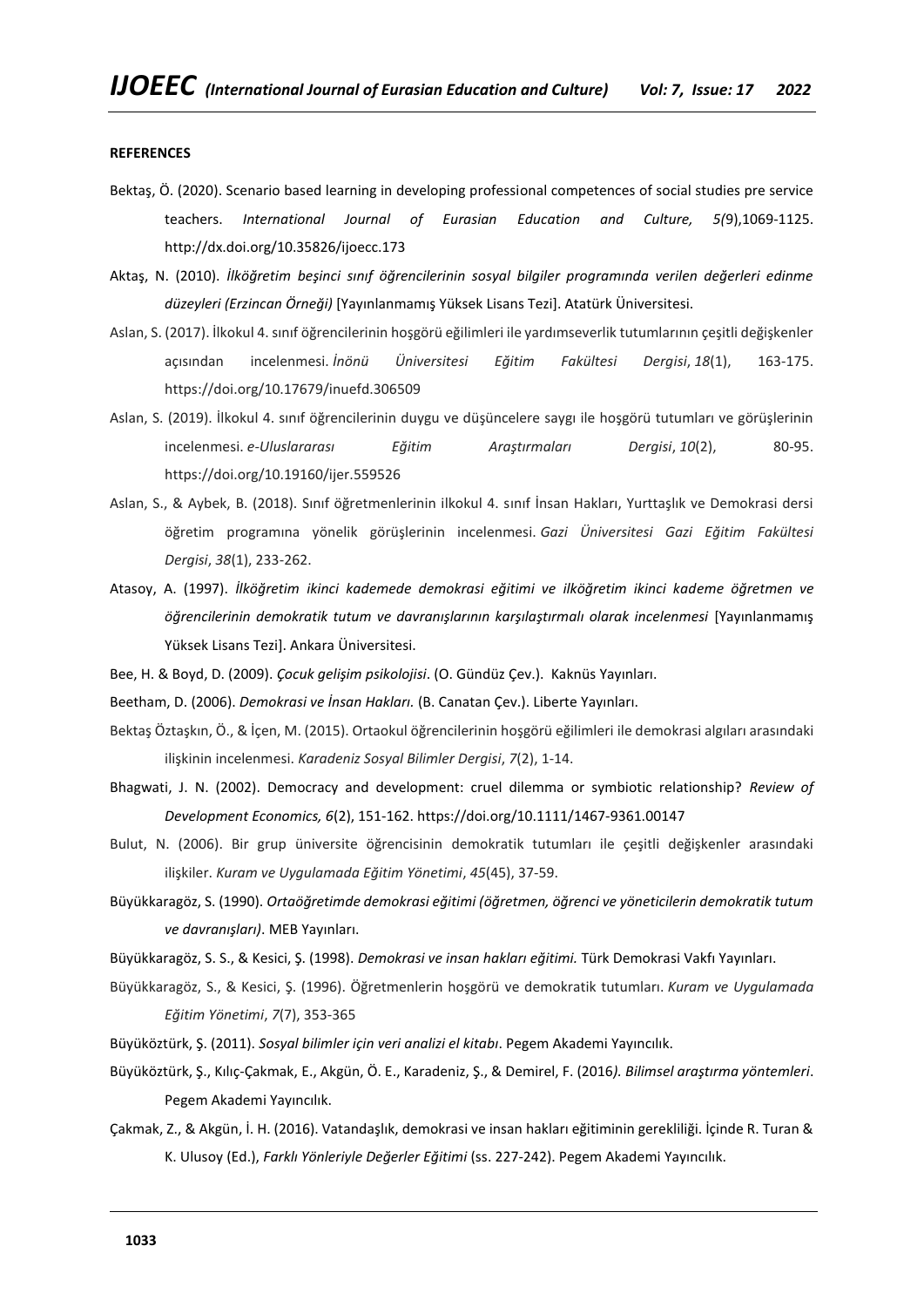- Çalışkan, H., & Sağlam, H. İ. (2012). Hoşgörü eğilim ölçeğinin geliştirilmesi ve ilköğretim öğrencilerinin hoşgörü eğilimlerinin çeşitli değişkenler açısından incelenmesi. *Kuram ve Uygulamada Eğitim Bilimleri*, *12*(2), 1431-1446.
- Çırak, A. (2019). Ortaokul altıncı sınıf öğrencilerinin temel demokratik değerlerinin çeşitli değişkenler açısından incelenmesi. *Uluslararası Türk Eğitim Bilimleri Dergisi*, 12, 91-107. <https://doi.org/10.46778/goputeb.521358>
- Çiydem, E., & Kaymakcı, S. (2021). Türkiye'de sosyal bilgiler dersinin yönelimi üzerine bir değerlendirme. *İnsan ve İnsan, 8*(27), 179-207. https://doi.org/10.29224/insanveinsan.818742
- Demir, N. (2010). Demokrasinin temel ilkeleri ve modern demokrasi kuramları. *Ege Akademik Bakış, 10*(2), 597- 611.
- Demir, S. B., & Bozbek, M. (2014). Ortaokul 8. sınıf öğrencilerinin Vatandaşlık ve Demokrasi dersine yönelik tutumlarının farklı değişkenler açısından incelenmesi. *Sakarya Üniversitesi Eğitim Fakültesi Dergisi*, 27, 51-75.
- Dewey, J. (2004). *Demokrasi ve eğitim.* (T. Göbekçin, Çev.). Yeryüzü Yayınevi.
- Dinçer, S. (2020). E-demokrasi aracı olarak e-oylamanın gelişimi ve Türkiye'de uygulanabilirliği üzerine bir alan araştırması [Yayınlanmamış Yüksek Lisans Tezi]. Necmettin Erbakan Üniversitesi.
- Durualp, E., & Doğan, İ. (2018). Sekizinci sınıf öğrencilerinin vatandaşlık algısının bazı değişkenler açısından incelenmesi. *Mehmet Akif Ersoy Üniversitesi Eğitim Fakültesi Dergisi*, 47, 291-316. https://doi.org/10.21764/maeuefd.373264
- Ekici Yaşar, F. (2014). Öğretmen adaylarının demokratik tutumları ve demografik özellikleri arasındaki ilişkinin incelenmesi. *Electronic Turkish Studies*, *9*(11), 593-602. http://dx.doi.org/10.7827/TurkishStudies.7416
- Elkatmış, M., & Toptaş, V. (2015). Sınıf öğretmeni adaylarının demokratik tutumlarının incelenmesi. *Yüzüncü Yıl Üniversitesi Eğitim Fakültesi Dergisi*, *12*(1), 128-144.
- Er, H., Ünal, F., & Özmen, C. (2013). 8. sınıf vatandaşlık ve demokrasi eğitimi dersinin 4. sınıfa alınmasına ilişkin görüşler üzerine bir araştırma. *International Journal of Social Science, 6*(8), 179–196
- Erbil, N., Divan, Z., & Önder, P. (2006). Ergenlerin benlik saygısına ailelerinin tutum ve davranışlarının etkisi. *Aile ve Toplum*, *3*(10), 7-15.
- Fraenkel, J. R., Wallen, N. E., & Hyun, H. H. (2012). *How to design and evaluate research in education.* McGraw Hall.
- Genç, S. Z., & Kalafat, T. (2007). Öğretmen adaylarının demokratik tutumları ile problem. *Pamukkale Üniversitesi Eğitim Fakültesi Dergisi*, *22*(22), 10-22.
- Genel, M. G. (2021). Öğrencilerin sosyal medya tutumları ve yalnızlık algıları: Lise ve ön lisans öğrencileri üzerine bir araştırma. *MANAS Sosyal Araştırmalar Dergisi*, *10*(4), 2148-2159. *https://doi.org/10.33206/mjss.891531*
- Gömleksiz, M. N., & Çetintaş, S. (2011). Öğretmen adaylarının demokratik tutumları (Fırat, Dicle, 7 Aralık, Cumhuriyet ve Erzincan Üniversiteleri Örneği). *Dicle Üniversitesi Ziya Gökalp Eğitim Fakültesi Dergisi*, 17, 1-14.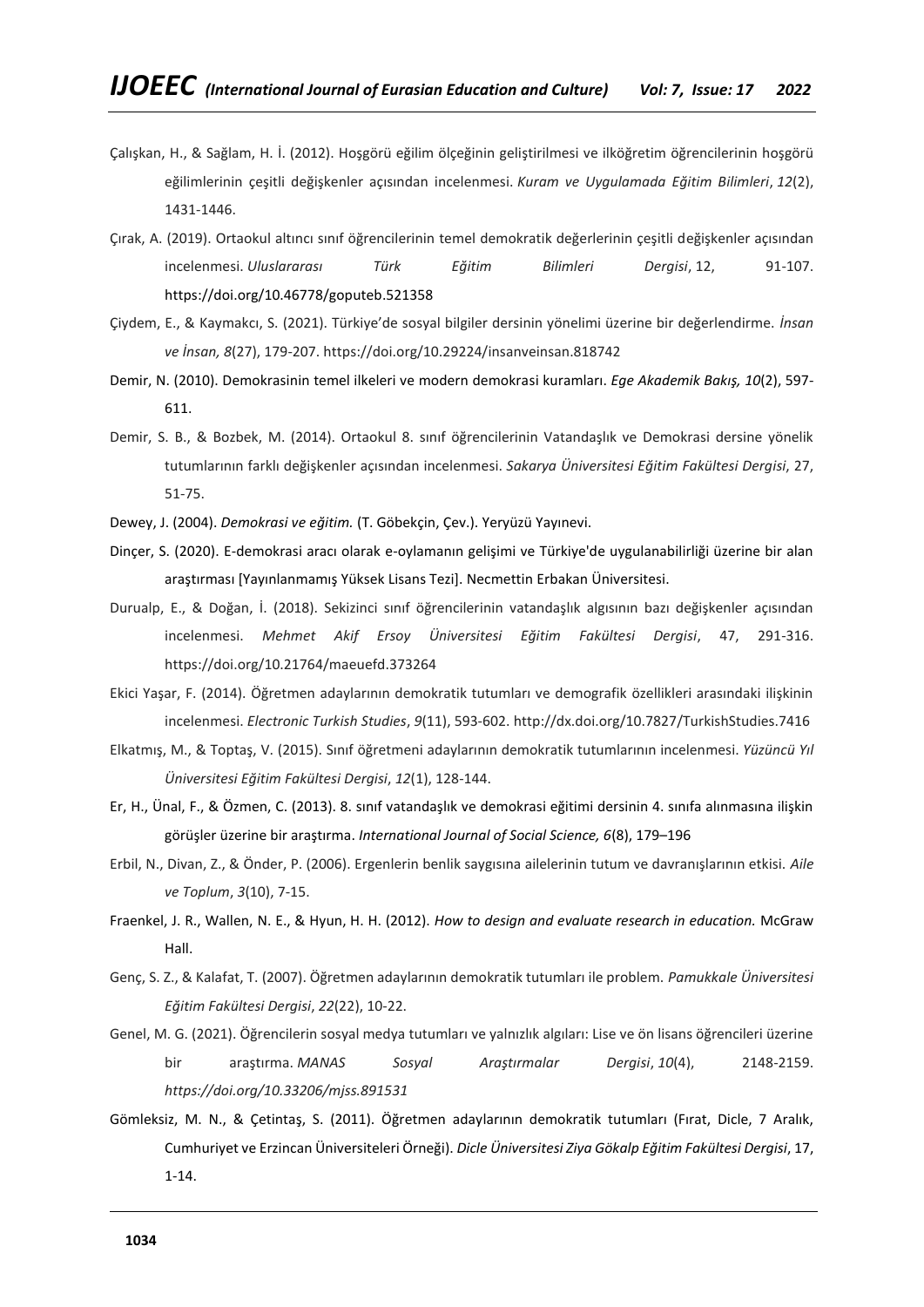- Gömleksiz, M. N., Kan, A. Ü., & Öner, Ü. (2012). Sosyal bilgiler öğretmen adaylarının bir değer olarak demokrasi kavramına ilişkin metaforik algıları. *Değerler Eğitimi Dergisi, 10*(24), 79-100.
- Güngördü, Z., & Özbakır, B. A. (2021). Kentsel mültecilerin kente uyum süreçlerinde konuta erişimleri: Hatay örneği. *Göç Dergisi*, *8*(1), 41-78. https://doi.org/10.33182/gd.v8i1.718
- Gürel, D. (2016). Sınıf ve sosyal bilgiler öğretmenlerinin ilkokul 4. sınıf insan hakları, yurttaşlık ve demokrasi dersine yönelik görüşlerinin karşılıklı olarak incelenmesi. *Ahi Evran Üniversitesi Kırşehir Eğitim Fakültesi Dergisi*, *17*(3), 641-660.
- Gürsoy, M. (2018). Üniversitelerin içinde doğdukları kentlere yönelik sosyal ve kültürel işlevleri: *Adıyaman örneği. OPUS Uluslararası Toplum Araştırmaları Dergisi, 9*(16), 1369-1414. https://doi.org/10.26466/opus.472674
- Haçat, S. O., & Demir, F. B. (2017). İlkokul dördüncü sınıf öğrencilerinin İnsan Hakları, Yurttaşlık ve Demokrasi dersine ilişkin görüşleri. *Türkiye Bilimsel Araştırmalar Dergisi*, *2*(1), 1-17.
- Hasdemir, M., & Hazar, Z. (2021). Ortaokul öğrencilerinin temel demokratik değerlere karşı tutumları ile Beden Eğitimi dersindeki sportmenlik davranışlarının incelenmesi. *İnönü Üniversitesi Beden Eğitimi ve Spor Bilimleri Dergisi*, *8*(3), 33-50.
- Hofstede, G. (1984). *Culture's consequences: International differences in work-related values* (Vol. 5). Sage Publishing.
- İlğan, A., Karayiğit, D., & Çetin, B. (2013). Ortaokul öğrencilerinin demokratik değerlere sahip olma düzeylerinin çeşitli değişkenlere göre incelenmesi. *Manisa Celal Bayar Üniversitesi Sosyal Bilimler Dergisi*, *11*(2), 97- 118.
- İnel, Y.,& Gökalp, A. (2018). Ortaokul öğrencilerinin hoşgörü eğilimlerinin incelenmesi. *Turkish Studies, 13*(27), 847-877. https://doi.org/10.7827/TurkishStudies.14380
- Kağnıcı, D. Y. (2017). Suriyeli mülteci çocukların kültürel uyum sürecinde okul psikolojik danışmanlarına düşen rol ve sorumluluklar. *Elementary Education Online*, *16*(4), 1768-1776. https://doi.org/10.17051/ilkonline.2017.342990
- Kalaycı, Ş. (2016). *SPSS uygulamalı çok değişkenli istatistik teknikleri*. Asil Yayınları.
- Kaldırım, E. (2005). İlköğretim 8. Sınıf öğrencilerinin demokrasi algıları. *Gazi Üniversitesi Gazi Eğitim Fakültesi Dergisi, 25*(3), 143-162.
- Kalın, Z. T., & Nalçacı, A. (2017). Ortaokul 5. sınıf öğrencilerinin hoşgörü eğilimlerinin çeşitli değişkenler açısından incelenmesi. *Bayburt Eğitim Fakültesi Dergisi*, *12*(23), 293-304.
- Kapani, M. (1981). *Kamu hürriyetleri.* Ankara Üniversitesi Hukuk Fakültesi Yayınları.
- Karatekin, K., Merey, Z., & Kuş, Z. (2013). Öğretmen adayları ve öğretmenlerin demokratik tutumlarının çeşitli değişkenler açısından incelenmesi. *Kastamonu Üniversitesi Kastamonu Eğitim Dergisi*, *21*(2), 561-574.
- Kıncal, R., & Işık, H. (2003). Demokratik eğitim ve demokratik değerler. *Eğitim Araştırmaları*, 11, 54–58
- Kıroğlu, K., Elma, C., Kesten, A., & Egüz, Ş. (2012). Üniversitede demokratik bir değer olarak hoşgörü. *Sosyal Bilgiler Eğitimi Araştırmaları Dergisi*, *3*(2), 86-104.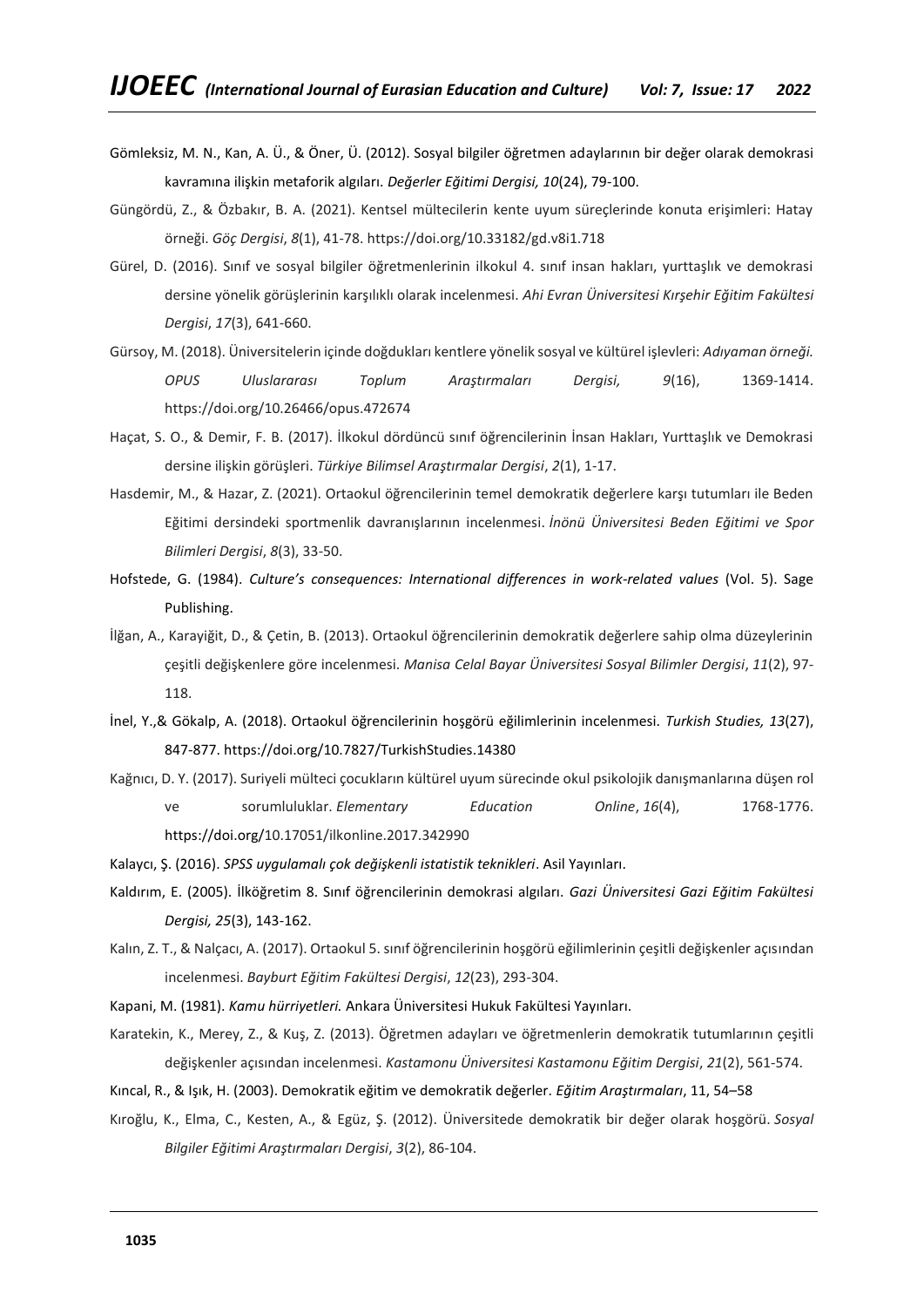- Kittler, J. E., Menard, W., & Phillips, K. A. (2007). Weight concerns in individuals with body dysmorphic disorder. *Eating Behaviors,* 8, 115–120. https://doi.org/10.1016/j.eatbeh.2006.02.006
- Kouchok, K. H. (2008). Çocuklara hoşgörüyü öğretmek için neler yapmalı, neler yapmamalı: Mısır örneğinden bazı yansımalar (C. Oruç, Çev.). *Fırat Üniversitesi İlahiyat Fakültesi Dergisi,13*(2), 403-412.
- Kurtaran, U. (2011). Osmanlı İmparatorluğu'nda millet sistemi. *Kafkas Üniversitesi Sosyal Bilimler Enstitüsü Dergisi, 1*(8), 57-71.
- Kuş, Z., & Çetin, T. (2014). İlköğretim öğrencilerinin demokrasi algıları. *Kuram ve Uygulamada Eğitim Bilimleri, 14*(2), 1-22. https://doi.org/10.12738/estp.2014.2.1493
- Mertler, C. A., & Vannatta, R. A. (2005). *Advanced and multivariate statistical methods: Practical application and interpretation* (Third edition). Pyrczak Publishing.

Milli Eğitim Bakanlığı. (2018). *Sosyal Bilgiler dersi öğretim programı.* Devlet Kitapları Basım Evi.

- Nalçacı, A., & Ercoşkun, M. H. (2006). Sosyal bilgiler öğretmen adaylarının demokratik tutumlarının çeşitli değişkenler açısından incelenmesi. *Atatürk Üniversitesi Kâzım Karabekir Eğitim Fakültesi Dergisi*, 14, 241-257.
- Önür, H. (2013). Gelir düzeyinin eğitim imkânlarından yararlanma düzeyine etkisi: Süleyman Demirel fen lisesi ve Atatürk lisesi örneği. *Süleyman Demirel Üniversitesi Sosyal Bilimler Enstitüsü Dergisi, 2*(18), 259-277
- Özdayı, N. (1998). Eğitim yöneticilerinin demokrasi ve hoşgörü tutumları ile liderlik özellikleri arasındaki ilişki. *Marmara Üniversitesi Atatürk Eğitim Fakültesi Eğitim Bilimleri Dergisi*, *10*(10), 221-235.
- Pasamonik B. (2004). The paradoxes of tolerance. *The Social Studies, 5*(95), 206-210. https://doi.org/10.3200/TSSS.95.5.206-210
- Pedersen, S., & Liu, M. (2003). Teachers' beliefs about issues in the implementation of a student-centered learning environment. *Educational Technology Research and Development, 51*(2), 57–76. https://doi.org/10.1007/BF02504526
- Powley, E. H, Fry, R. E., Barrett, F. J., & Bright, D. S. (2004). Dialogic democracy meets command and control: Transformation through the appreciative ınquiry summit. *Academy of Management Executive*, 18, 67- 80. https://doi.org/10.5465/ame.2004.14776170
- Sağlam, H. İ., & Hayal, M. A. (2015). Sınıf öğretmenlerinin "İnsan Hakları, Yurttaşlık ve Demokrasi" dersinin ilkokul 4. sınıfta yer almasına ilişkin görüşleri. *Abant İzzet Baysal Üniversitesi Eğitim Fakültesi Dergisi, 15*(1), 207–217. https://doi.org/10.17240/aibuefd.2015.15.1-5000128603
- Sağlam, H. İ., & Tunar, T. (2018). İlkokul öğrencilerinin aile birliğini önemseme ve hoşgörü eğilim düzeyleri arasındaki ilişkinin incelenmesi. *Eğitim ve Bilim*, *43*(195), 119-136. http://dx.doi.org/10.15390/EB.2018.7432
- Savar, E., & Kedikli, U. (2019). Türkiye'de mülteci ve sığınmacılara sağlanan imkânlar ve uyum sorunları: Çankırı örneği. *Uluslararası Yönetim İktisat ve İşletme Dergisi*, *15*(4), 1119-1142. https://doi.org/10.17130/ijmeb.2019456401
- Seçer, İ. (2015). *SPSS ve LISREL ile pratik veri analiz ve raporlaştırma*. Anı Yayıncılık.